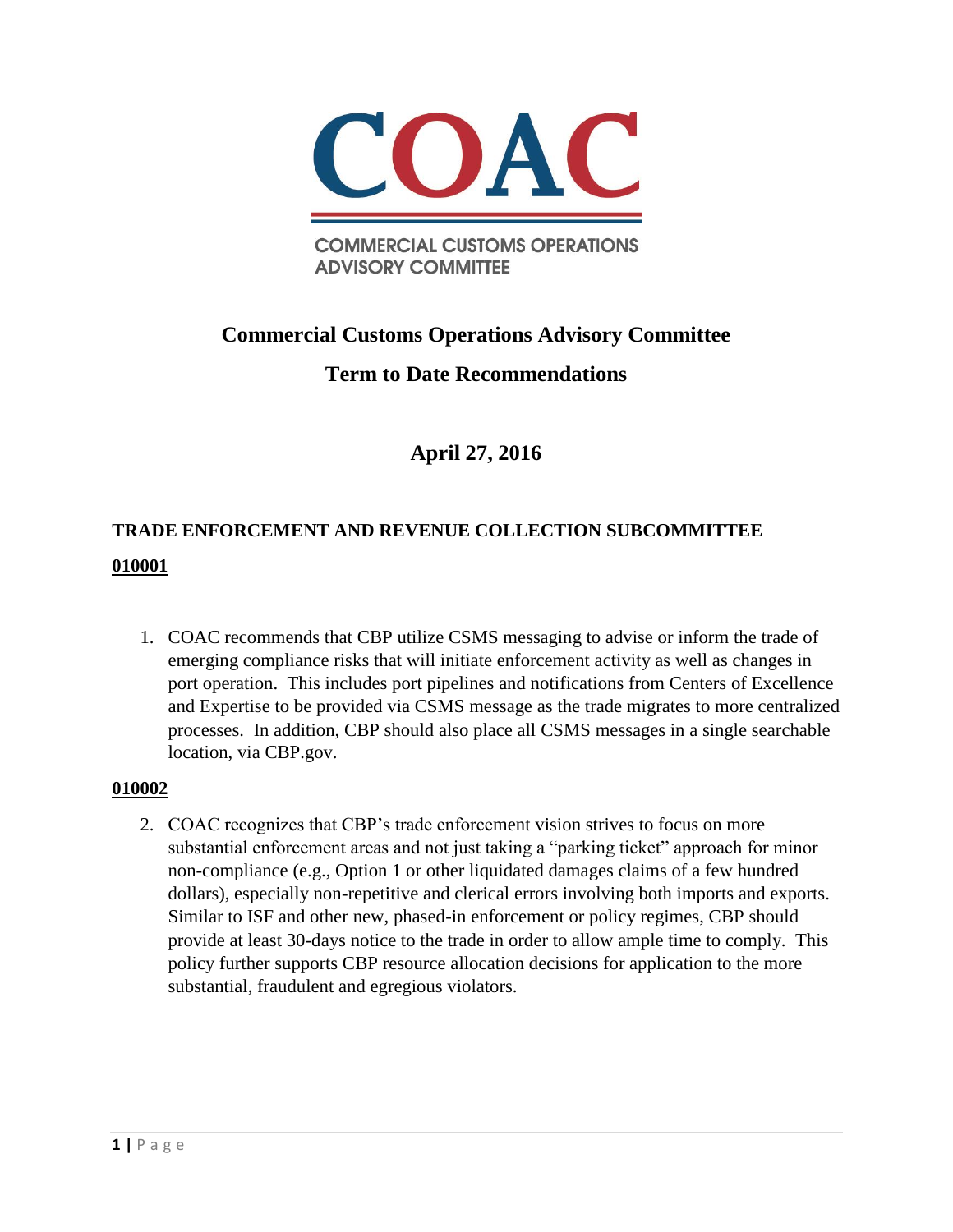3. COAC recommends that CBP provide specific deadlines for issuing liquidated damage claims similar to ISF so claims do not pile up unnecessarily due to any potential delays in issuing them. Liquidated damages are meant to be punitive in nature and allow the violator time to correct and rectify any problems. If violators are held to paying or petitioning liquidated damage claims within 60 days of issuance, CBP should also have guidelines to issue claims on a timely basis (e.g. 60 days) to avoid unnecessary hardship on the trade.

### **010004**

4. COAC recommends that CBP review and update its Mitigation guidelines, in light of technology advances, trusted trader programs, and inter-agency enforcement partnerships to provide a transparent and uniform application of CBP's mitigation policy. Particularly in cases of less egregious violations, CBP should enforce and mitigate on more of an account-based, as opposed to transactional approach. This also encompasses COAC's prior recommendation to review the FDA Redelivery Mitigation Guidelines. COAC recommends that TERC create a Working Group to assist CBP with addressing this recommendation within the next three to six months.

### **010005**

- 5. COAC recommends that CBP utilize CSMS messaging and/or RSS feeds to more actively push out links to AD/CVD enforcement information, such as:
	- AD/CVD enforcement updates issued monthly or as available on CBP.gov.
	- The final disposition of 19 U.S.C. §1592(a) penalty cases for civil violations and Department of Justice criminal claims filed under the False Claims Act as reported on CBP.gov
	- Year-end enforcement statistics on AD/CVD that breaks down enforcement efforts by commodity, country, etc. on an annual fiscal year basis (see IPR Annual Seizure Report as an example).

### **010006**

6. COAC recommends that CBP should also utilize CSMS messaging and/or RSS feeds to provide a web link to advise the trade of new AD/CVD Orders. This represents an important stage in the AD/CVD investigation when all entries are suspended for liquidation and cash deposits must be secured.

### **010007**

7. COAC recommends that the Centers collaborate based on their industry expertise to conduct outreach via webinars so the trade can be fully informed of AD/CVD orders among the various Centers' industry sectors and to increase informed compliance for the trade.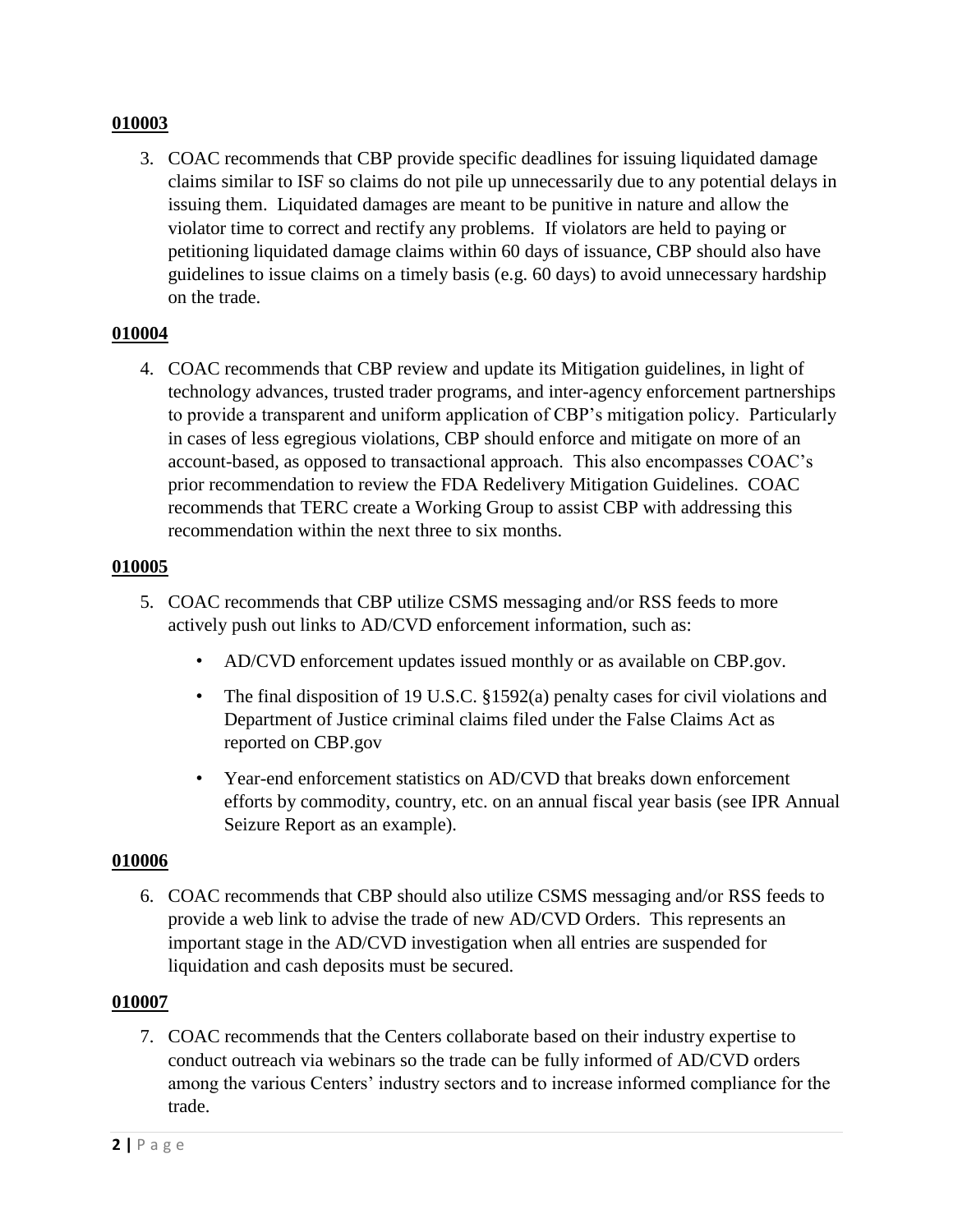8. COAC recommends that CBP establish RSS feeds from the AD/CVD page of its website to allow the trade to receive real-time notifications of any updates made to the site.

### **010009**

9. COAC recommends that CBP should provide an updated document to the trade that provides clear definition of what is meant by terminated vs. inactive AD/CVD cases as identified in the customs broker outreach that was conducted.

### **010010**

10. In accordance with Section 432 of HR 644, COAC recommends that CBP consult with COAC to further assess its legal ability to provide a public summary of AD/CVD investigations under the Enforce and Protect Act of 2015 to balance the need for trade enforcement transparency and support informed compliance for the trade.

### **010011**

11. COAC recommends that the AD/CVD Working Group conduct a final review of CBP's AD/CVD Web Page to ensure it hosts links to all other government websites where AD/CVD information can be found. The AD/CVD web page is already robust and this review should help complete this pending recommendation.

### **010012**

12. COAC recommends that CBP conduct outreach via appropriate means so that the trade can be better informed of the e-allegations tool and how it facilitates and enhances CBP processes in identifying and enforcing IPR related issues, concerns, and allegations.

# **TRUSTED TRADER SUBCOMMITTEE**

### **010013**

COAC recommends CBP focus Trusted Trader strategic and tactical objectives on developing compelling benefits for voluntary participation in Trusted Trader Programs, and should outweigh the cost of participation. These benefits are essential for the advancement of Trusted Trader Programs and must be articulated in specific facilitation metrics. Benefits must be aligned with section 101 of HR 644 on Improving Partnership Programs.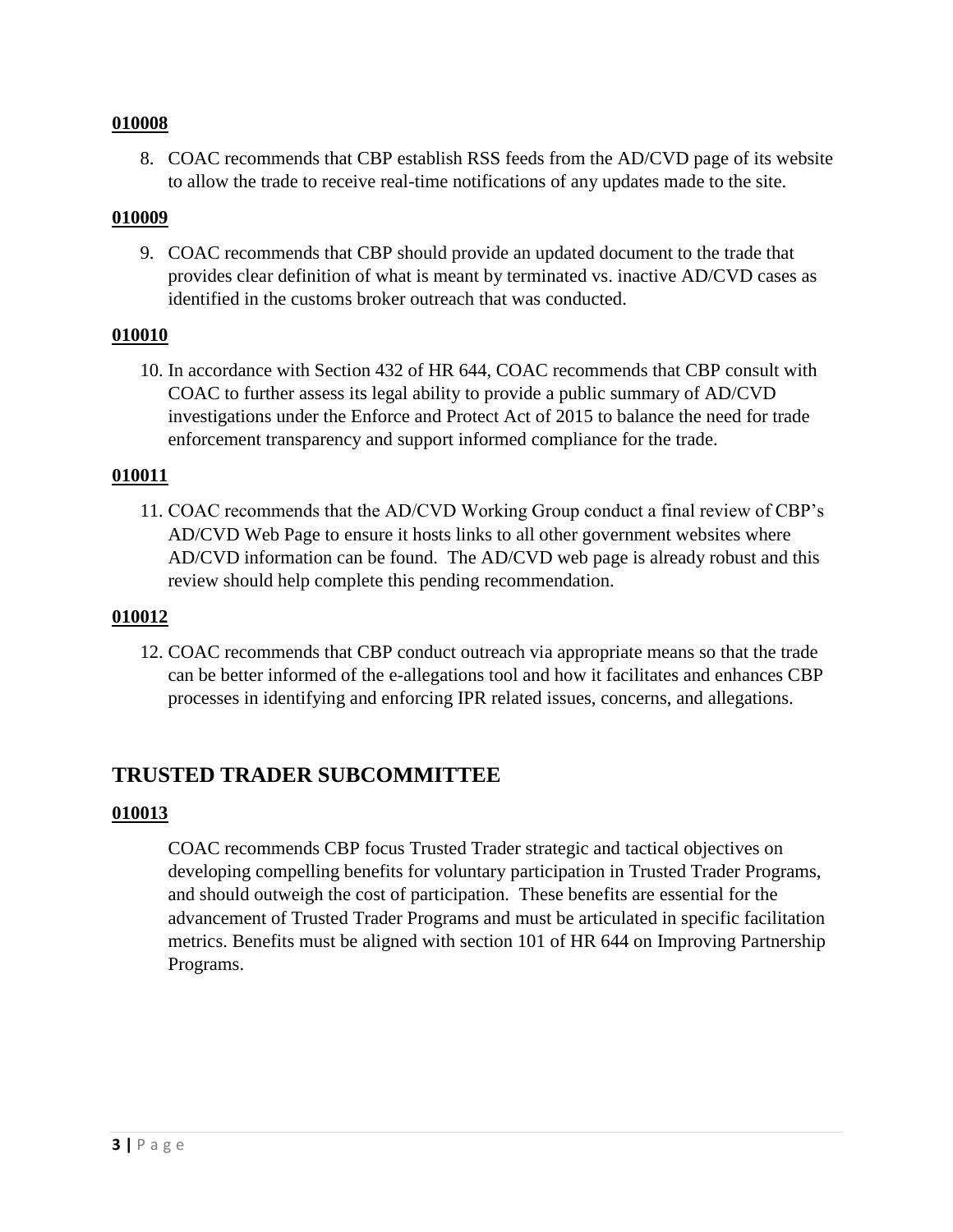# **TRADE MODERNIZATION SUBCOMMITTEE**

# **Broker Regulations**

# **Single Permit & Permit Process**

### **010014**

1. Replace "district permit" and "national permit" with "the permit" or "permit" to better reflect the transition to a single permit framework that operates at the national level within the customs territory of the United States. Part 111

# **010015**

2. Implement COAC recommendation 15057 to require brokers to have a single permit that allows them to have sufficient authority to conduct customs business at the national level within the customs territory of the United States. §111.2

### **010016**

3. Prepare for the transition to a single permit by asking CBP to identify brokers that currently do not have a National Permit and work with them to properly and effectively transition to a single permit that operates at a national level. §111.2

### **010017**

4. Eliminate the process for brokers to receive permit waivers as they will not be required under a single permit operating at the national level. §111.19

### **010018**

5. Require brokers to provide satisfactory evidence of how he/she/the entity intends to exercise responsible supervision and control ("RSC") to obtain a permit which includes, but is not limited to, a plan outlining the use of the ten (10) factors, list of physical offices, name and title of the licensed broker qualifying the permit; the list of other licensed brokers providing supervision and a list of employees conducting customs business. §111.19

### **010019**

6. Make enhancements to ACE for the broker to identify the name and primary point of contact associated with the broker's permit. §111.19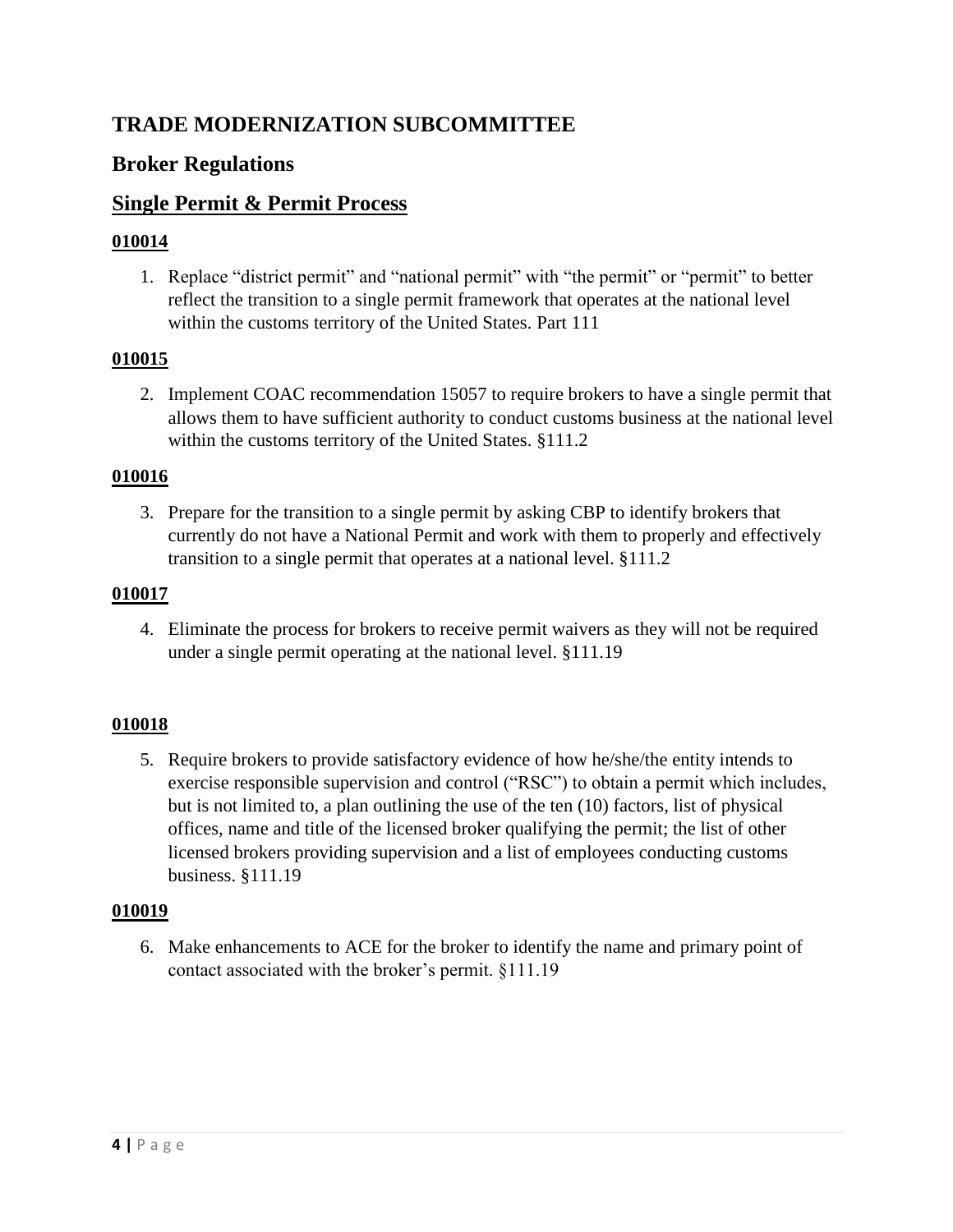### **Responsible Supervision & Control**

#### **010020**

- 7. Update the 10 factors, as appropriate, under responsible supervision and control ("RSC") to better align with brokers' current business practices; specifically clarify language to:
	- a. Factor 4: CBP initiated reject rate resulting from entries or entry summaries expressed as a percentage of the broker's overall business for the various customs transactions.
	- b. Factor 5: The maintenance of current electronic or other media editions of CBP Regulations, the Harmonized Tariff Schedule of the United States, and CBP issuances
	- c. Factor 6: The availability of an adequate number of individually licensed brokers for necessary consultation with the broker's employees engaged in customs business.
	- d. Factor 7: The frequency of supervisory contact (whether physical or virtual) of an individually licensed broker to another office that does not have a resident individually licensed broker.
	- e. Factor 8: The frequency of audits and reviews conducted under the supervision of an individually licensed broker of the customs transactions handled by employees of the broker and evidence of corrective action taken as a result of the audits and reviews.
	- f. Factor 9: The extent to which the individual who qualifies the permit is engaged in the customs business of the brokerage firm (removal of "district" and "national" permit language). §111.1

### **010021**

8. Provide guidance concerning the ten (10) factors demonstrating responsible supervision and control. Specifically, CBP should set forth best practices in a policy document, preferably in the Broker Handbook, including examples of how a broker, among other things, should: properly train employees; issue appropriate written instructions, guidelines and internal controls; maintain an adequate ratio of employees to a licensed broker based on factors such as the volume, type, diversity of business and commodities a broker handles etc.; engage in supervisory contact; and audit and review operations, etc.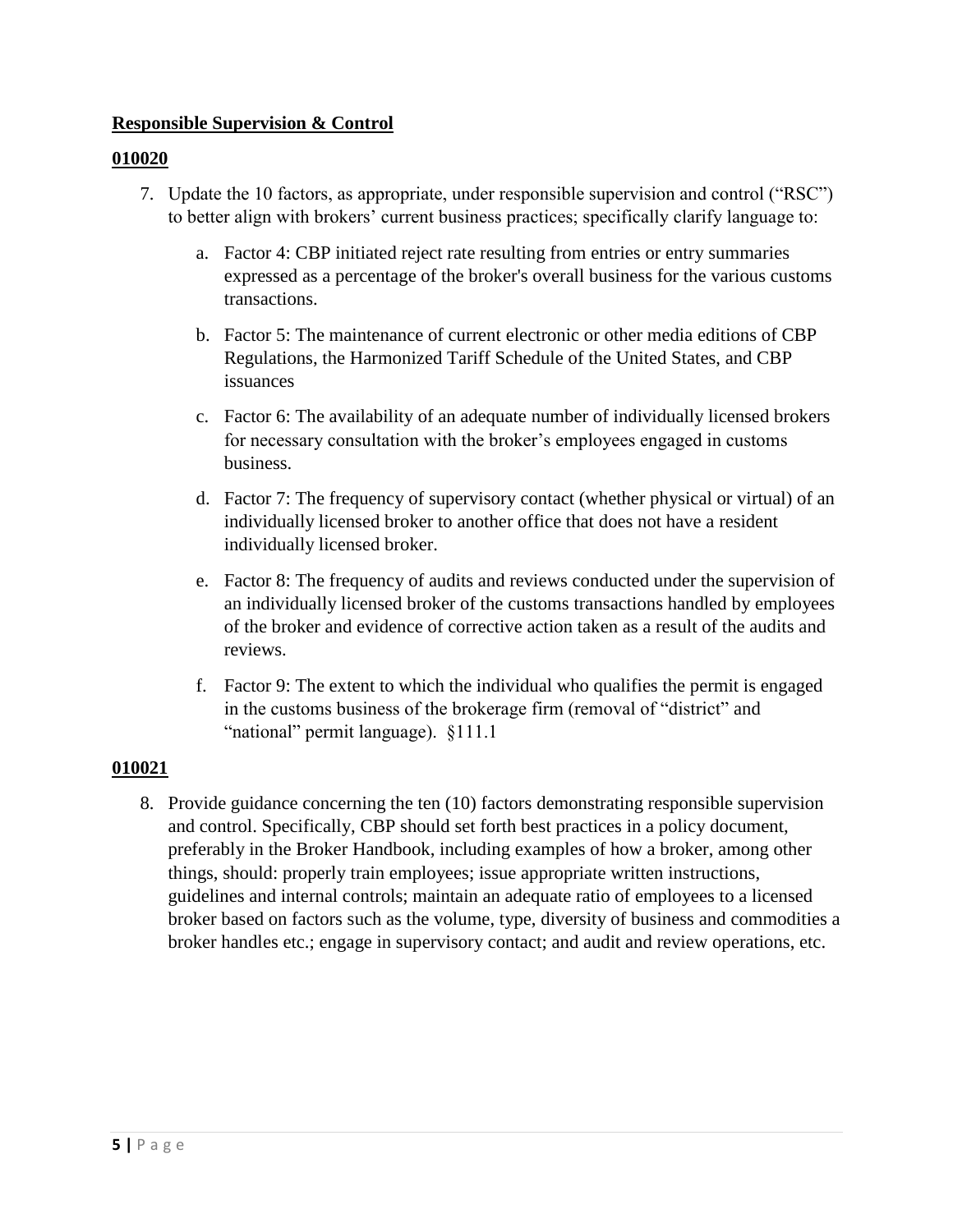### **License Examination**

### **010022**

9. Pursue a Notice of Proposed Rule Making (NPRM) at once to enable CBP to administer an electronic exam format in calendar year 2017. In the long term, automate the exam, the process for notifying examinees of their exam results and the appeal process. §111.13

### **010023**

10. Explore further enhancements to the broker exam such as automated access to resources like the Harmonized Tariff Schedule (HTS) and Explanatory Notes. §111.13

### **010024**

11. Conduct the examination on the fourth Monday in April and fourth Monday in October to enhance applicant participation and CBP exam proctoring. In the long term, explore conducting a broker exam that can be taken 'on-demand' rather than conducted twice a year. §111.13

### **010025**

12. Explore having the broker industry (e.g., NCBFAA) assist in developing broker exam questions in conjunction with CBP.

### **Recordkeeping, Record Retention & Confidentiality**

### **010026**

13. Duplicate records stored in non-customs territory of the United States must be available and retrievable by the broker upon request by CBP and parties as addressed in §111.24. §111.21

### **010027**

14. Require brokers to provide CBP with the contact information of the individual who is the designated contact in §111.21(c) as well as how and by whom the records are stored. This information is to be provided with the application of a new permit and through the triennial process. §111.23

### **010028**

15. Define "confidential business information" as including data, information or records that concern or relate to the production, sales, shipment, purchase, expenditures, payment, warehousing, inventory management or other information of commercial value or significance unless such information is otherwise available within the public domain.§111.1, 111.24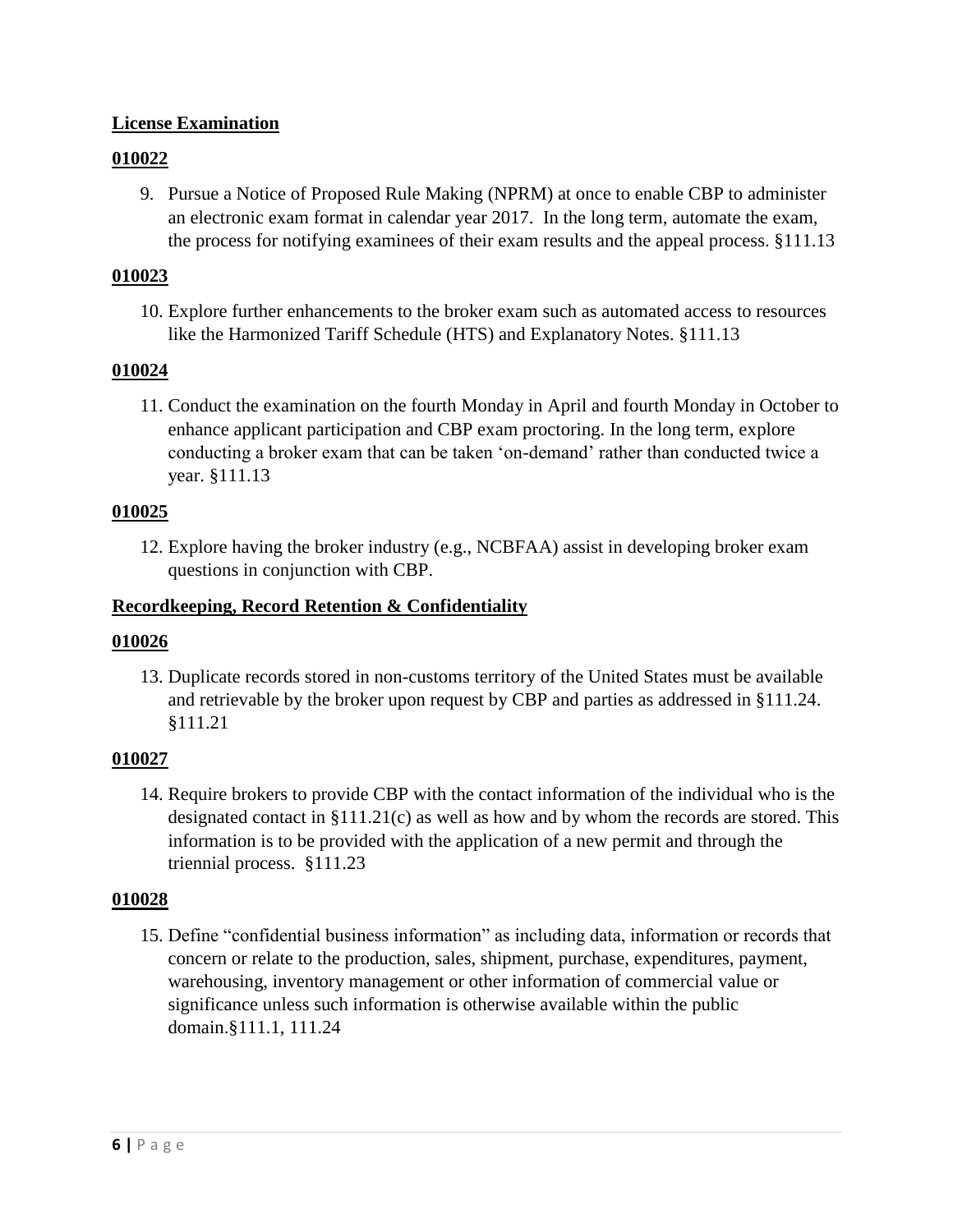16. In addition to the current exceptions for sureties and duly accredited CBP or other U.S. officers or agents, enable the broker to disclose confidential business information to third parties to facilitate the movement of merchandise, perform security screenings or reviews, for collection purposes, to address any claim or potential claim against him/herself from the importer, or otherwise to conduct business within the broker's scope of services consistent with its power of attorney. §111.24

#### **010030**

17. Consider any necessary revisions to 19 CFR §163 in accordance §111.21, §111.23 and §111.24 recommendations.

### **Employee & Status Reporting**

#### **010031**

18. Streamline the employee reporting process through electronic submission and limit the required data elements to the employee name, social security number, date of birth, and current home address. §111.28

#### **010032**

19. Eliminate the requirement for a broker to report terminated employees; require the broker to, at a minimum, to report employees involved in customs business, but allow the broker to report all employees if necessary; and modify the employee reporting timeframe requirements to harmonize reporting timelines and to allow for flexibility in reporting frequency. §111.28

### **010033**

20. Make enhancements to ACE that can better facilitate the electronic reporting of broker employee information (to include the system electronically determining if the broker is reporting new or terminated employees) and other broker-related functions.

#### **010034**

21. Review the information included in the triennial reporting process and identify ways to better facilitate and satisfy reporting requirements for the information (e.g., maintaining current information on the ACE portal).

### **Relations Between Brokers & Importers**

#### **010035**

22. In all cases, the broker shall follow the importer's documented instructions regarding customs business to include the transmission of bills for services, copies of the entry releases and summaries, and other documentation or data filed on the importer's behalf.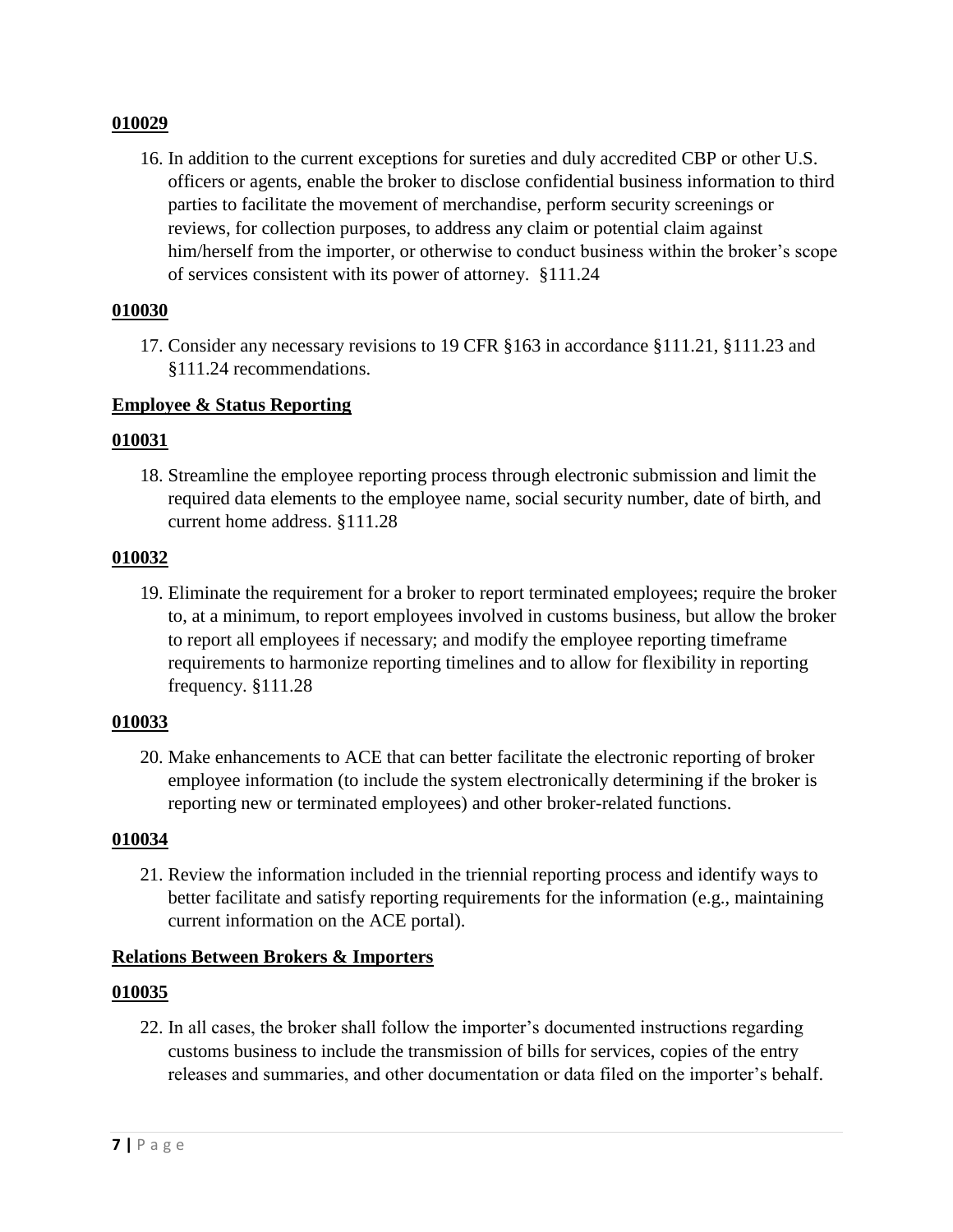Ensure that importers to directly interact with the broker and provide guidance on processing merchandise. §111.36 (a)

### **010036**

23. Implement COAC recommendation 13023 regarding obtaining a power of attorney directly from the importer. Recommend CBP implement immediately to meet requirements in the Trade Facilitation and Trade Enforcement Act of 2016 until it can be promulgated in regulation. §111.36 (a)

### **010037**

24. Allow brokers to compensate freight forwarders for referring brokerage business without the conditions currently stated in the regulations. §111.36(c)

# **Fees**

# **010038**

25. Remove specific fee dollar amounts and reference a single source (i.e. CBP.gov, policy directive, etc.) for specific information on the fees and their schedule where all brokerrelated fees can be posted in order for CBP to have greater flexibility in changing fee amounts, if needed. §111.96

### **010039**

26. Increase the permit fee to offset CBP's administrative costs. §111.96

### **010040**

27. Increase the exam fee to offset CBP's costs for administering an electronic exam. §111.13

### **010041**

28. Expand payment options for brokers and partners for broker-related fees to Pay.gov.

### **Obtaining & Vetting Importer Information**

### **010042**

29. Implement COAC recommendations 13024, 13061, and 13062 regarding updates to CBP Form 5106 data elements, limiting additional information from companies in good standing, and collecting such information as practical via ACE. Proposed new section §111.43

### **010043**

30. Require customs brokers to collect appropriate and accurate data for the CBP Form 5106 as practical, available and necessary for a broker to conduct due diligence on, and verify the identity of, an importer including a foreign national. Proposed new section §111.43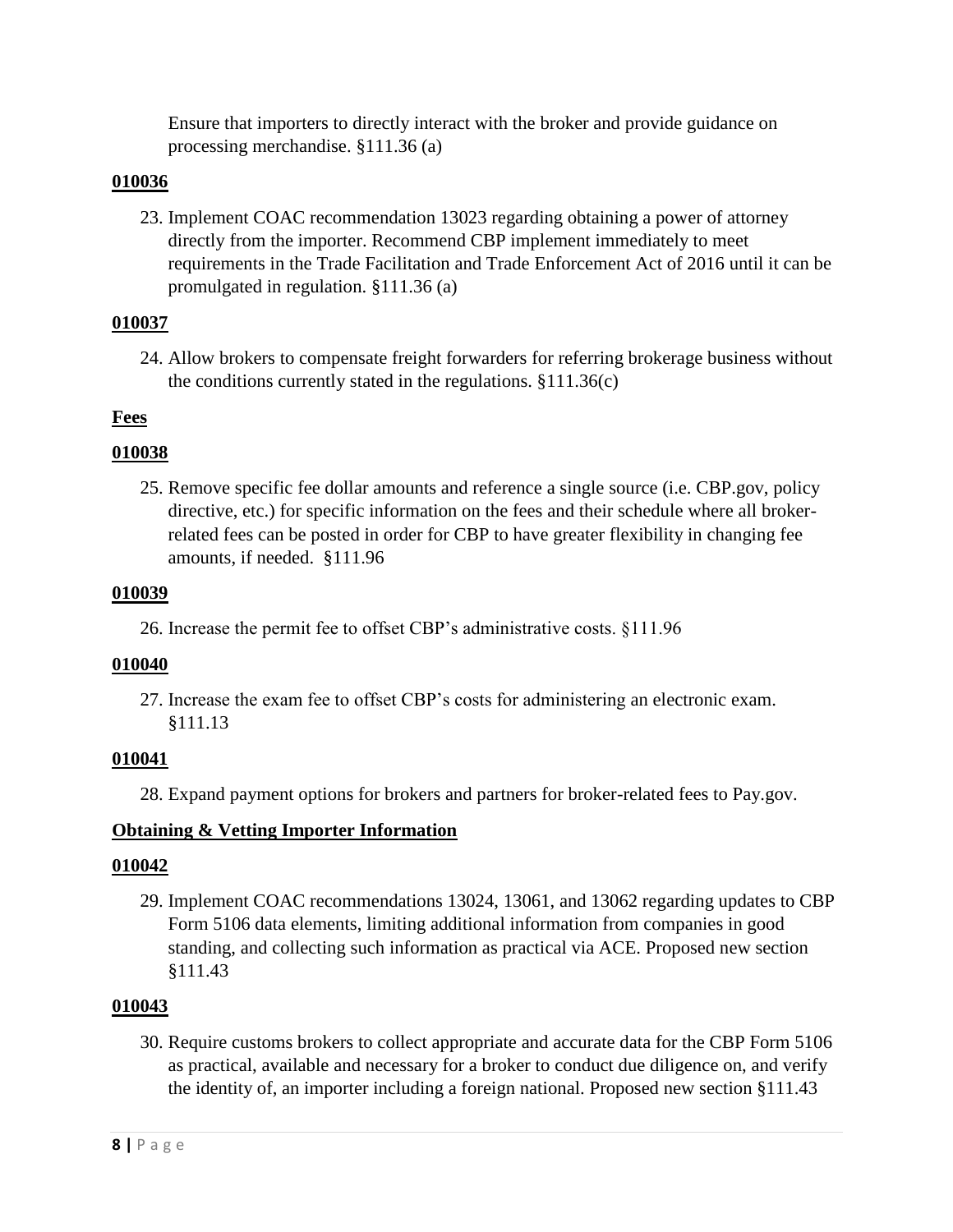31. Enhance ACE capabilities to enable importers to provide the remainder of CBP Form 5106 data at the importer's, as opposed to the broker's, disposal and also to enable customs brokers to review information maintained by relevant Federal agencies for purposes of verifying the identities of importers. Proposed new section §111.43

### **010045**

- 32. In order to implement section 116 of the Trade Facilitation and Trade Enforcement Act of 2016:
	- 1. To verify the authenticity of such information the customs broker will take reasonable steps, for instance by reviewing publically available open source information regarding the importer's business and as appropriate, by reviewing the physical address of the importer particularly in the case of small or privately held companies and/or for individuals.
	- 2. In cases where the review calls into question the authenticity of the information, the broker will conduct a further review inquiry, as reasonable and practical, to identify the importer. A customs broker shall maintain the records of the information collected to verify the identity of the importer consistent with appropriate recordkeeping guidelines.
	- 3. CBP should consider the manner in which the current Broker Known Importer Program (BKIP) could satisfy the broker's responsibility to vet an importer's identity and authenticity. Proposed new section §111.43

### **Continuing Education**

### **010046**

33. Pursuant to CBP's authority under 19 U.S.C. §1641(f), enabling it to prescribe rules or regulations it considers necessary to protect importers and the U.S. revenue, implement COAC recommendation 13010 requiring licensed brokers to have a minimum of 40 hours of continuing education during their triennial reporting period. However, allow flexibility in qualifying continuing education credits with no restrictions/requirements on accredited continuing education. Proposed new section.

### **010047**

34. As a policy recommendation, require a broker with a voluntarily suspended license to have a triennial period's worth of continuing education completed as a prerequisite to reactivate his/her suspended license. Also, recommend that CBP institute a waiver for this requirement upon a showing of good cause.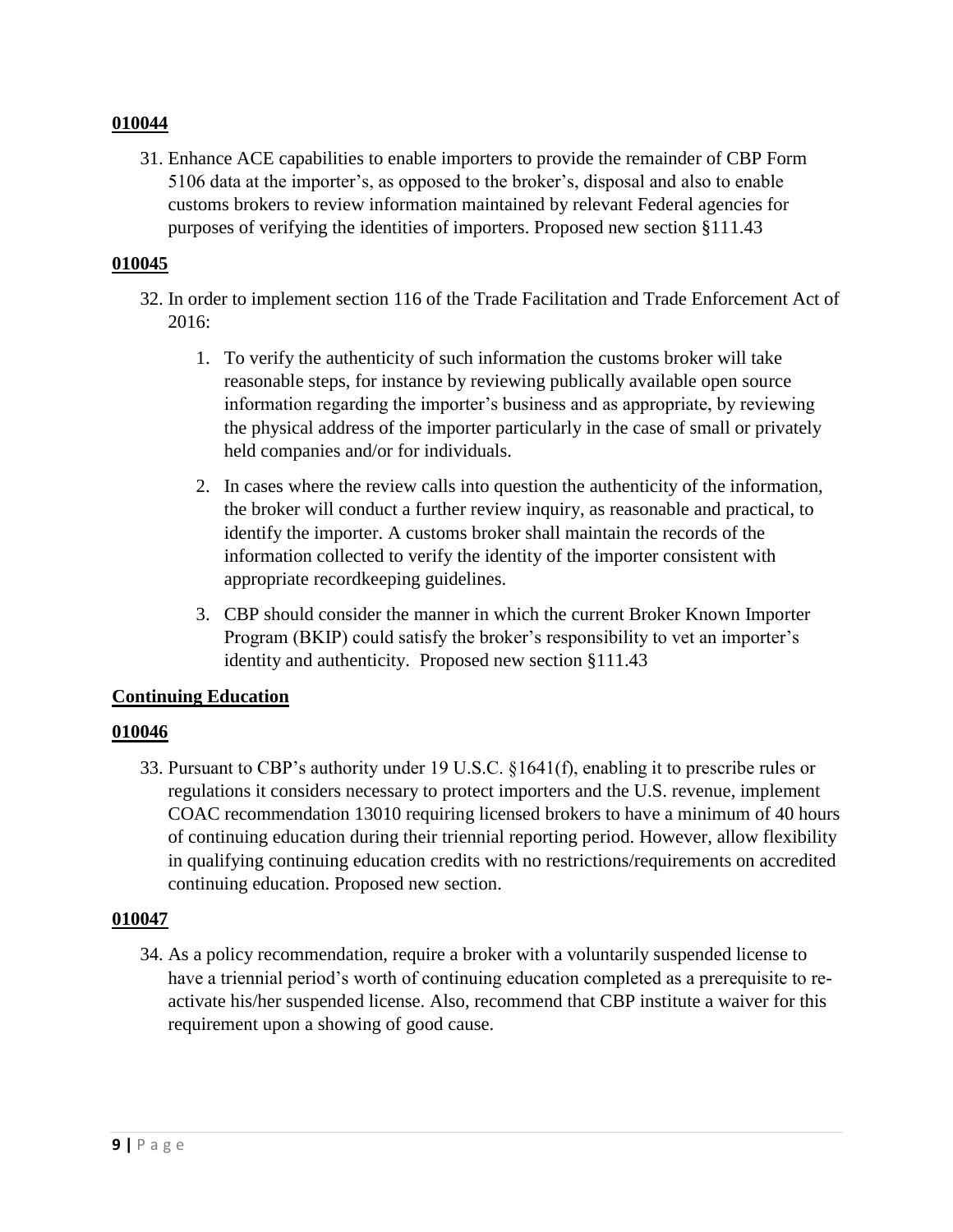### **Broker Management**

### **010048**

35. Institute a Broker Management office reporting to CBP HQ, with full-time, dedicated personnel on a national level, with each broker assigned to one team for management purposes.

### **Broker Regulations**

### **Single Permit & Permit Process**

### **010049**

36. Ensure customs business, as performed by a Customs Broker, may only be conducted within the customs territory of the United States with the issuance of a permit. §111.19

### **Recordkeeping, Record Retention & Confidentiality**

### **010050**

37. Require electronic customs records be stored in an electronic format within the customs territory of the United States. The records must be available and retrievable by the broker upon request by CBP to the parties addressed in §111.24. Duplicate records may be stored in non-customs territory of the United States. §111.21(a) and §111.23(b).

### **Centers Uniformity**

### **Uniformity - Outreach, Communication & Informed Compliance**

### **010051**

1. U.S. Customs and Border Protection Headquarters (CBP HQ) plays a vital role in promoting uniform practices across all ports of entry. The CBP Centers of Excellence and Expertise (Centers) should communicate and collaborate with HQ, and with one another, to ensure the consistent and uniform application of business rules, directives, processes and policies that affect trade.

### **010052**

2. To the extent practicable, CBP should share reports and findings (e.g., The National Center for Risk and Economic Analysis of Terrorism Events (CREATE report)) including performance measurements and metrics regarding the efficiencies, costs for participants, and best practices of the Centers as a result of employing risk management and account-based processing principles to enhance uniform decision-making. At least on an annual basis CBP should offer a questionnaire to Center accounts to obtain industry input to gauge such progress and report such findings to the Trade. (The University of Virginia C-TPAT study is a good example.)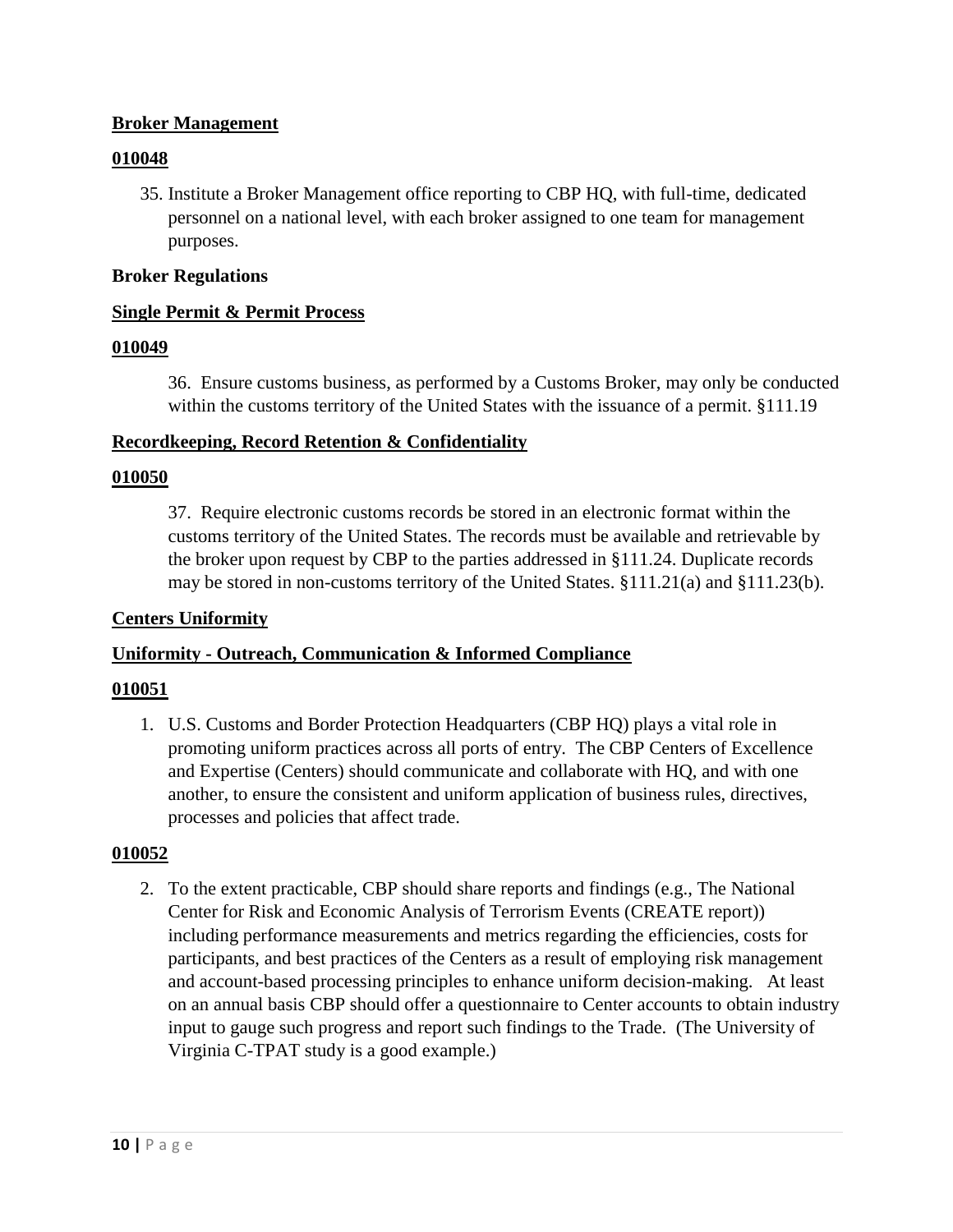3. CBP HQ should provide consistent, clear messaging regarding the status and intended length of the Centers test as well as benefits provided to such "participating accounts." The Centers should also provide or, at least serve as a reference point for, information on CBP partnership programs (Customs – Trade Partnership Against Terrorism (C-TPAT) or Importer Self-Assessment (ISA)), including the benefits of those programs internal and external to the Centers to encourage participation.

### **010054**

4. CBP shall provide each Center with its own webpage embedded in CBP.gov. The webpage would provide a collection of existing and current industry based information, decisions and publications in consultation with COAC (e.g., Informed Compliance Publications, Customs Rulings On-Line Search System (CROSS) rulings and decisions, and educational information) -- this would pull and consolidate from existing resources already on CBP.gov to make the information more manageable by industry. Additionally, CBP HQ shall interface with PGAs to obtain their industry-related links to be placed onto the Center webpages.

### **010055**

5. Centers shall collaborate with the trade to request and obtain industry focused information to create and further develop industry guidance through new or updated Informed Compliance Publications or other means.

### **010056**

6. The Centers should share information to assist the trade in achieving compliance in the CBP priority trade issues that often result in enforcement actions such as Antidumping and Countervailing Duty (AD/CVD), Intellectual Property Rights (IPR), Free Trade Agreements (FTAs), etc.

### **010057**

7. Each Center should conduct webinars and participate at CBP and industry outreach events for the trade to introduce center staff, resources, and other benefits of being a managed account.

### **010058**

8. Some of the webinars that the Centers provide should be geared specifically to small and medium sized entities with limited resources that may not have the staff or capacity to participate in a partnership program.

### **010059**

9. CBP and the Trade should utilize a single automated platform enabling Automated Commercial Environment (ACE) account holders and the Port, Centers, and other areas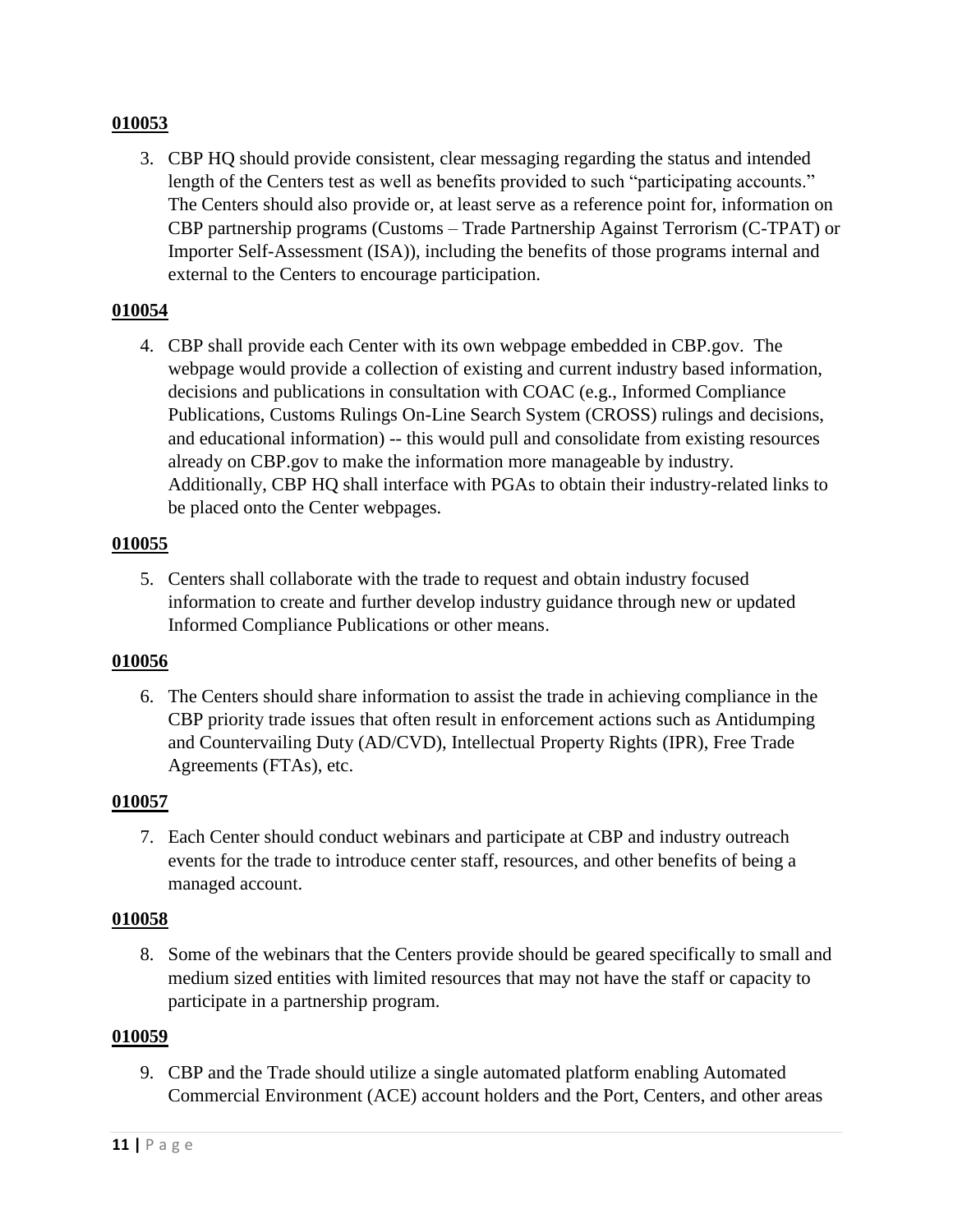of CBP to communicate, as well as to submit and access information, regarding binding rulings, protests, and internal advice, including status notifications once binding rulings are submitted and in the queue for processing (e.g., ruling under review, additional information required, referral to HQ, etc.).

### **010060**

10. National Import Specialists (NIS) should report to the Center chain of command, as COAC believes that this will enhance CBP's internal/external communication, knowledge and education; facilitate responsiveness, and provide more uniform, accountbased services.

### **010061**

11. Because of the critical role customs brokers play nationally in the entry and release of merchandise, CBP should encourage the Centers to align entry specialists in a manner that provides a consistent approach to broker management on a national level.

### **Levels of Service & Trusted Partner/Trader**

### **010062**

12. There shall be a higher level of service as well as outreach for partner accounts (ISA or C-TPAT) including enhanced communication, accessibility and responsiveness (including updates and trends to increase or maintain compliance) with their National Account Manager (NAM) or other Center representative. While the Centers should grant the highest levels of service to ISA accounts, the Centers still should provide enhanced levels of service to C-TPAT and Center "participating" (testing) accounts.

### **010063**

13. Centers and NAMs should maintain, and as practicable, increase messaging internally to achieve collaboration and facilitation between trusted partners (ISA and C-TPAT).

### **010064**

14. The C-TPAT office should assess the feasibility of developing an organizational structure that mirrors the industry specific Centers concept that enables the respective industries to work with dedicated Supply Chain Security Specialists (SCSS), in coordination with NAMs and/or Center representatives to provide enhanced benefits to C-TPAT accounts.

### **010065**

15. When requested by a trusted partner (ISA and/or C-TPAT) Fines Penalties & Forfeitures (FP&F) shall request formal input from the Centers when a petition is filed involving seizures, penalties or liquidated damage claims. This would enable the Center to provide input to the mitigation process, promoting uniformity for all trusted partners.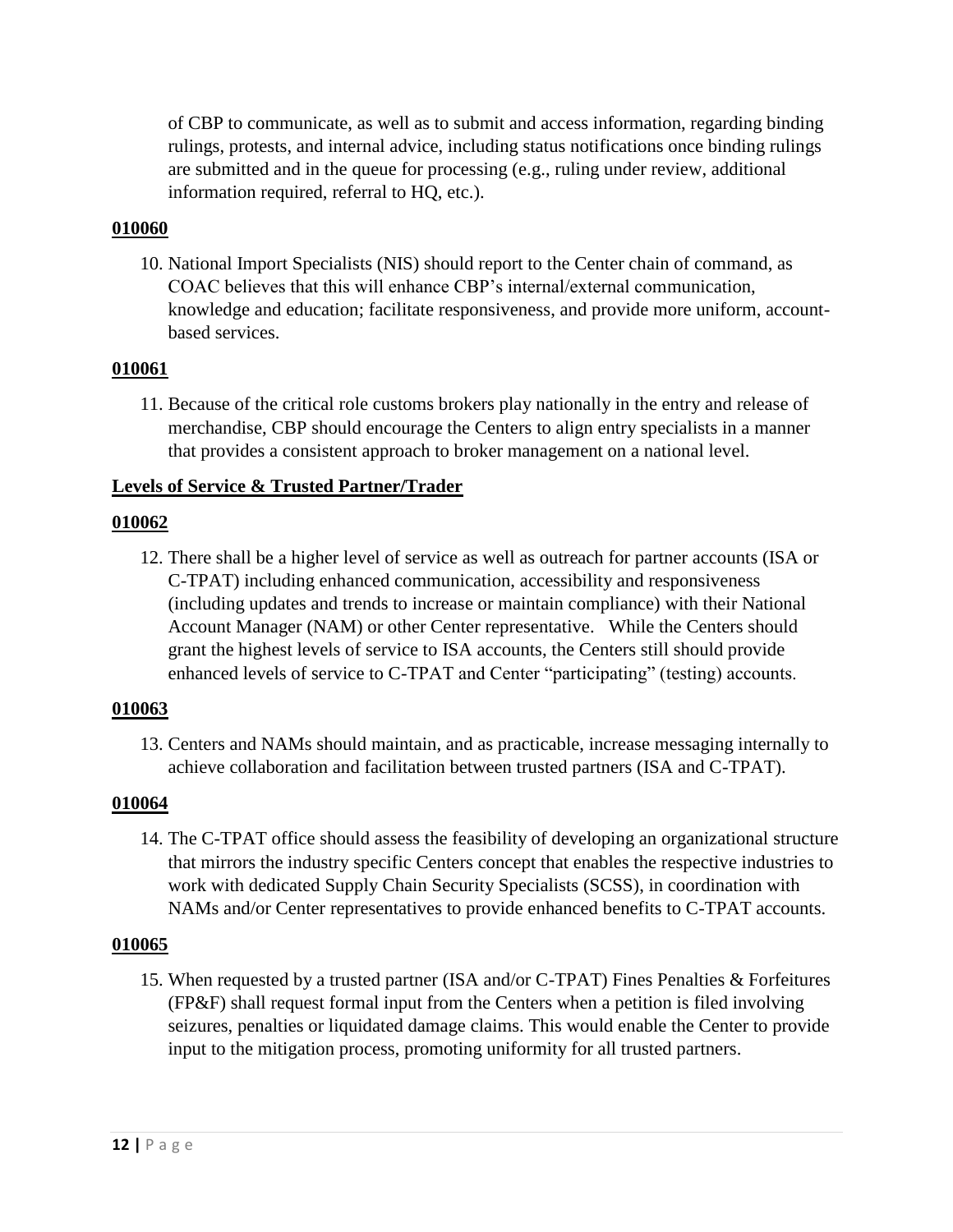- 16. CBP should work with PGAs and the Trade to establish shared trusted partner/trader programs, e.g., C-TPAT + ISA + Partner Government Agencies (PGA) requirements (reference [Trade Facilitation and Trade Enforcement Act \(TFTEA\) Act of 2015, Section](https://www.congress.gov/114/crpt/hrpt376/CRPT-114hrpt376.pdf)  [101\)](https://www.congress.gov/114/crpt/hrpt376/CRPT-114hrpt376.pdf) and leverage the sharing of redundant data applicable to common import requirements. The Centers should provide industry expertise to encourage the development of uniform account- based requirements.
	- 1. CBP should pilot such shared trusted partner/trader programs with one to two PGAs at a time, prioritized based on Center and importer feedback.
	- 2. CBP, with the support of the Centers, should solicit input from the PGAs and Trade regarding trusted partner/trader program benefits.

#### **010067**

17. CBP and PGAs should consider together with the Trade whether there may be ways to offer benefits to trusted partners (e.g., expedited entry, screening and release; reduced examination -- except when associated with a risk such as security, health, etc.; expedited processing (e.g., sampling, analysis, etc.). Particularly for trusted partners (C-TPAT or ISA), the Centers should provide problem resolution contacts and work with the Ports to grant the importer "preferred location designation" to provide flexibility in the exam location, where practicable, in the event cargo must be held for exam or review. Trusted partners should also receive expanded permission to use electronic and/or blanket certifications/authorizations over transactional/paper requirements.

#### **010068**

18. Once "trusted trader" has been defined, the trusted trader benefits should include additional, increased levels of service that will be provided by the Centers beyond those provided to trusted partners, as available and applicable.

### **Other Core Processes: Bonded Facilities, Foreign Trade Zone (FTZ), FP&F, Release & Reconciliation**

### **010069**

19. A formal line of communication should be established between port officials and the Centers to utilize their industry expertise to facilitate FTZ release issues and to enhance uniformity on FTZ issues, in general, at an account level. Centers shall assist with FTZrelated questions for their respective industry, and provide a means to escalate matters if necessary and appropriate to Office of Field Operations – Headquarters (OFO-HQ) when the port is unable to resolve the issue locally.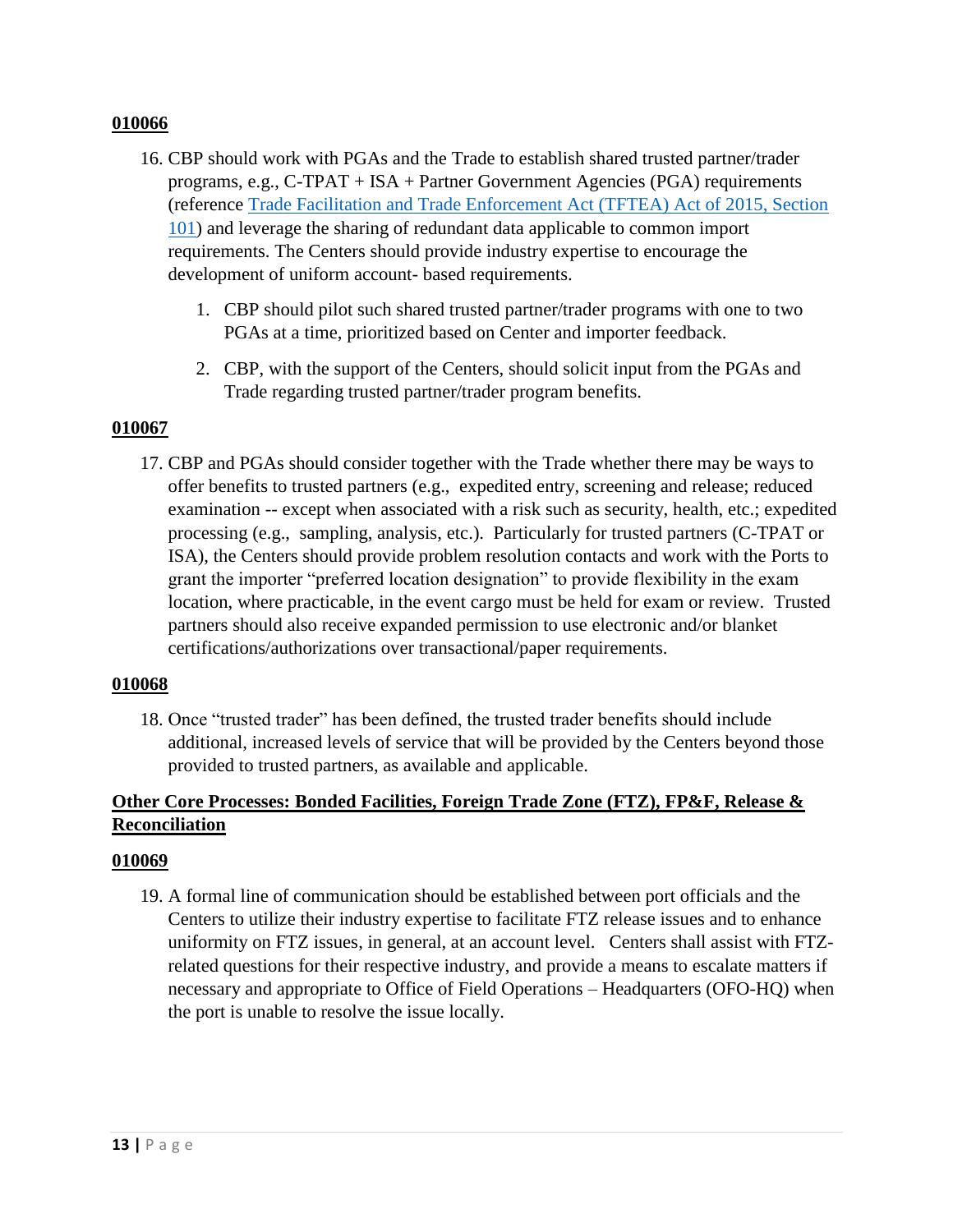20. OFO-HQ should conduct more training and outreach with each port of entry that has an active zone to ensure consistent knowledge in FTZ management and compliance. Such training and outreach should also include Center industry experts.

#### **010071**

21. FTZ zone audits should be shared with Centers to provide industry expertise and input as appropriate.

### **010072**

22. CBP and the Trade should utilize a single automated platform enabling ACE account holders and the Port, Centers and FP&F to communicate on enforcement issues such as seizure, penalty or liquidated damage claims, particularly those involving trusted partners (ISA and/or C-TPAT).

#### **010073**

23. CBP should develop protocols whereby the Centers should serve as a resource, and be called upon for their expertise as necessary, by Port officials for industry-focused as well as account-based knowledge for local release decisions.

#### **010074**

24. Because the drawback process is industry focused, account based and involves post release processing CBP should evaluate with input from the trade whether to integrate Drawback with Centers once automation is deployed.

#### **010075**

25. COAC supports CBP's efforts to manage Reconciliation within the Centers, to include appropriate training, the timing of which should coincide with ending of the current Automated Commercial System (ACS) Reconciliation Prototype as it completes its transition to processing in ACE by the end of 2016.

### **Participating Government Agency Integration**

#### **010076**

26. Consistent with the One United States Government At the Border (1USG) initiative and implementation of International Trade Data System (ITDS), CBP should work together with participating government agencies (PGAs) through the Border Interagency Executive Council (BIEC), in consultation with the Trade, to conduct a study/report that evaluates the operational and financial impact on commerce and the U.S. economy resulting from the PGAs working with the Centers in applying account and risk management to their respective roles in import clearance. Newly available ACE data may provide objective basis to analysis.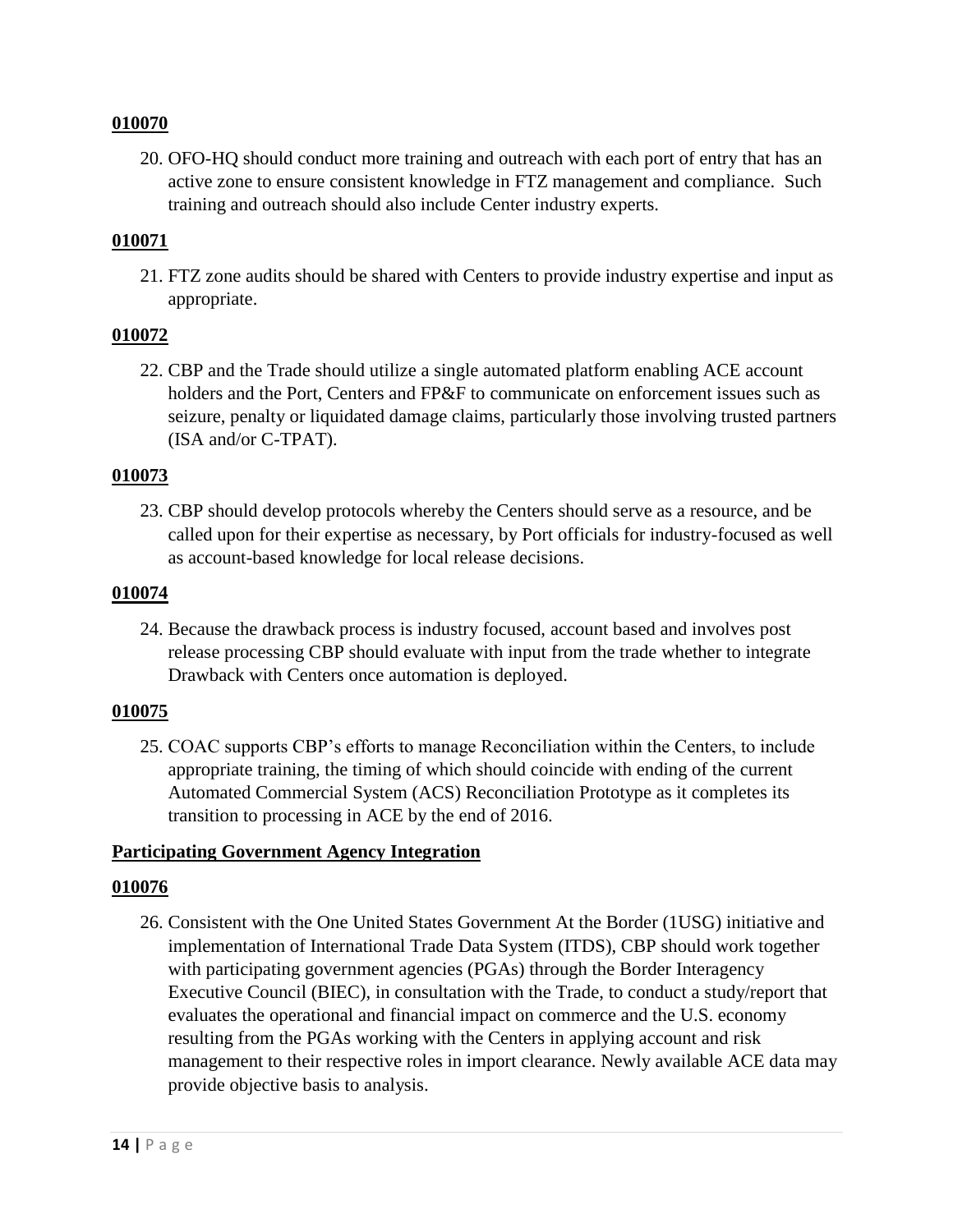27. CBP should work though the BIEC to establish the appropriate level of support and resources from each PGA to act as liaisons to the Centers as appropriate to the industry, on an operational basis.

#### **010078**

28. CBP Center Directors, in coordination with CBP HQ, should have a formal input protocol to the BIEC regarding PGA challenges, new products/technologies, and data issues and to request outreach/support. CBP should establish periodic (e.g., quarterly) working level meetings between Center staff and the PGA(s) to which they are aligned (together with accounts that share the Center/PGA interaction). These working level groups should have access to provide feedback/recommendations to the BIEC.

#### **010079**

29. In coordination with the Center and PGA subject matter experts, CBP should develop and maintain a matrix of PGA-related areas to identify and address national systemic issues pertaining to an industry.

#### **010080**

30. CBP should work with PGAs to evaluate standard protocols for handling 'pending/conditional release' products, (i.e., CBP has released but PGA has not), particularly with an account-based focus.

### **Other Recommendations**

#### **010081**

31. CBP should develop a paperless process for issuing 5955A penalty notices and electronic means for filing penalty, seizure and liquidated damages petitions similar to the eRulings and/or ACE Protest Module to search and receive timely updates.

#### **010082**

32. CBP should provide FTZ and bonded facility security recommendations consistent with C-TPAT guidelines.

### **ONE U.S. GOVERNMENT AT THE BORDER SUBCOMMITTEE**

### **010083**

• We recommend that as soon as possible, CBP announce the mandatory ACE filing dates for any PGAs or entry types for which mandatory filing dates have not yet been announced.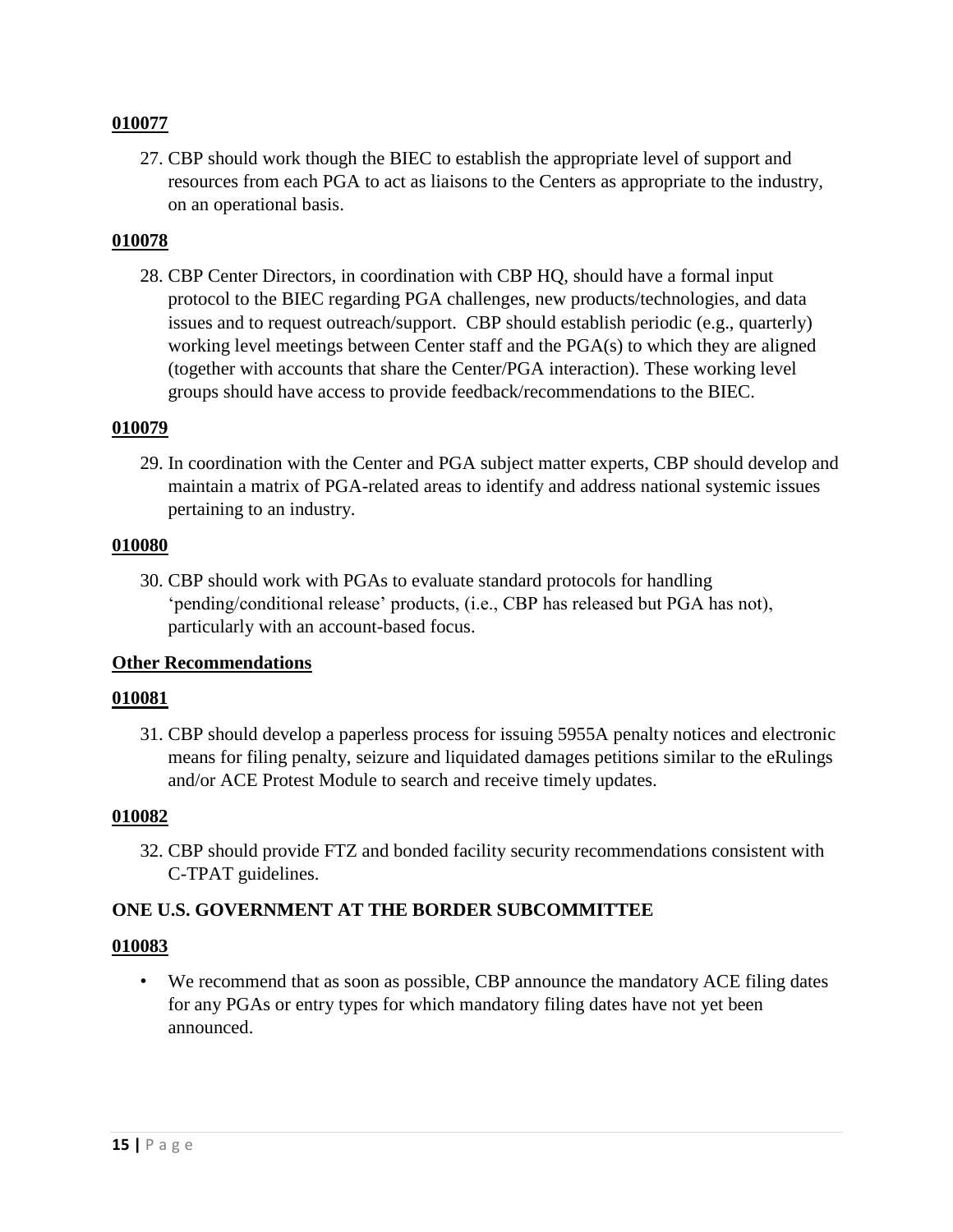• We recommend that the Border Interagency Executive Council (BIEC), established under Executive Order 13659 and recognized by the World Customs Organization as a best-inclass border management approach, be permanently established with a continued focus on cross-agency collaboration with the goal of promoting economic competitiveness through enhanced trade facilitation and enforcement.

# **July 27, 2016**

### **TRADE ENFORCEMENT AND REVENUE COLLECTION SUBCOMMITTEE**

### **Intellectual Property Rights (IPR) Recommendations**

#### **010085**

After extensive exploration and discussion, the COAC recommends that the Known Importer Program initiative cannot be managed uniformly by all trade associations to pilot and/or implement the program at such time. As a result, the COAC recommends that the IPR Working Group continue to consider other approaches to developing a Known IPR Program with the National IPR Center and work together to co-create the program.

### **010086**

COAC recommends that the National IPR Center partner with the IPR Working Group and various Trade Associations to promote the "Report IP Theft" campaign and encourage real-time reporting of IPR violations through a newly established 800 Hotline.

### **010087**

COAC recommends that CBP investigate partnering with eCommerce stakeholders to develop an automated process for their on-line customers to complete a survey if they feel the shipment of product they received is not legitimate along with the opportunity to submit an allegation through the "Report IP Theft" Button.

### **010088**

COAC recommends that CBP should consult with the IPRWG to determine how to better facilitate cargo that arrives as "blanks" without a logo or trademark to distinguish the brand at the time of arrival to reduce resources CBP is expending on unnecessary seizures. The IPRWG should consider how this could be automated to manage known parties or entities to the transaction within the ACE Portal.

#### **010089**

COAC recommends that CBP take advantage of certain IPR best practices established by the Centers of Excellence and Expertise (Centers) to conduct webinars internally and allow Centers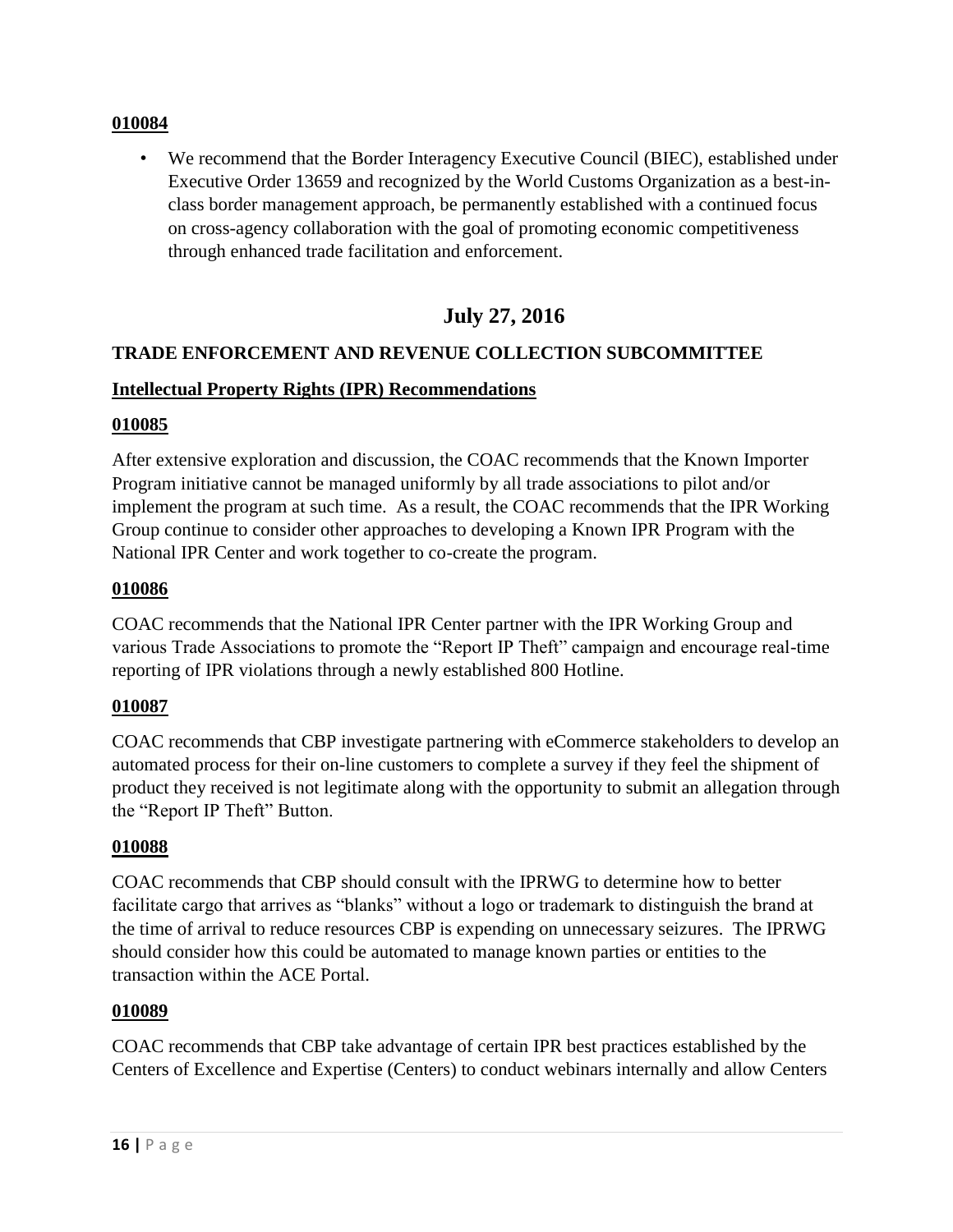to gain knowledge of these successes, inform the trade of these successes, and inform industries of CBP's efforts through these webinars and CSMS messaging.

# **AD/CVD Recommendations pertaining to ENFORCE Act**

# **010090**

To ensure the definition of evasion as defined by the ENFORCE Act is fully understood by the trade, COAC recommends that CBP conduct more public outreach to educate the trade on ENFORCE proceedings.

# **010091**

To meet ENFORCE statutory requirements, COAC recommends that CBP be provided with the appropriate resources to establish and maintain an on-line reporting tool similar but distinct from the current eAllegation process on [CBP.gov.](http://cbp.gov/) The on-line reporting tool should include guidance on the ramifications for submitting false claims and/or information to CBP and require all parties in an ENFORCE proceeding to provide signed certifications of the accuracy of the submitted information.

# **010092**

COAC recommends that CBP provide transparency for all parties to an ENFORCE proceeding, and put procedures in place as fully allowed by ENFORCE statute that mitigate the risk of unwarranted damage to the reputation of innocent parties who have acted properly under the law.

# **AD/CVD Website and Outreach**

# **010093**

The AD/CVD Working Group reviewed CBP's web page and recent AD/CVD Brochure. COAC further recommends that CBP work with the AD/CVD Working Group to help disseminate this information to new and existing importers through various trade associations, which can also provide yearly updates to provide more education and outreach about the potential consequences of circumvention. The messaging should raise awareness of the compliance requirements associated with merchandise subject to AD/CVD.

# **010094**

In addition, COAC recommends that CBP consider using the new data elements they will collect under the New 5106 regulations, (importer contact name and email address) to make new importers aware of the compliance requirements and risks associated with merchandise subject to AD/CVD as well as other PTIs and informed compliance tools.

# **Bond Recommendations**

# **010095**

**Activity Code 1 Single Transaction Bonds (STBs):** COAC recommends that CBP seek to clarify and streamline the current bond formula if subject to Partner Government Agency (PGA)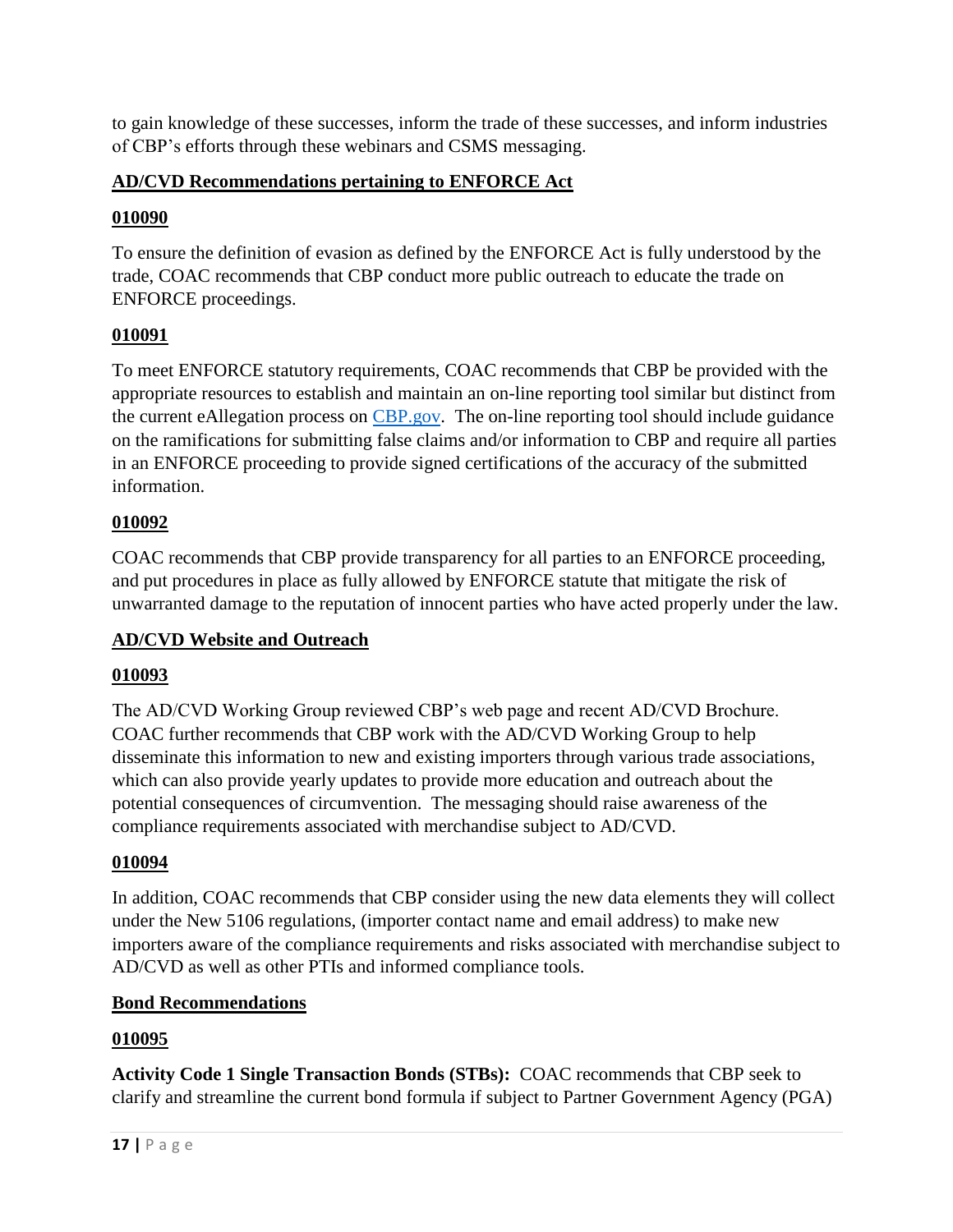requirements so the trade can fully automate compliance within ACE at the HTS and line level, and CBP can more easily conduct sufficiency reviews. Such guidance should include clarifying which PGAs with hold authority are subject to bonding requirements for three times the value, and that this higher bond formula does not include PGAs that are disclaimed in ACE.

# **010096**

**Activity Code 1 Continuous Bonds:** COAC recommends that the current Reviewers and Analytical Bond Formula are sufficient to protect the revenue and satisfy certain PTIs provided that CBP's Centers of Excellence and Expertise continue to detect trends prior to liquidation or through audit and "adjust" continuous bonds when there is any outstanding debt that has not been paid or protested and jeopardizes revenue. However, these continuous bond formulas are insufficient for Anti-Dumping and Countervailing Duty (AD/CVD) as addressed in Recommendation #14.

**AD/CVD Duties:** COAC recognizes the challenges of a retrospective system in the U.S. and continues to support recommendation 12025 from the  $12<sup>th</sup>$  Term of COAC that would provide a prospective system for collection of AD/CVD cash deposits. Because the revenue is not adequately protected when there is a retrospective change in the AD/CVD cash deposit that is posted at time of entry, COAC recommends that CBP leverage the current policy for "Use of Single Transaction Bonds as Additional Security for Anti-Dumping and Countervailing (AD/CVD)." COAC further recommends that CBP amend this current policy to revise the statement to "return the bond" to "liquidate the entry to exhaust remaining liability or exposure" and include this policy in the new bond directive for full transparency to the trade.

# **Bond Recommendations Continued**

# **010097**

**Liquidated Damages:** COAC recognizes that continuous bond formulas do not currently contemplate any inclusion of liquidated damages. The COAC recommends that CBP fully consider past history of liquidated damage claims and patterns before factoring these into any continuous bond formulas and consult with the Bond Working Group if and when such data is available to review and consider. Based on the current draft directive, COAC recommends that CBP better define how liquidated damages would be factored into any continuous bond formulas and should not include those liquidated damages that have been satisfactorily paid or petitioned by an otherwise compliant bond principal to resolve the matter. COAC also recommends that the Analytical Bond Formula can be used to contemplate liquidated damages paid by the surety to adjust bond amounts if such claims advance to a delinquent status.

# **EXPORTS SUBCOMMITTEE**

# **010098**

COAC recommends that CBP HQ, with COAC and PGA input, should develop and provide training in the short term and on a periodic basis to local CBP officials responsible for enforcing export laws and requirements. Such training should address CBP as well as PGA regulations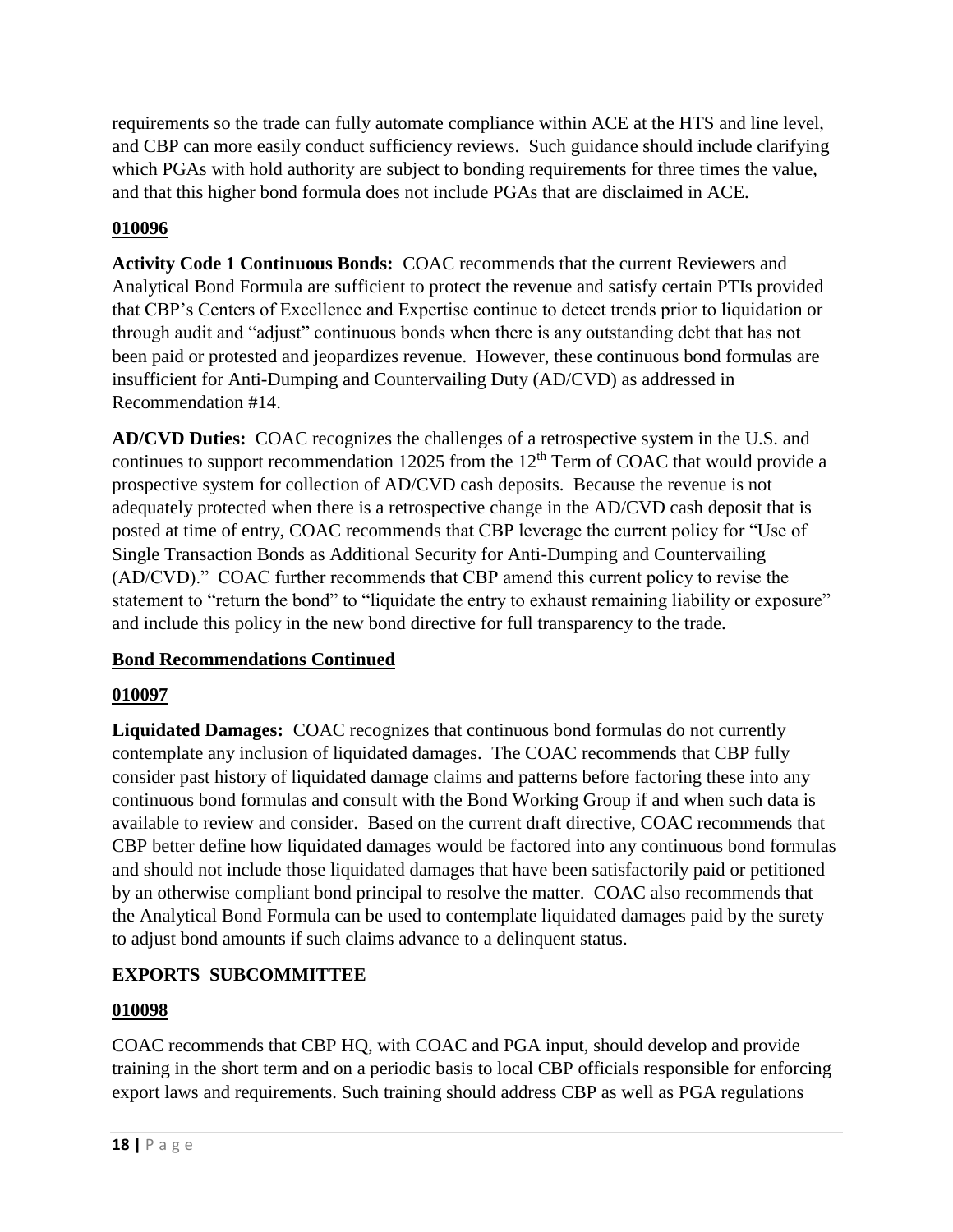(e.g., Census, BIS, DDTC, OFAC, etc.) and data requirements as relevant to different commodities and should lead to CBP standard operating procedures (SOPs) for processing export cargo in a uniform and efficient manner nationally.

# **November 17, 2016**

# **ONE U. S. GOVERNMENT AT THE BORDER (1USG) SUBCOMMITTEE**

### **010099**

### **Recommendation #1**

In the spirit of streamlining America's Imports and Exports and coordinated border management, COAC recommends that CBP work with the Fish & Wildlife Service (FWS) to minimize data creep in the FWS PGA message set and increase process coordination. Data not used for admissibility decisions before, including forms that were kept in broker files but rarely requested by the PGA, should not be used for that purpose now. The agency should collect this data postentry, if necessary, and it should be based on risk management principles in order to not impede the entry process.

COAC further recommends that CBP work with FWS to minimize the number of HTS codes that are flagged and limit the flags to those HTS codes that truly have a high likelihood of covering goods that are subject to the agency's requirements. In addition, CBP should work with FWS to align their disclaim process with that of other agencies and reinstate the FW1 flag. Finally, CBP should work with FWS to maintain the Non-Designated Port Exemption Permit (DPEP) or develop another way to ascertain the admissibility of goods while allowing regulated cargo to flow through all US ports of entry.

COAC recommends CBP share these recommendations with the Border Interagency Executive Council (BIEC).

### **North America Single Window Working Group**

### **010100**

### **Recommendation #2**

COAC recommends CBP continue the detailed work with the U.S., Canada and Mexico, and to the greatest extent possible, harmonize all data elements being required by the countries for import and export manifests, and ensure that all data elements are in accordance with the WCO SAFE Framework.

It is also recommended that all three participating countries formalize the process of extracting the data they are authorized to access from a single source, thereby requiring the carrier to only submit one manifest transaction for both import and export purposes.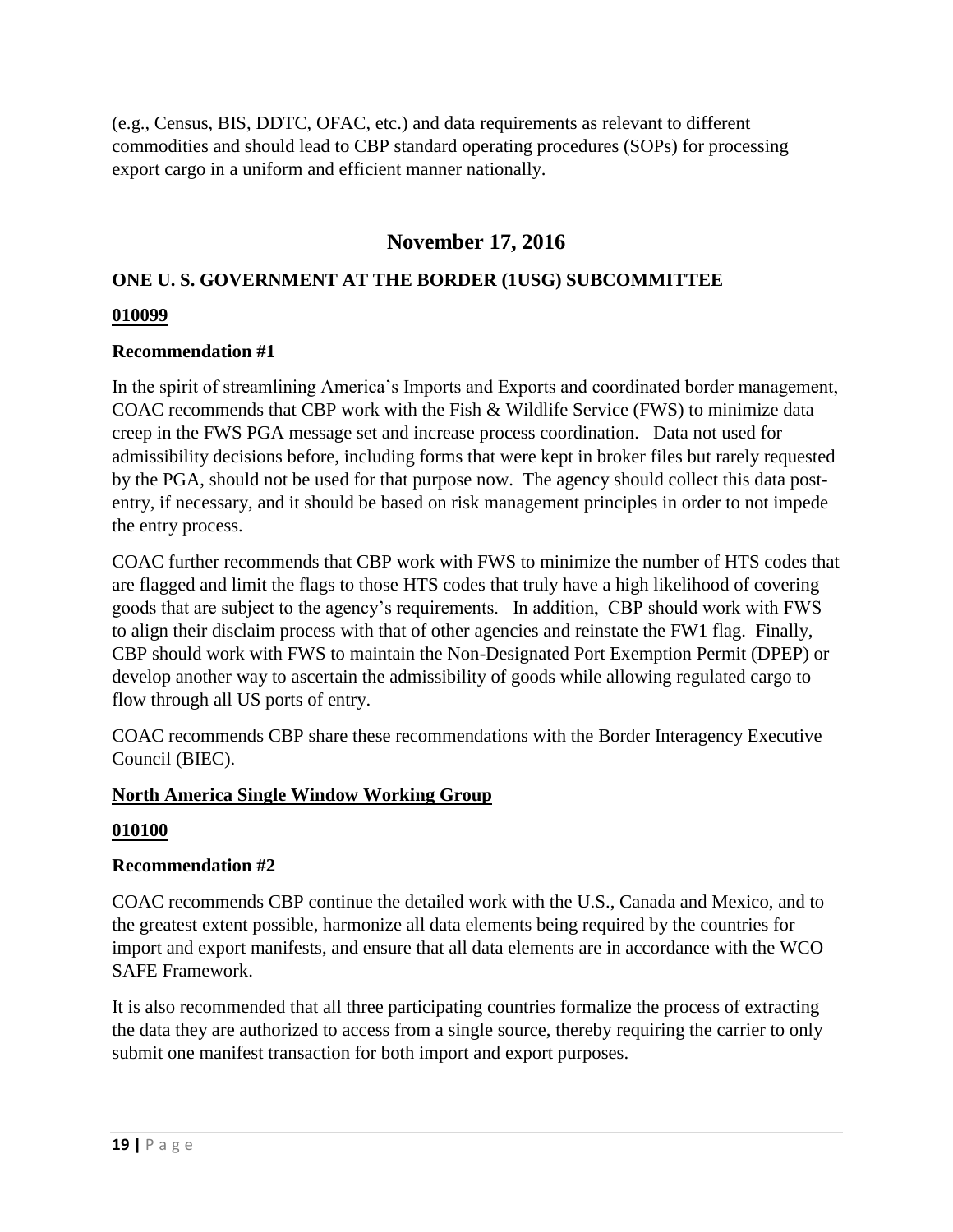### **Recommendation #3**

As the U.S. implements export manifest requirements for all modes, COAC recommends that CBP work with the U.S., Canada and Mexico to harmonize, where possible, the data required for U.S. export with Canada's import manifest and Mexico's not-yet-developed import manifest, and synchronize the timing requirements for filing.

### **010102**

### **Recommendation #4**

For advance security filing, manifest, and cargo release, COAC recommends CBP work with the three countries to place the relevant filing requirement on the party most qualified to do so. Qualified parties are those most likely to have the best information and who can be held accountable to the various governments if the data is incorrect or false.

For advance security filings similar to ACAS and PACT, COAC recommends CBP work with Canada and Mexico to ensure these filings are made by the party who issued the lowest level transport bill, or in the absence of the ability to regulate that party, by the carrier.

For shipment-level information, COAC recommends CBP work with Canada and Mexico to ensure manifest filings are made by the party who issued the transport bill or in the absence of the power to regulate that party, by the carrier. Transport information should be provided by the carrier, as the carrier is the only party who can identify with certainty which shipments have been loaded onto a conveyance.

### **010103**

### **Recommendation #5**

When identifying common data elements used by the U.S., Canada, and Mexico, COAC recommends the use of a standard naming convention aligned with the WCO Data Model III for standardized Customs and other border control agency import and export message. Using minimal common data elements to achieve an effective risk management solution should be the goal.

Furthermore, when CBP is analyzing advance data and all message sets for the North America Single Window, COAC recommends the WCO Data Model III should be used as a basis to build any future data and message sets among the U.S., Canada, and Mexico.

### **010104**

### **Recommendation #6**

COAC recommends CBP work with all three nations' government agencies who have authority over imported products to meet and harmonize their individual requirements to collect advanced data to make determinations in advance as to whether cargo should be released upon arrival, examined, or held for further research and testing. COAC also recommends CBP work with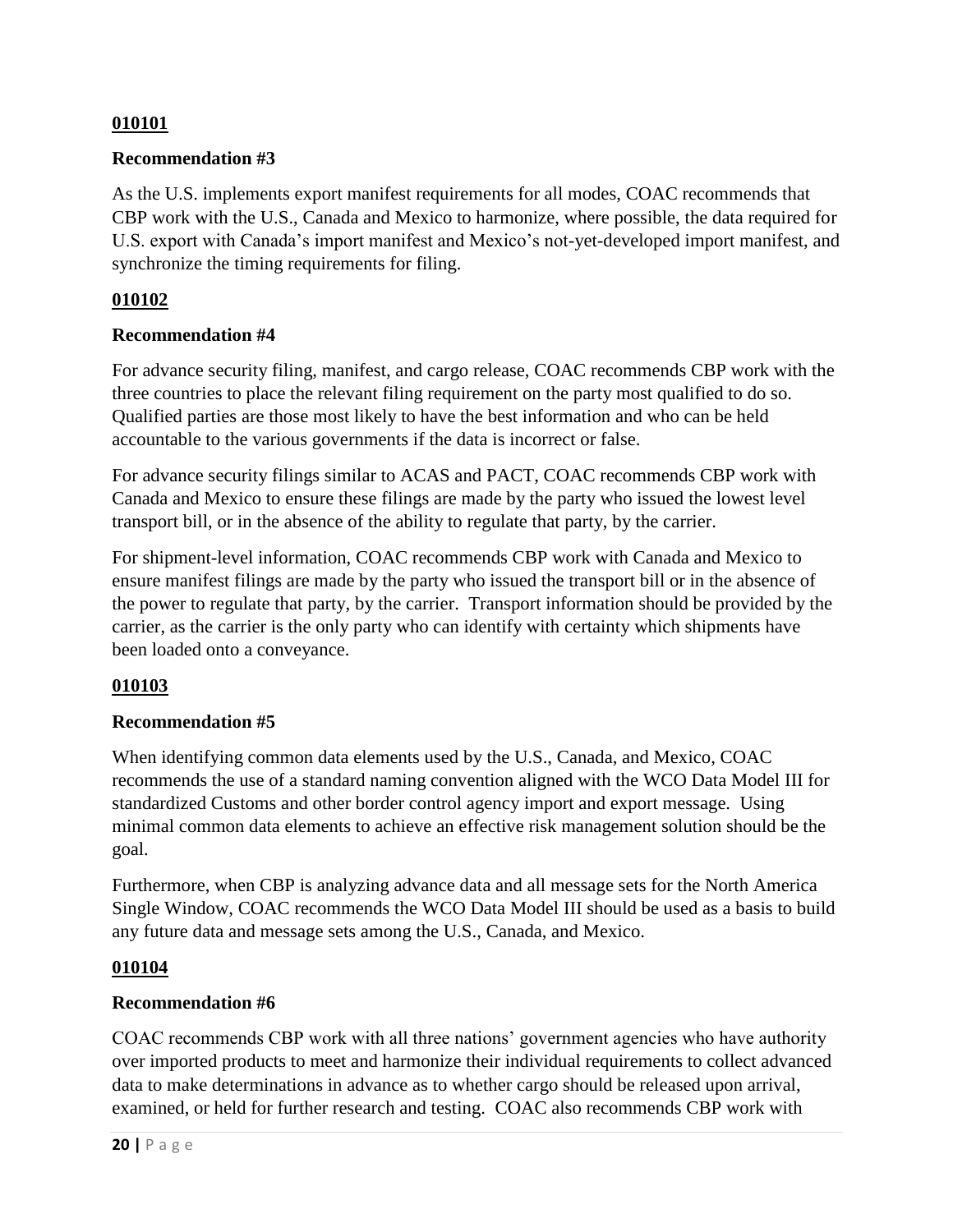Canada and Mexico to identify agencies which have release/hold authority and prioritize harmonization efforts.

COAC recommends CBP work with the other government agencies to examine all permits and licenses required for import and export to determine any redundancies or areas where there are similar requirements and harmonize where possible.

# **010105**

# **Recommendation #7**

COAC recommends CBP review work completed to date on both the U.S.-Canada Beyond the Border initiative as well as the U.S.-Mexico High Level Economic Dialogue and 21<sup>st</sup> Century Border Management initiatives. CBP should leverage work completed specific to border operations by various Partner Government Agencies (PGAs) and Other Government Departments (OGDs) relevant to North American trade. COAC recommends CBP fully engage with Canada and Mexico to finalize and implement initiatives such as data harmonization, integrated cargo security strategy, and true mutual recognition of trusted trader partners.

# **010106**

# **Recommendation #8**

COAC recommends CBP work with Canada and Mexico to identify how each country defines advance security and admissibility data. This should provide a general overview to include modes impacted, time frames to submit, the responsible party who can present and/or submit advance security and admissibility data as well as a current and future end state for each country. To the extent possible under national legislation, these same data elements should be used for admissibility requirements across borders when filed as a unified entry/release including both advance security and admissibility data elements.

COAC further recommends CBP work with Canada and Mexico to develop uniform advance manifest data elements in both the truck and rail modes of transport to allow sharing of manifest data unilaterally across each border. To the extent possible under national legislation, the uniform advance manifest data elements in each mode should be used for admissibility purposes when accompanied by the required submissions for each country's entry/release process and export reporting requirements. As the data required for these modes of transport expands beyond harmonized manifest elements, COAC further recommends CBP develop a tri-lateral program for standardized advance security data elements that can also be used as a unified filing similar to how ISF operates for ocean in today's U.S. environment to provide for a unified, simplified security data and entry process (security filing, cargo release, and entry summary).

# **010107**

# **Recommendation #9**

Where possible, COAC recommends CBP work with PGAs/OGDs in the U.S., Canada and Mexico to accept globally recognized product identifiers, such as G-TIN, when submitted by an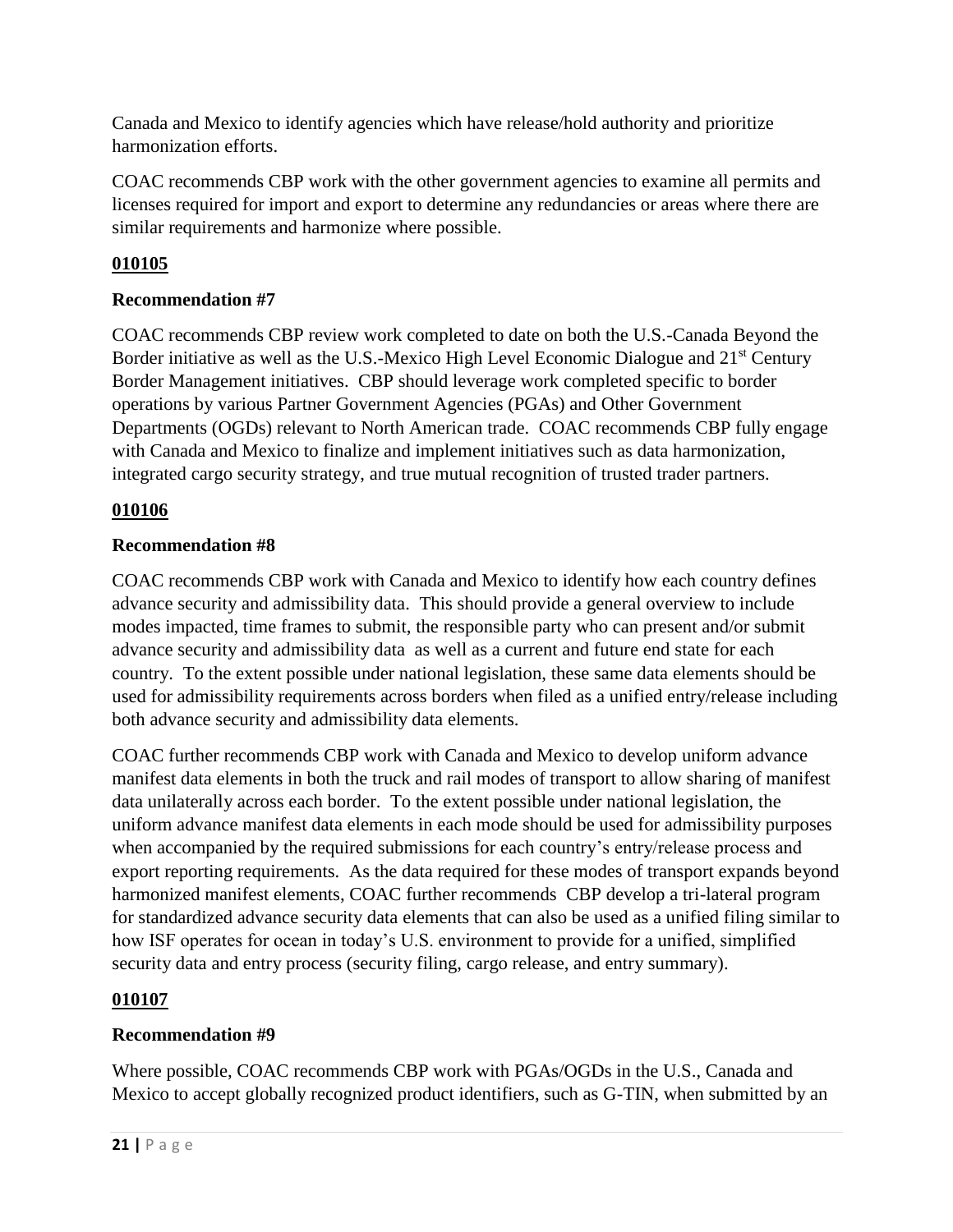importer or exporter to describe the imported or exported product. Because these codes are more specific and more descriptive of the product, the codes should be preferred over other types of identifiers used by specific agencies.

## **010108**

### **Recommendation #10**

To streamline the requirements for importing and exporting and to assist all three countries' government agencies with oversight over imported and exported products, COAC recommends CBP work with the U.S., Canada and Mexico to begin the process of harmonizing their PGA/OGD data and their definitions of each data element.

### **010109**

### **Recommendation #11**

COAC recommends CBP work with the U.S., Canada and Mexico to align, where possible, the data elements required for export filings into a single data set and single filing to benefit importers and/or exporters as well as the various regulatory agencies.

### **010110**

### **Recommendation #12**

COAC recommends CBP work with Canada and Mexico so the single window data set accommodates the most specific shipment references available. All modes of transportation may transport consolidated shipments of cargo; therefore, the single window data set should accommodate simple bills of lading, master bills of lading, house bills of lading and sub-house bills of lading even though each mode of transportation may use different terminology.

# **010111**

# **Recommendation #13**

Anticipating a rapid growth of e-commerce in the next few years, COAC recommends CBP consider the WCO guidelines as they evolve, and encourage the three nations to examine their current processes for e-commerce including entering and screening low value importations, not just to facilitate trade, but also to have adequate screening processes to ensure the health and safety of the citizens of the three countries. COAC recognizes that each country may establish a different value threshold for goods allowed under the de minimis, but screening by PGAs and CBP for health and safety should be similar.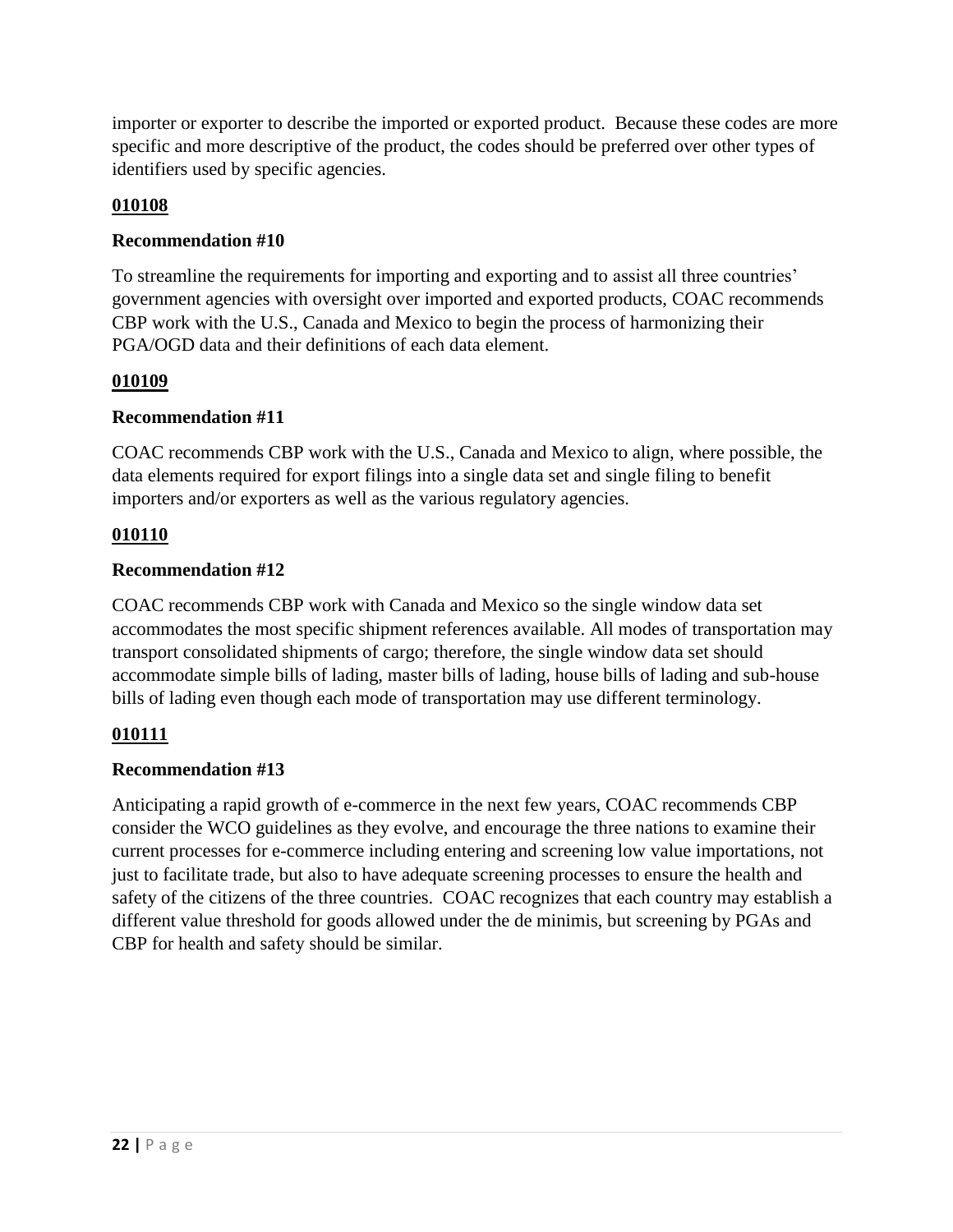# **TRADE ENFORCEMENT AND REVENUE COLLECTION SUBCOMMITTEE**

# **Forced Labor Working Group – Communications Team**

### **010112**

### **Recommendation #1**

COAC recommends CBP develop a forced labor mapping process similar to what was created for the Enforce and Protect Act (EAPA) for anti-dumping and countervailing duty (AD/CVD). While the process should focus on CBP roles and responsibilities, it should also include other government requirements, including those of the U.S. Department of State, U.S. Department of Labor, U.S. Immigration and Customs Enforcement (DHS-ICE), and additional relevant Partner Government Agencies (PGA), and Other Government Agencies (OGA). The mapping process should identify pain points and potential recommendations for resolving them.

### **010113**

### **Recommendation #2**

COAC recommends CBP conduct a series of webinars to educate all stakeholders including Civil Society Organizations (CSOs), importers, customs brokers, etc. about forced labor laws and relevant issues to increase awareness and compliance. These webinars should include the following perspectives:

a) Industry specific webinars with CBP's Centers of Excellence and Expertise (CBP

Centers)

- b) Efforts by the trade industry to address forced labor laws by industry/sector
- c) CSO efforts to help the trade industry identify forced labor within the supply chain
- d) Joint trade industry and CSO efforts to address forced labor

# **010114**

### **Recommendation #3**

COAC recommends several updates to CBP technology used to communicate forced labor updates, including:

a) CBP should promote the trade.enforcement@cbp.dhs.gov email address for stakeholders to submit forced labor questions and develop an automated auto reply process.

b) CBP should use these questions to update a Frequently Asked Questions document on a quarterly basis and post the updates to cbp.gov.

c) CBP should implement the feedback provided to the forced labor page and supporting documents on cbp.gov in order to provide the trade with a clearer understanding of forced labor laws and processes. CBP should also provide more meaningful tools to clarify how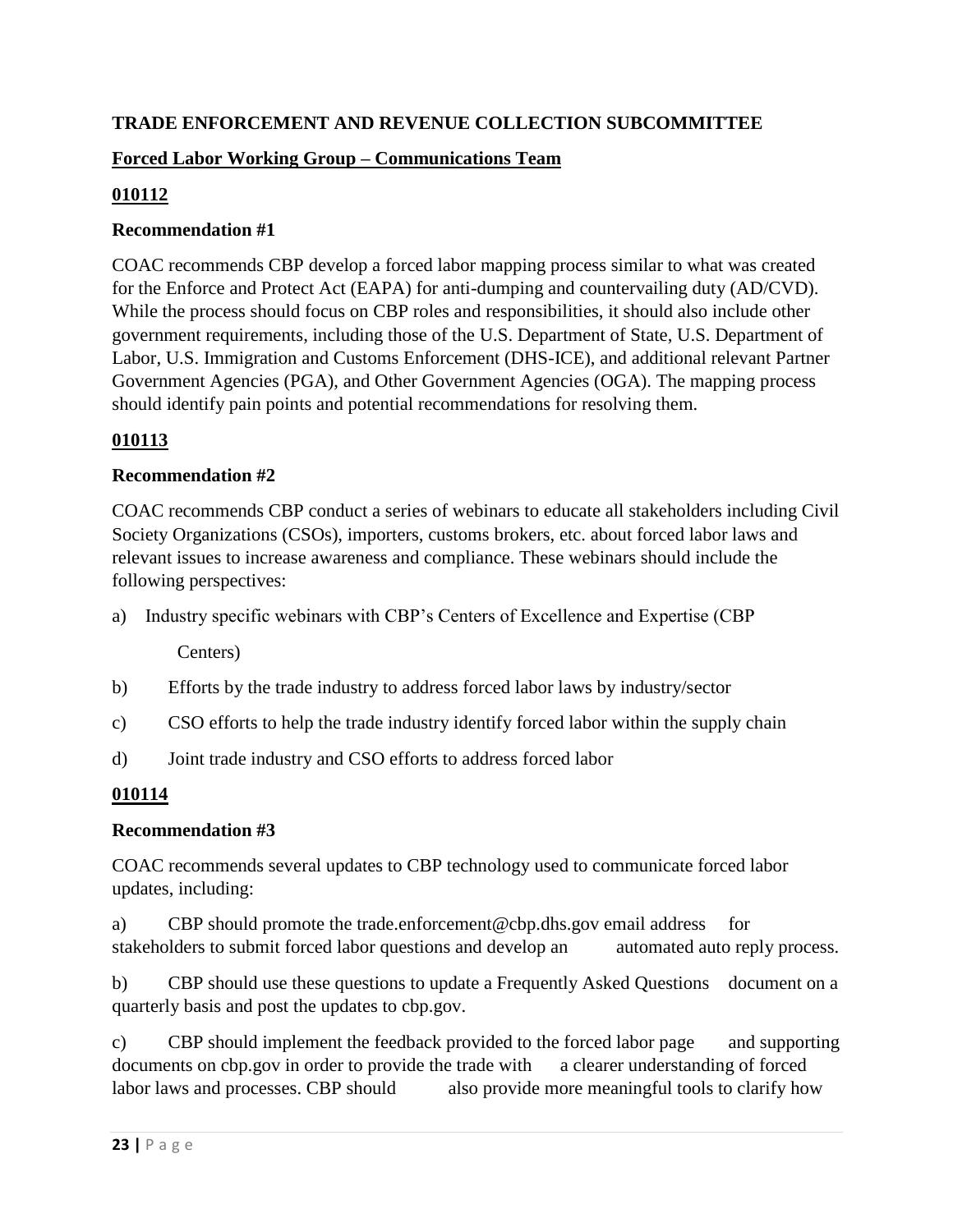importers can comply with forced labor laws. The Forced Labor Working Group has provided updates to various aspects of the forced labor page on cbp.gov for CBP's consideration in Appendix A.

- d) CBP should clarify their ability to self-initiate allegations.
- e) CBP should modify the CSMS messaging fields to allow selection of "Trade Policy Updates" on forced labor and RSS feeds when the forced labor page on cbp.gov is updated (similar to the COAC recommendations made for AD/CVD).

### **010115**

### **Recommendation #4**

COAC recommends CBP add new forced labor questions to the existing COAC survey to gauge the trade industry's knowledge of these issues, and share the survey results with the trade industry. The Forced Labor Working Group has provided sample questions for CBP's consideration in Appendix B.

### **010116**

### **Recommendation #5**

COAC recommends CBP develop a catalog of available resources that have been developed to address forced labor. The catalog should be organized by Government, CSO, and Business resources. The Forced Labor Working Group has provided a sample Resource Catalog for CBP's consideration in Appendix C.

### **010117**

### **Recommendation #6**

COAC recommends CBP-HQ work through the CBP Centers to develop referral resources on forced labor for industry-specific sectors where applicable, and publish these resources on cbp.gov.

### **Forced Labor Working Group - Legal Challenges Team**

### **010118**

### **Recommendation #7**

COAC recommends the CBP Commissioner leverage the resources of the appropriate CBP Center, which has knowledge of the industry and is responsible for managing importer accounts, when making an allegation assessment or the decision to issue, revoke, or modify a withhold release order (WRO).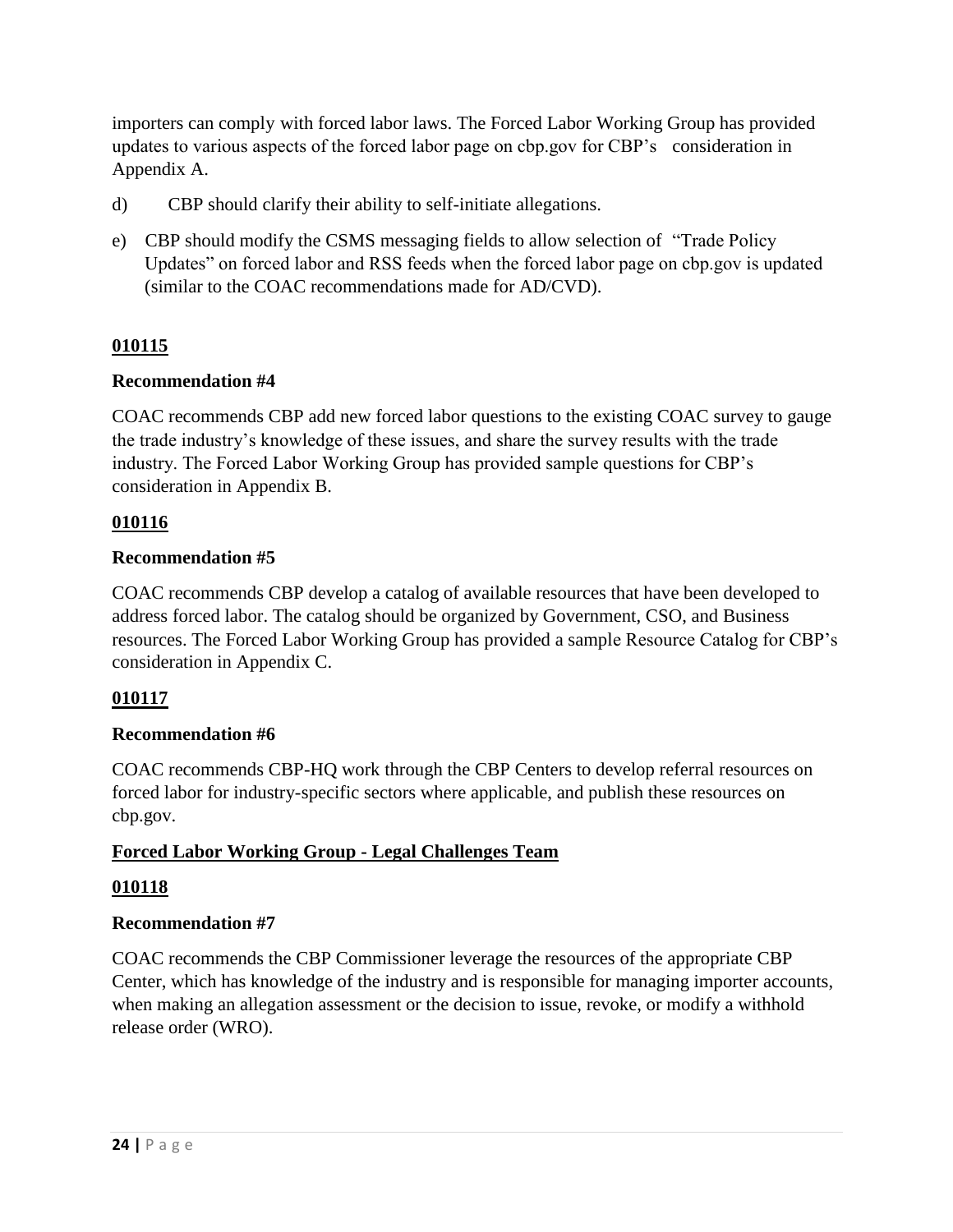### **Recommendation #8**

COAC recommends the CBP Centers engage in ongoing outreach and bi-directional education with all stakeholders active in preventing the importation of goods made with forced labor, including the importing community, PGAs, OGAs, CSOs, and other non-government organizations (NGOs). CBP-HQ and the Centers should also invite CSO and NGO representatives to take part in industry outreach efforts.

### **010120**

### **Recommendation #9**

COAC recommends CBP modernize the current forced labor regulations in 19 C.F.R. 12.42-44 and provide for a public comment period. In addition to updating the regulations to remove the consumptive demand provision, CBP should consider the following updates:

a) In regards to Proof of Admissibility requirements per 19 CFR 12.43, rely less on reference to specific documents that are obsolete or may become so in the future.

b) Currently, forced labor regulations are silent on when CBP must respond to a WRO. COAC recommends CBP update the regulations so they are similar to existing procedures, policies and directives for detention of merchandise, which CBP is required to follow in order to make a final determination within a specified timeframe. CBP should establish an appropriate timeframe to respond to an importer's proof of admissibility as a result of a WRO, and this timeframe should be incorporated into the revision of the regulations.

### **Forced Labor Working Group – Strategic Leadership Team**

### **010121**

### **Recommendation #10**

COAC recommends CBP work with key stakeholders to develop and publish an Informed Compliance Publication (ICP) on Forced Labor. The Forced Labor ICP should include a detailed process for stakeholders (both CSOs and the trade industry) to understand how the current forced labor process works from CBP's perspective. In order for the trade industry to become strategic leaders in the field, the ICP should also include resources and guidance from CBP and other PGAs for industry to follow. The Forced Labor Working Group has provided a suggested outline and resources to include in the ICP for CBP's consideration in Appendix D.

# **GLOBAL SUPPLY CHAIN SUBCOMMITTEE**

### **C-TPAT Minimum Security Criteria Working Group**

### **010122**

Minimum Security Criteria (Minimum Security Criteria) Purpose: The C-TPAT program is a voluntary program with a specific purpose of achieving the highest level of supply chain security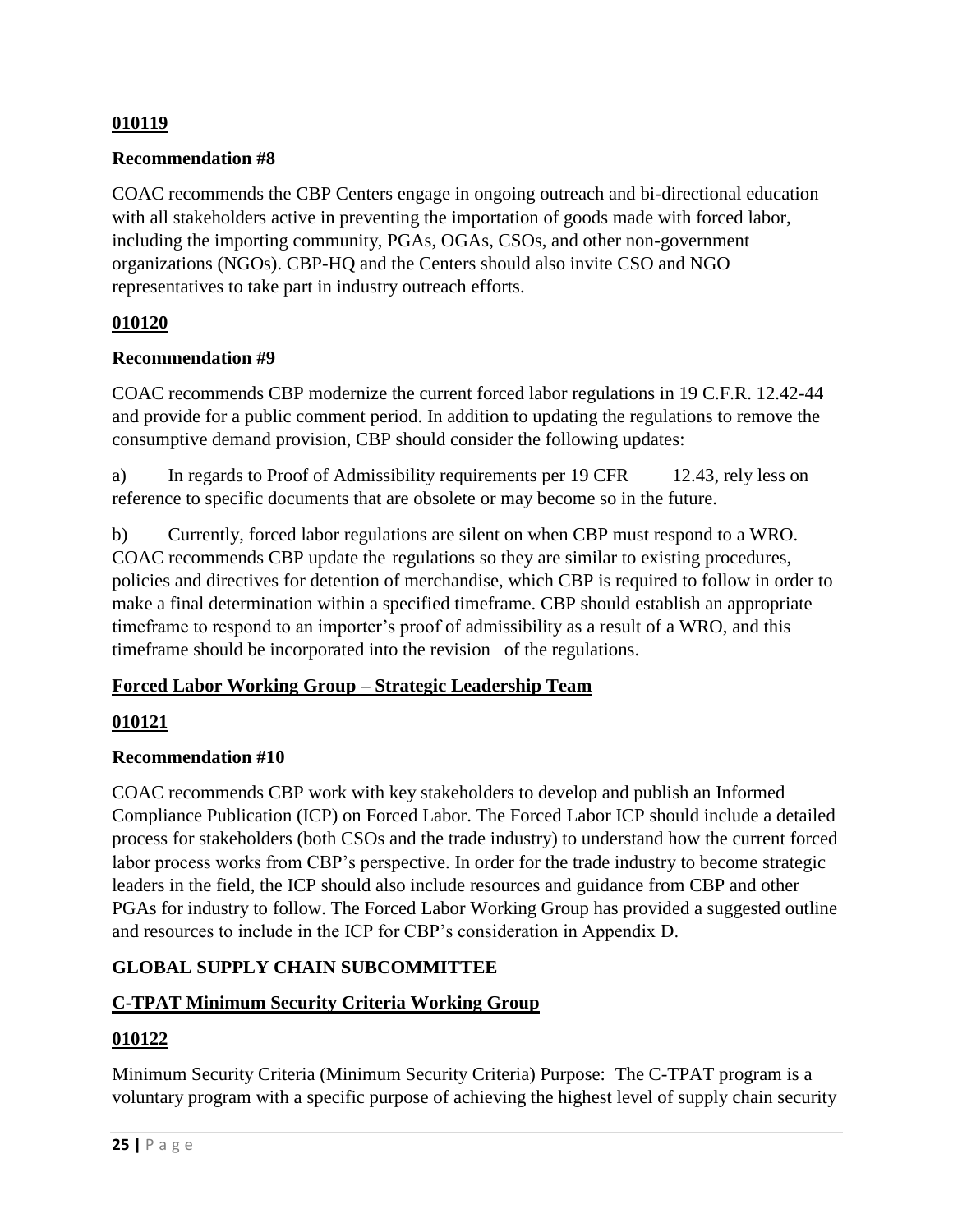and facilitating legitimate trade. As such, COAC recommends that CBP maintain the focus of the program on supply chain security and additional Minimum Security Criteria should be focused on minimizing risks in the supply chain. The COAC recognizes the need of the Minimum Security Criteria to be periodically reviewed and updated as global security threats shift and evolve, the underlying goals of the C-TPAT program should be maintained.

# **010123**

**Additional Feedback:** COAC commends CBP for taking steps to update Minimum Security Criteria as this process facilitated a productive interactive dialogue leading to a framework for the future of C-TPAT. In light of the fact that the Minimum Security Criteria will have a significant operational and financial impact on partners, the COAC recommends that CBP reach out to C-TPAT participants giving them 90 days to comment on the proposed new Minimum Security Criteria and allow CBP to integrate feedback. Given the proposed substantial changes to the program, the current process warrants additional outreach to C-TPAT participants.

# **010124**

**Benefits:** COAC recommends that CBP work with the COAC working group to review and update program benefits and assist in establishing metrics. The goals are to facilitate trade, secure the supply chain, and maintain and encourage increased participation. To achieve these goals, it is necessary to find ways to offset the program costs.

# **010125**

**Cost-Benefit Analysis:** In conjunction with developing the Minimum Security Criteria, COAC recommends that CBP work with C-TPAT participants to develop an analysis of the cost and benefits.

# **010126**

**Staged Implementation:** Since the C-TPAT program's creation in 2001, and with current participation of over 11,000 companies, the existing Minimum Security Criteria have been widely adopted and institutionalized in business practices. As such, COAC recommends that CBP conduct a pilot phase of the new criteria to evaluate the operational feasibility. In addition, CBP should allow sufficient time for business to implement the new Minimum Security Criteria once they are finalized.

# **010127**

**Eliminating Redundancy:** COAC recommends that prior to finalization and implementation of new Minimum Security Criteria, the Minimum Security Criteria should be reviewed in their totality to streamline requirements, remove potential redundancies with existing Minimum Security Criteria or any overlap with existing laws and regulations, and focus both CBP and Trade resources on areas of highest risk*.*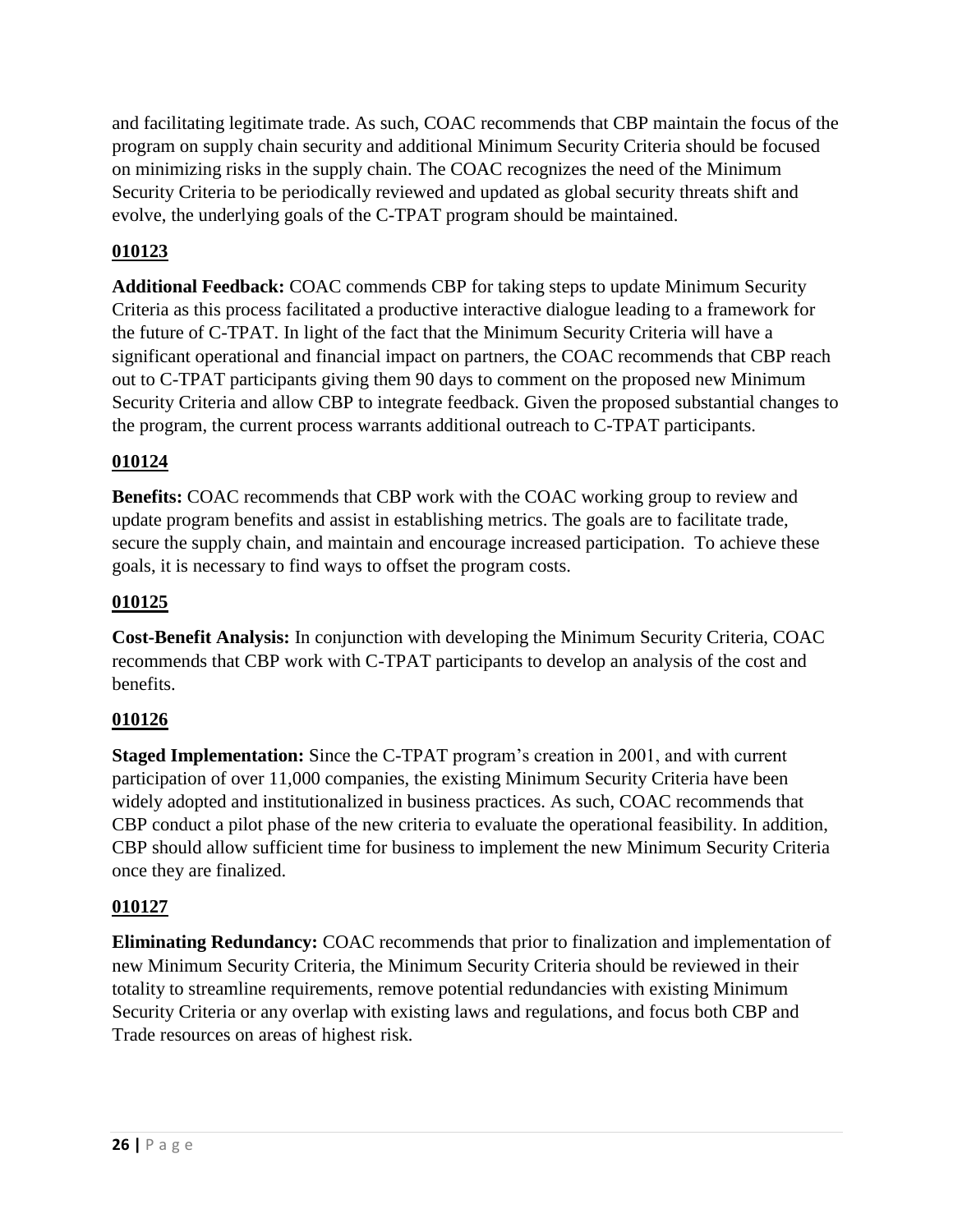**International Obligations:** The COAC recommends that CBP engage with international trade partners to ensure that any new requirements align with Authorized Economic Operator (AEO) standards to meet mutual recognition obligations.

### **010129**

**Outreach:** COAC recommends that CBP provide training and reference materials on the new Minimum Security Criteria to ensure C-TPAT participants understand the objectives, risk, and requirements of each new Minimum Security Criteria well in advance of implementation.

### **010130**

**Uniformity & Transparency:** COAC recommends that CBP's plan include the development and issuance of updated guidance to both C-TPAT partners and CBP including a transparent and uniform Tier 3 / best practices and validation process.

### **010131**

**Supply Chain Entities:** In light of recent security threats, CBP should consider expanding C-TPAT participation to include other entities in the international supply chain currently ineligible for participation, e.g., domestic entities such as drayage carriers, rail carriers and warehouses

### **EXPORTS SUBCOMMITEE**

### **Post Departure Filing Working Group**

### **010132**

COAC recommends the development of a detailed plan for implementing the PDF pilot based on the proposal developed by the WG and we respectfully request that CBP engage with the PDF Working Group to develop and launch that pilot in the next six months both in the air and ocean modes.

# **March 01, 2017**

# **TRADE MODERNIZATION SUBCOMMITTEE**

# **International Engagement and Trade Facilitation**

### **010133**

### **Recommendation #1**

**Leverage Advances from Prior Free Trade Agreements (FTAs):** COAC recommends that CBP work with the appropriate U.S. government stakeholders and the private sector to review the text of more recent trade agreements to adopt modernized provisions, particularly in the areas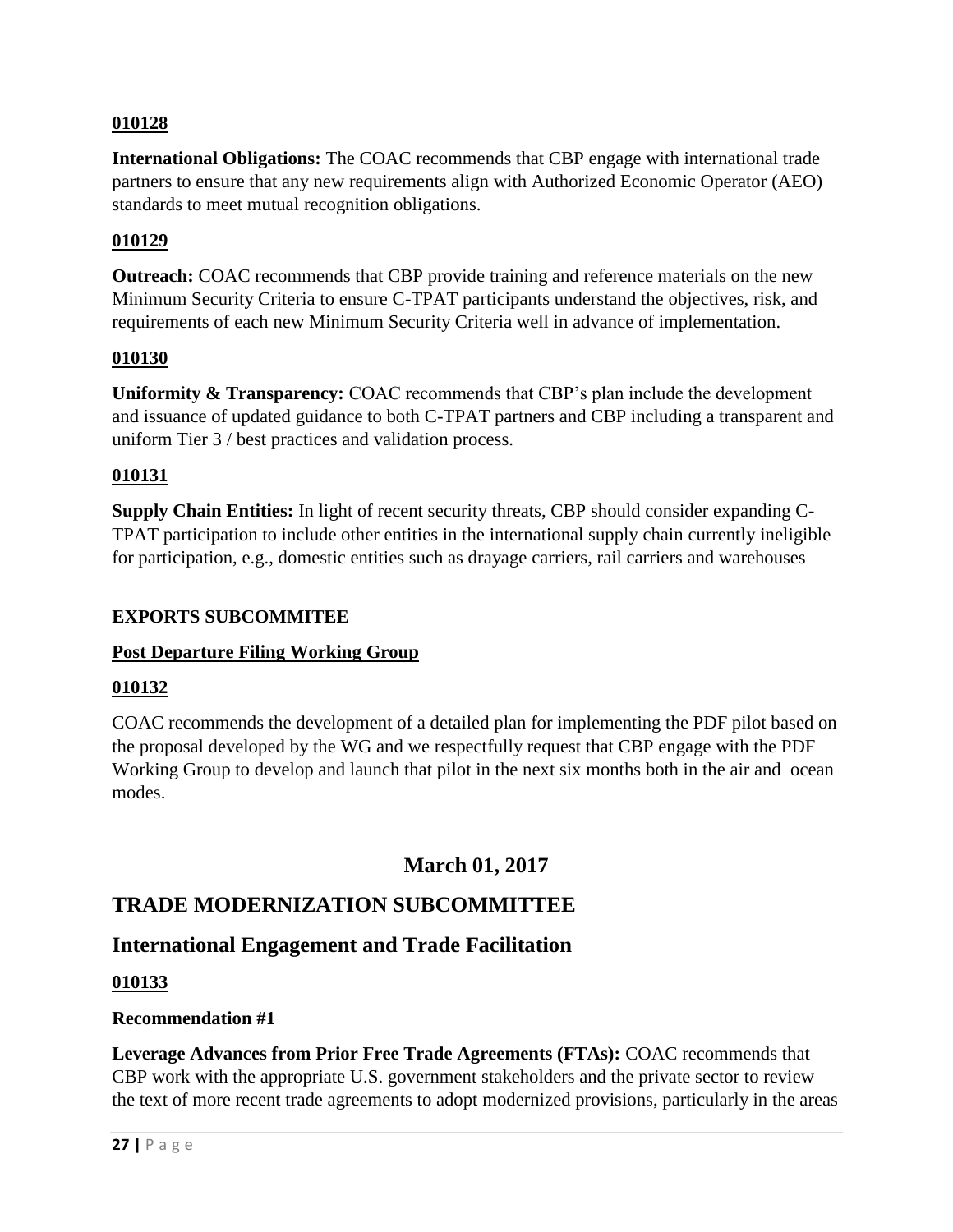of simplified rules of origin, importer self-certification, trade facilitation, enforcement, supply chain security, and non-tariff trade barriers.

## **010134**

### **Recommendation #2**

**Continuity in Trade Preferences:** NAFTA currently benefits U.S. exporters, U.S. importers, and consumers and it should continue to maintain trade preferences that provide a significant positive economic impact to U.S. workers and the long-term investments of our companies. COAC recommends CBP work with the appropriate U.S. government stakeholders and the private sector to ensure there is a continuity of trade preferences, that tariffs not increase and non-tariff barriers continue to be reduced, and that positive U.S. trade and investment persists with our NAFTA partners.

### **010135**

### **Recommendation #3**

**Consistency in Implementation:** In order to improve the consistency of NAFTA treatment to the same goods within the NAFTA region, COAC recommends that CBP work with Canada and Mexico to establish standardization in NAFTA trade preference qualification and consistent enforcement.

### **010136**

### **Recommendation #4**

**North American Single Window:** In another effort to simplify trade for all businesses, particularly small and medium sized businesses, the COAC recommends CBP work with Canada and Mexico to collaborate on cross border data sharing and data harmonization, remove or modernize unnecessary regulatory barriers within the North American Region through the use of a single window. (See COAC recommendations from the 1 USG subcommittee's North American Single Window Alignment working group delivered at the November 17, 2016 COAC meeting)

### **010137**

### **Recommendation #5**

**Regulatory Cooperation:** For products that are subject to partner government agency regulations, COAC recommends that CBP work with U.S. partner government agencies in the U.S. as well as Canada and Mexico to streamline and harmonize those regulations to create alignment in regards to documentation and data requirements, inspections, and enforcement in order to facilitate cross border trade within the NAFTA region for those regulated commodities.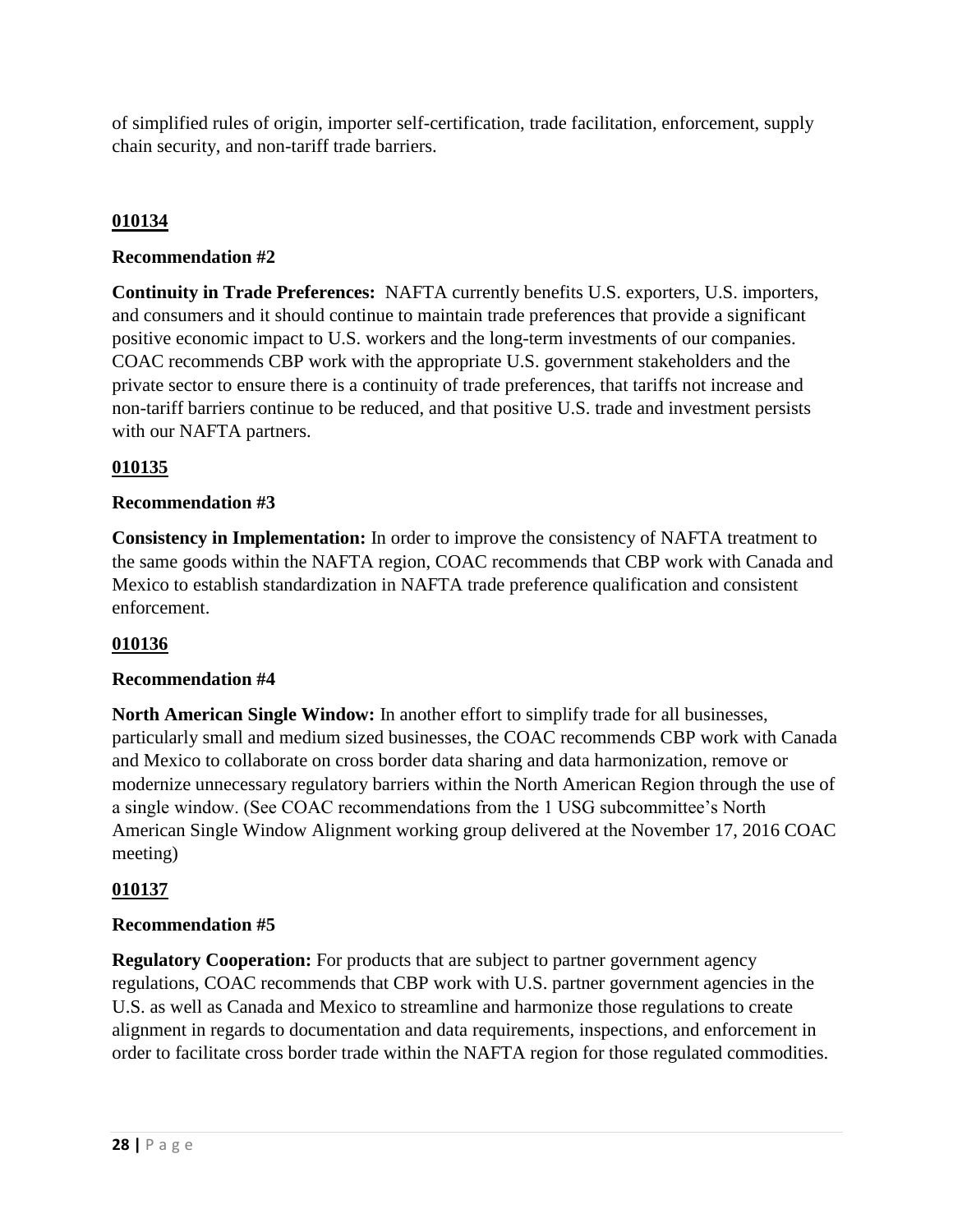### **Recommendation #6**

**E-Commerce and Innovation:** COAC recommends that CBP work with the appropriate U.S. government stakeholders and the private sector to ensure that NAFTA or other FTA reflects the need for modernization of regulations impacting the e-Commerce business model, including areas of admissibility, targeting, and partner government agency regulations. The goal would be to streamline regulatory requirements and improve enforcement.

### **010139**

### **Recommendation #7**

**De Minimis Harmonization and U.S. Export Facilitation:** COAC recommends that CBP work with Canada and Mexico to achieve a commercially significant *de minimis* level, which reflects the modern reality of online commerce. The U.S. has a *de minimis* value of \$800, which is the value at which companies pay no duties or tariffs. Canada has a *de minimis* value of \$20, and Mexico is \$50.

### **010140**

### **Recommendation #8**

**Express Delivery Services (EDS):** Since NAFTA was established, the U.S. has negotiated numerous FTAs with other countries. Newer agreements include provisions to harmonize the clearance and movement of goods in the EDS industry. COAC recommends that CBP work with U.S. government stakeholders to ensure NAFTA includes modern provisions with specific focus on the facilitation and streamlining of EDS shipments.

### **010141**

### **Recommendation #9**

**Beyond the WTO Trade Facilitation Agreement (TFA):** In many areas, NAFTA countries have gone beyond the TFA, and we should use this opportunity to promote regional competitiveness. COAC recommends CBP work with Canada and Mexico to utilize prior FTAs trade facilitation chapters as a baseline to create a higher standard to support how modern borders should operate in the NAFTA region.

# **Recommendations on Revenue Modernization:**

### **010142**

### **Recommendation #1**

**Duty, taxes and fees:** The COAC recommends that CBP consolidates port specific daily and monthly formal entry statements, to one monthly statement, inclusive of all statements from all ports of entry nationwide.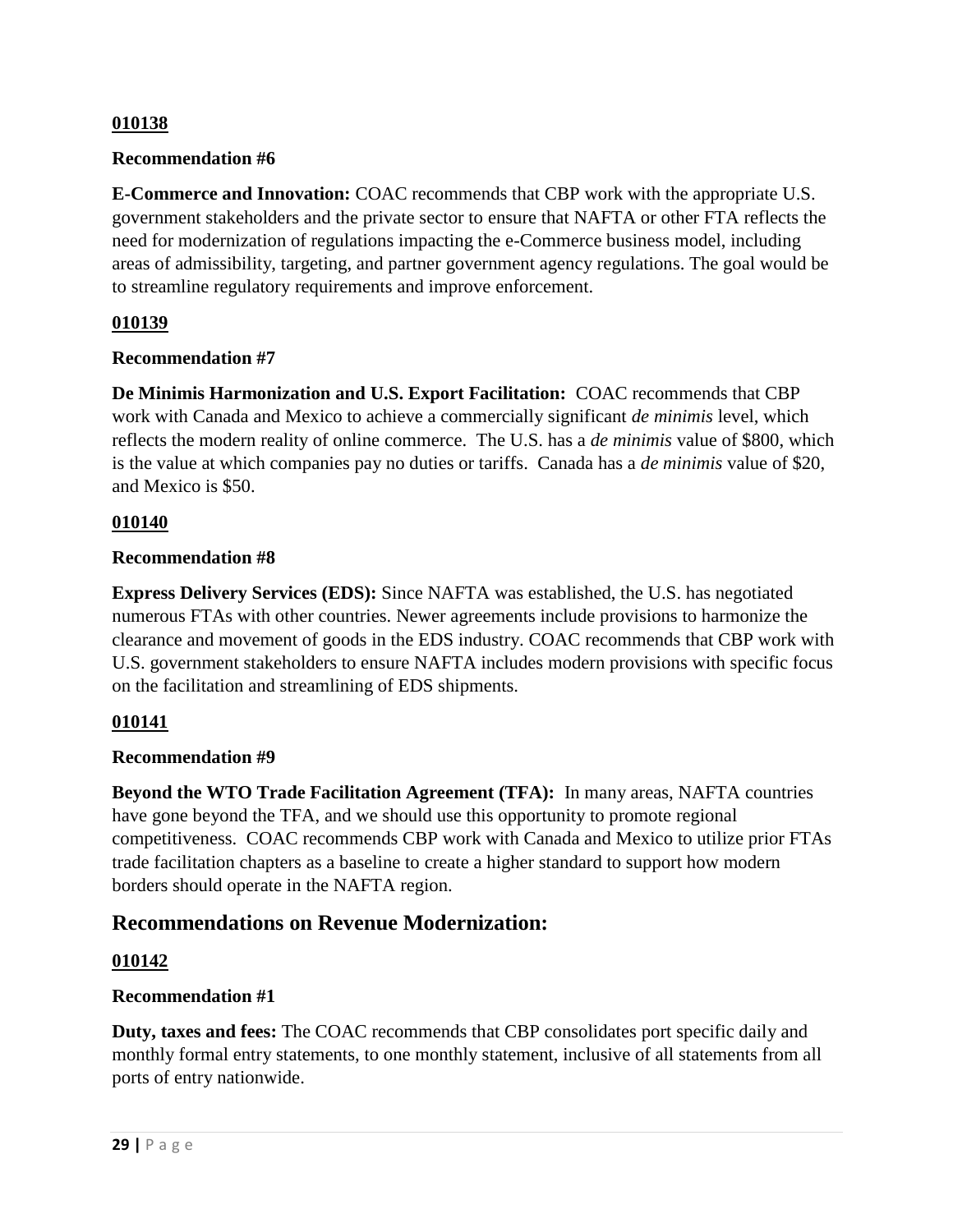### **Recommendation #2**

**Duty, taxes and fees, single entry and post entry reconciliation via 28s, 29s, PSCs, liquidated damages, rate advances and supplemental duty payments at liquidation:** The COAC recommends that any form of payment currently processed manually such as duties, taxes and fees, single entries, reconciliation (NAFTA or Value), post entry adjustments via 28s, 29s, post summary corrections, liquidated damages, rate advances, and supplemental duty payments at liquidation, and/or voluntary tenders should be automated and available via ACE ABI, ACE AMS, the ACE Portal and Pay.gov. This payment process should anticipate importers as individuals, corporations as filers, brokers as filers and Surety when paying on behalf of the importer and/or bond principal.

### **010144**

### **Recommendation #3**

**All Fees:** The COAC recommends that CBP regulations be updated to accept electronic payments.

### **010145**

### **Recommendation #4**

**Broker Fees:** The COAC recommends that individuals or companies who hold Customs Broker Licenses be able to make payments through ACE for all brokerage related fees. This would include individual license holders, employers paying on behalf of the individual, and the company to pay fees on their own behalf through ACE or ACE portal, singly or combined.

### **010146**

### **Recommendation #5**

**Informal Entries:** The COAC recommends that CBP create the ability for express consignment operators' brokers to pay duties, taxes, and fees electronically for daily consolidated informal entry filings, replacing manual check payments. See Great Idea Form (GIF) titled "Consolidated Informal Entry Summary (Courier Entries)."

### **010147**

### **Recommendation #6**

**Truck Crossing Fee:** The COAC recommends that CBP requires that all carriers submit an eManifest through ACE prior to crossing. In addition, the Working Group recommends that an ACE application allows for the set-up of a deposit account to be linked to an eManifest so prepayments may be automatically debited from the account based on the eManifest. Users should be able to view the detail and history of their financial transactions in the common ACE platform.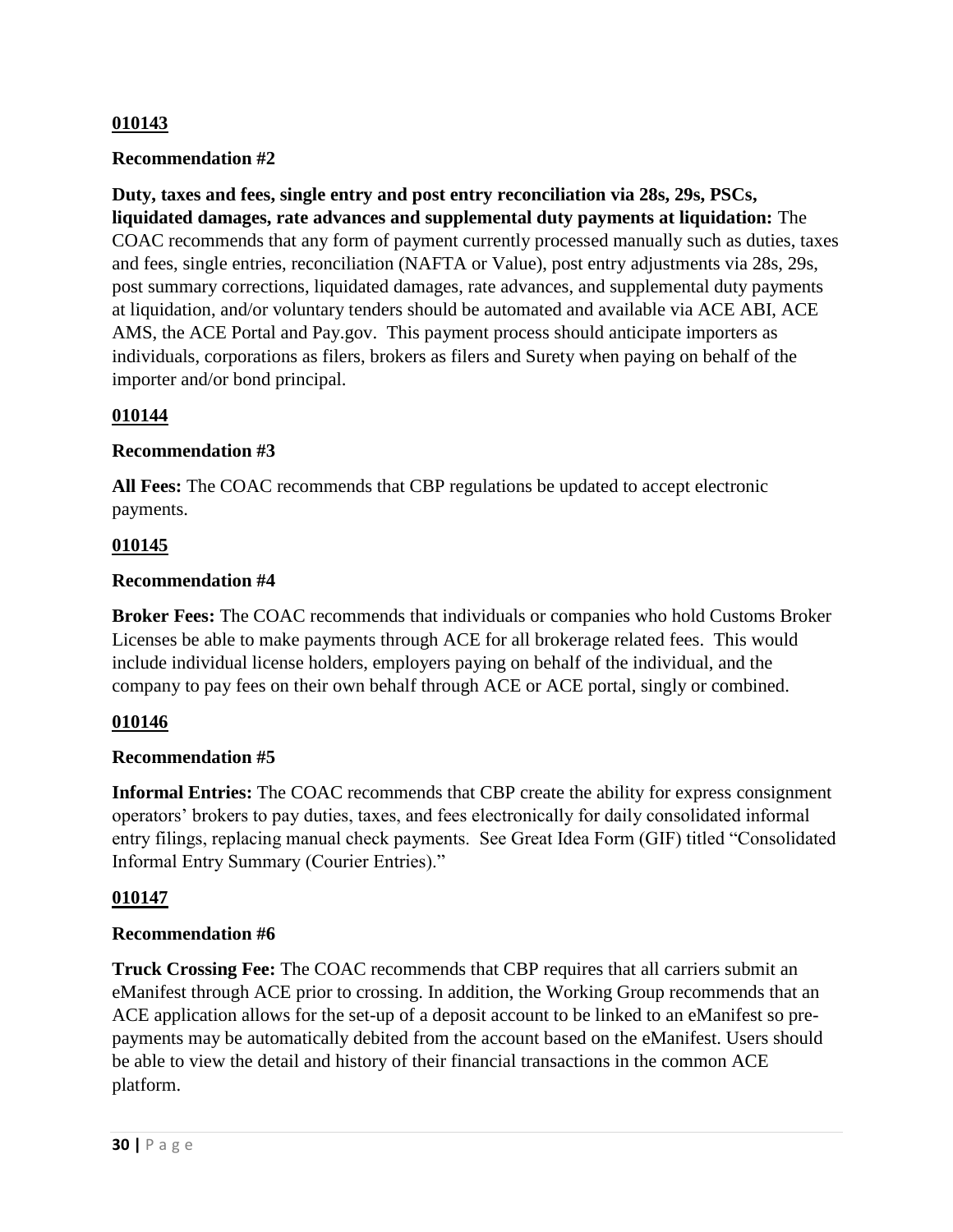### **Recommendation #7**

**Truck Crossing Fee:** The COAC recommends that CBP leverage the RFID technology, including on FAST cards, to collect single entry payments.

### **010149**

### **Recommendation #8**

**Truck Crossing Fee:** The COAC recommends that truck carriers have the ability to view a detail and history of their DTOPS-related transactions via access through the ACE portal, including all transactions associated with payments based on eManifest.

### **010150**

### **Recommendation #9**

**Truck Crossing Fee / APHIS/ CBP User Fee / Tonnage:** The COAC recommends that CBP create a smart phone app to provide a more efficient way of pre-paying fees, to reduce lines at the border. Carriers, couriers or travelers could show their receipts on their smart phones at primary inspection sites, decreasing border processing times.

### **010151**

### **Recommendation #10**

**Express Consignment Fee (Low Value Shipment Fee):** The COAC recommends that since shipment manifests contain the breakdown of cargo by entry type and payment, it could be used to bill express consignment couriers for their express consignment fees, rather than the fee being self-reported. Alternatively, couriers could use a pre-paid account in ACE portal to pay for Express Consignment Fees.

### **010152**

### **Recommendation #11**

**Ocean Fees:** The COAC recommends that CBP consider providing an incentive for ship agents and/or carriers to move toward e-payments. If it is a current regulatory option to allow for payment by cash and/or check, there should be an incentive provision for e-payment on line. This should be in the form of an allowance for the ship agent / payer to be granted 48 hours following the vessel's arrival to make payment if done via one of the approved e-payment methods.

### **010153**

### Recommendation #12

**Overtime Reimbursable Fee:** The COAC understands the current complexity of the calculation of overtime fees as well as the difficulty to calculate these at the time the service is provided.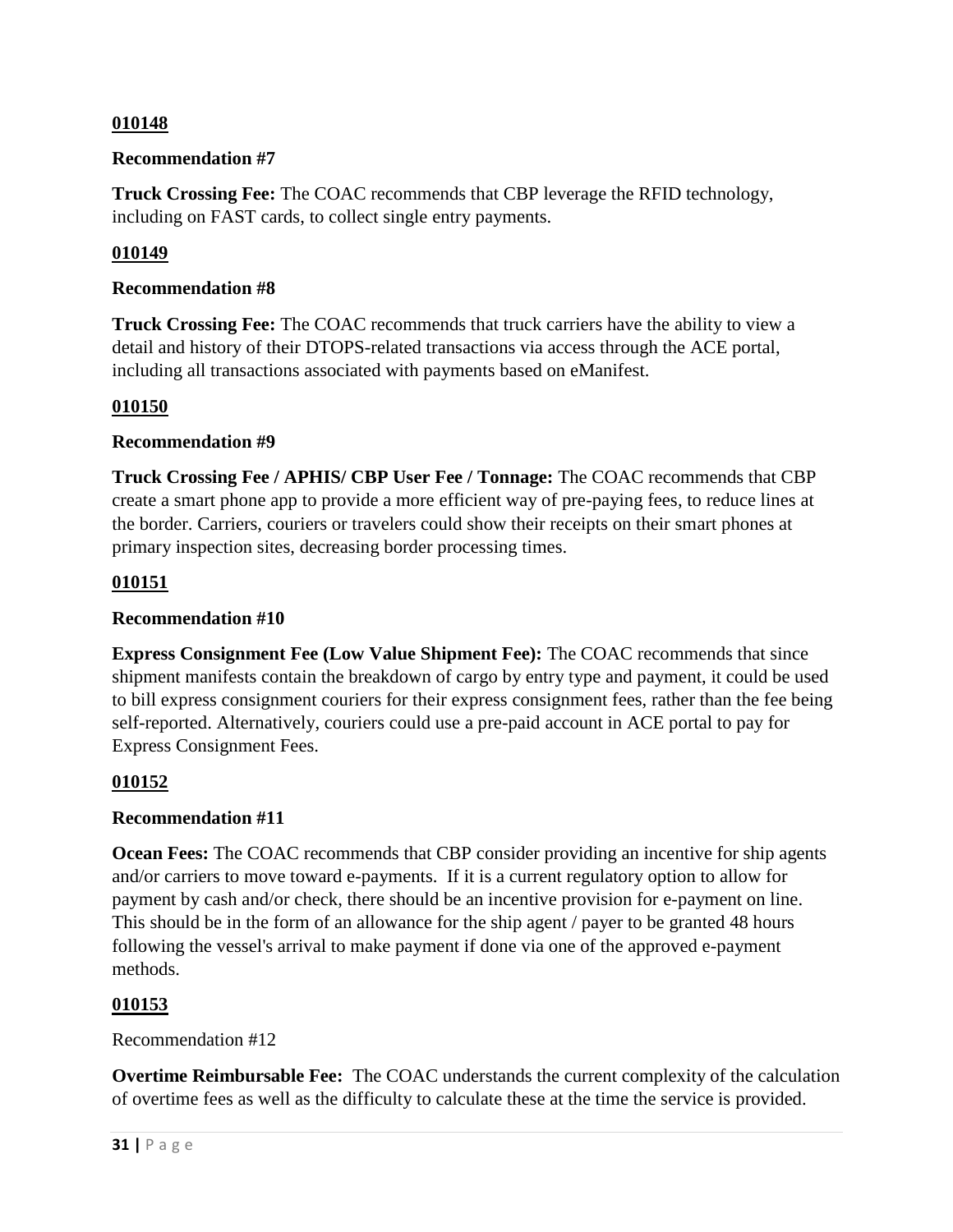The COAC recommends that the regulations be changed to simplify the current process and allow a more flexible method of overtime assessment, which would meet both CBP and Trade requirements. This would eliminate a significant amount of work for CBP in calculating the overtime required, and for industry who would be able to determine the due amount based on a defined rate, facilitating ease of payment. At such time as the regulation/s could be changed for the overtime calculation, it is recommended that payment of overtime be added to the fees collected via the Mobile Collection Receipts (MCR) application.

# **010154**

### **Recommendation #13**

**PGA Fees:** The COAC recommends that CBP, through ACE single window, create the ability for fees associated with Partner Government Agencies (PGA) processing services be automated (i.e., Fish and Wildlife (F&W) overtime clearance fees and USDA annual permits).

# **Rulings and Decisions Improvement:**

# **Resource Allocation**

### **010155**

### **Recommendation #1**

COAC recommends that in light of the foreseeable, imminent shifts in U.S. trade and border policy, CBP should ensure that R&R possesses the necessary resources to maintain trade and other critical subject matter priorities despite other issues that may become of significant concern. COAC also feels this is necessary due to the Administration's mandate to eliminate two regulations for every one regulation that the Government issues.

### **010156**

### **Recommendation #2**

In order to expedite and facilitate the review and approval of rulings and decisions, COAC recommends CBP and R&R undertake a review of its work process and organizational structure to optimize its resources particularly to ensure that it operates at a sufficient supervisor to attorney ratio. The ratio should be a key consideration in the organization of R&R. For instance the Tariff Classification and Marking Branch has one supervisor for nineteen (19) employees and presently covers subject matter that four branches previously handled.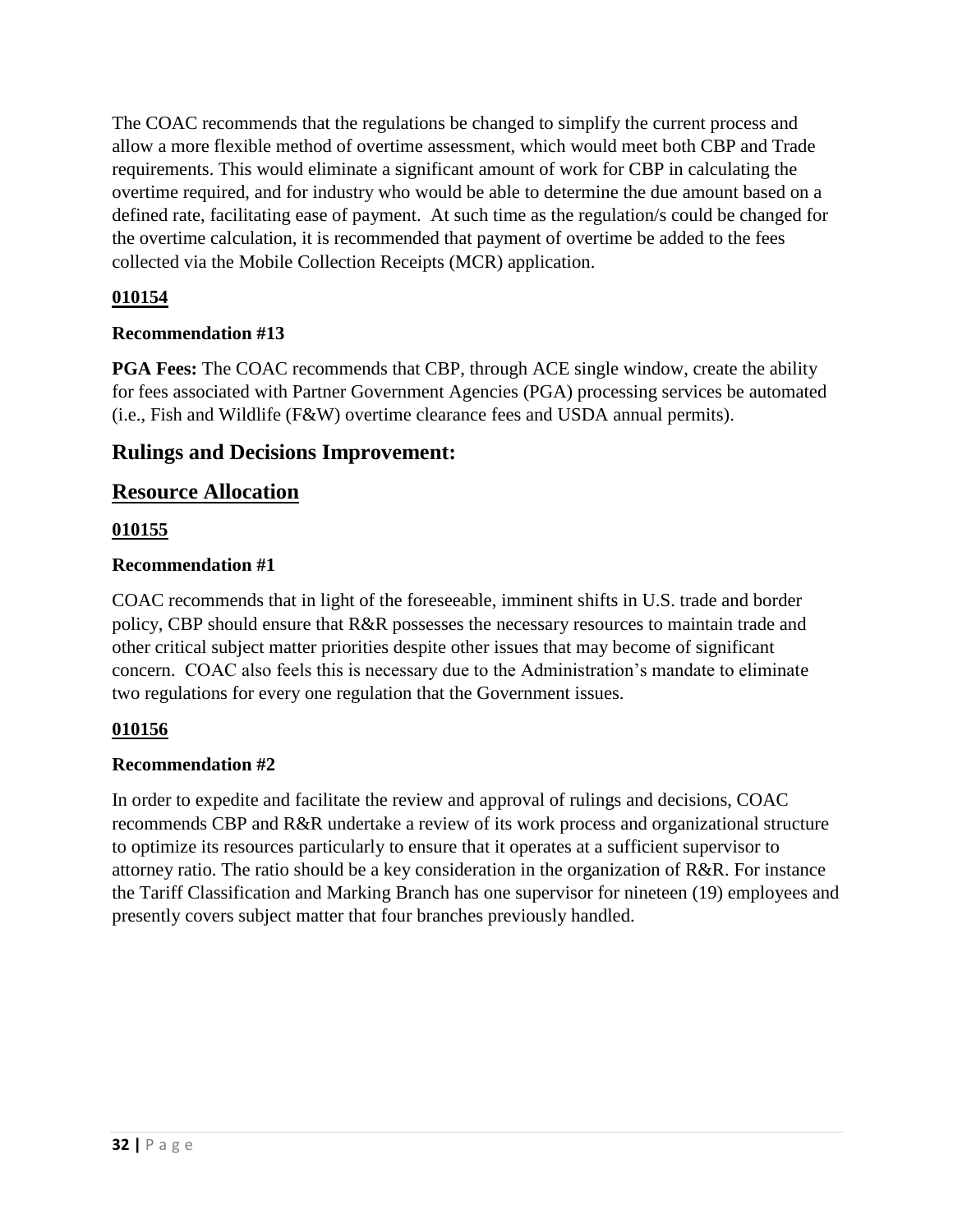# **Communication and Outreach**

## **010157**

### **Recommendation #3**

COAC recommends that until the rulings submission process is fully automated, R&R should provide a template and/or checklist to the Trade to help ensure ruling requests and protests include all vital information needed for R&Rs deliberation.

# **010158**

### **Recommendation #4**

COAC recommends that R&R conduct outreach, as resources permit, at association events and via webinars to clarify the type of information and best practices the Trade should consider when requesting a ruling or decision.

### **010159**

### **Recommendation #5**

To enhance consistency and uniform decision making, COAC recommends that R&R take steps to ensure robust internal communication between R&R and the Centers to convey significant, pending R&R matters, using to the extent possible, electronic means.

# **Process Improvement & Efficiencies**

### **010160**

### **Recommendation #6**

COAC recommends, as is specified in the Trade Facilitation and Trade Enforcement Act (TFTEA), that CBP should encourage bi-directional training that enhances R&R subject matter expertise. CBP should support and encourage greater participation of R&R attorneys in training programs that are provided to Centers and/or Port personnel. R&R attorneys should also take advantage of training offered by universities, trade associations or other institutions.

### **010161**

### **Recommendation #7**

In order to enhance and/or facilitate R&R technical expertise and greater exposure to operational matters, R&R should consider placing R&R attorneys, on a temporary duty basis, in the Centers and/or ports. This should enable R&R to be more interactive with the Centers and/or ports, and could be done on a virtual basis, provided that the necessary electronic environment between R&R and Centers and/or ports is made available.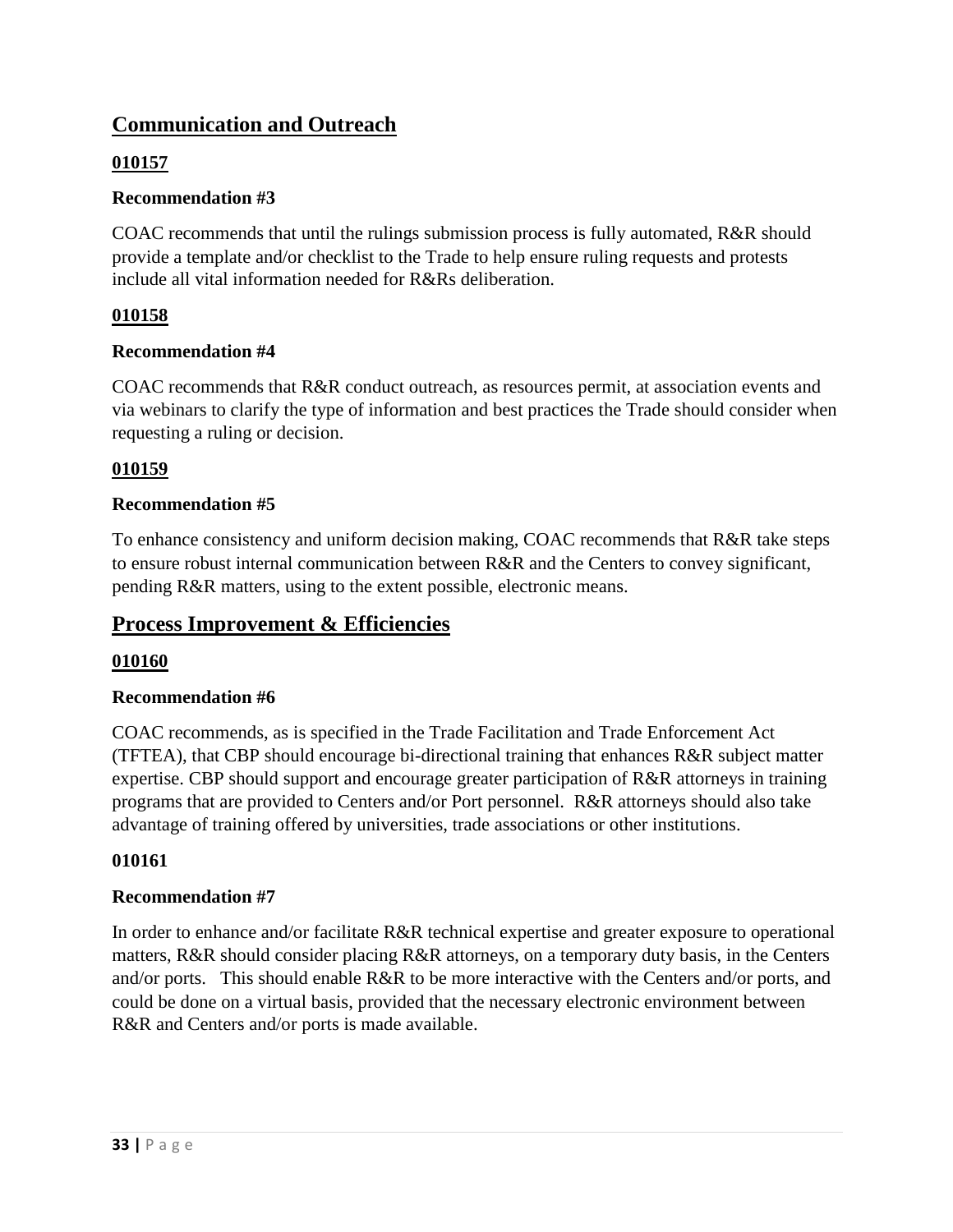### **Recommendation #8**

COAC recommends, to assist in alleviating the backlog of rulings, that R&R consider offering a new option for the protestant to request an expedited sixty (60) day Application for Further Review (AFR) decision that would not result in a written published decision by R&R but would merely instruct the Center to grant or deny the protest. The use of this process would be at R&R's discretion and would be considered for future as well as pending AFRs.

### **010163**

### **Recommendation #9**

COAC recommends that in order to expedite the issuance of substitution drawback rulings under the Trade Facilitation and Trade Enforcement Act (TFTEA), R&R should leverage the expertise of the National Commodity Specialist Division (NCSD) as appropriate.

# **Automation, Innovation & Visibility**

### **010164**

### **Recommendation #10**

COAC recommends that CBP and R&R devote resources to develop an automated process/system for the submission, processing and dissemination of all types of ruling requests and decisions.

### **010165**

### **Recommendation #11**

COAC recommends that CBP provide funding for R&R to develop a web based, end to end case management system. This system should contain functionality that, at a minimum: receives the submission of ruling requests, creates records of such inquiries, enables the submitting party to check status and receive major milestones of case processing, records and disseminates and publishes the ruling or decision once the ruling or decision is final.

In the interim R&R should notify the inquiring party of major milestones including: case received, case assigned, awaiting information, in process, and decision rendered. Leveraging current document imaging functionality, R&R should provide a mechanism to receive ruling requests electronically via email and once the decision or ruling is rendered, email a copy to the inquiring party.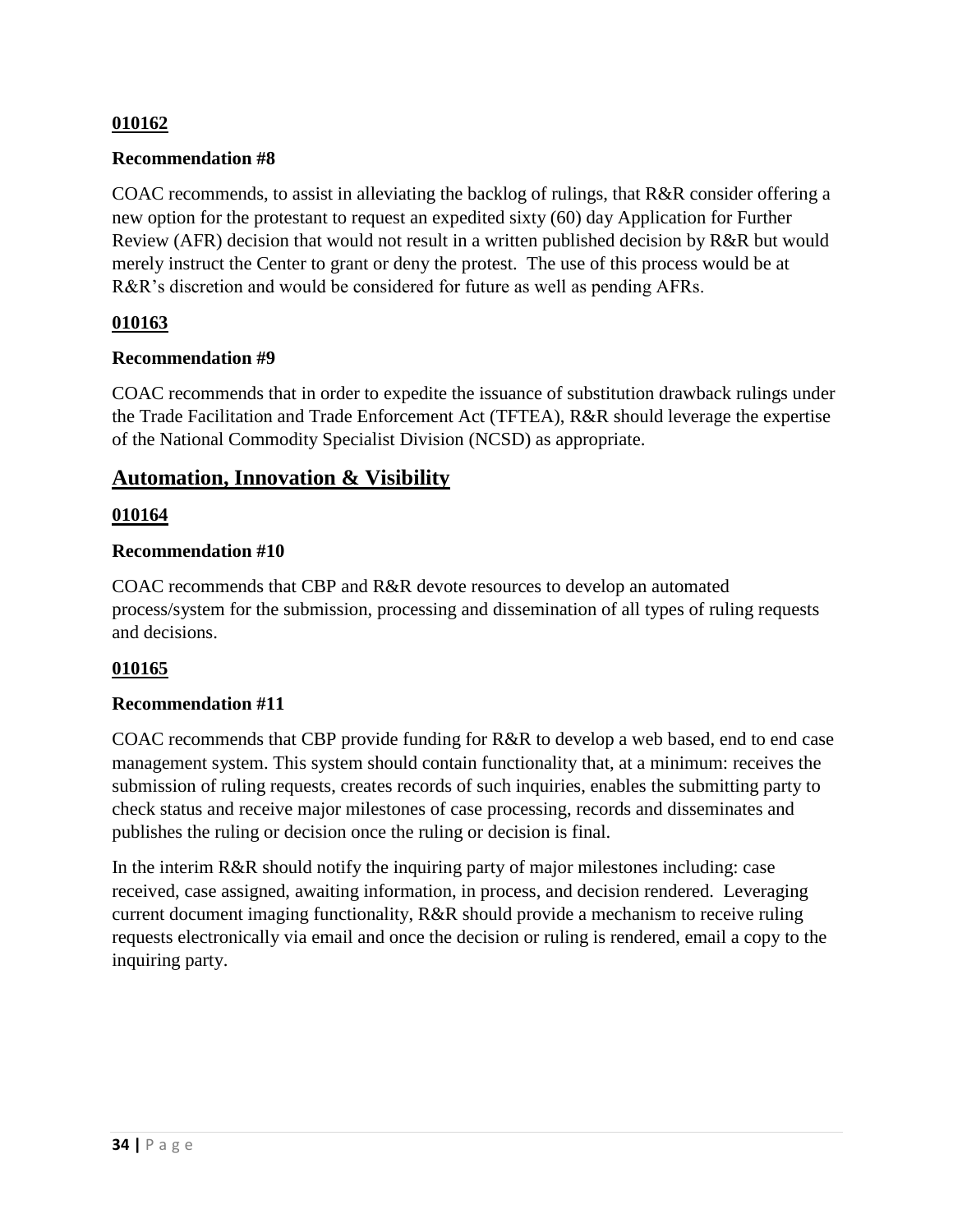# **CROSS Rulings Database**

## **010166**

### **Recommendation #12**

COAC recommends that R&R, in conjunction with OIT, research what enhancements could be made to the CROSS system search and notification/alert features, as commercially permissible.

# **Binding Ruling Requests & Reasonable Care**

### **010167**

### **Recommendation #13**

COAC recommends that its proposed Mitigation Guidelines Working Group address with R&R whether the pendency of a response to a prospective ruling request affects a determination as to whether the submitter exercised reasonable care.

# **EXPORTS SUBCOMMITTEE**

### **010168**

### **Recommendation 1**

With regard to the data element "Name of Exporter": The exporter is not a party that is captured by transportation documents or carrier manifests.

• Therefore, it is recommended that CBP change the name of this data element name to "shipper name".

Additionally, the US definition of shipper is not in line with the WCO definition for the equivalent data element "consignor", nor with the Canadian definition of "shipper", both of which designate the proper party to be that which is shown on the bill of lading / shipping document / transport contract.

- COAC recommend that CBP change its definition of shipper name to "the name of the party shipping the goods as shown on the Bill of Lading (BOL)/shipping document." This recommendation applies to the manifest systems, import and export, for all modes of transport.
- Furthermore, because truck BOLs are not standardized, COAC recommend that CBP provide guidance regarding which of the potential fields on a truck BOL contains the proper party to be submitted as the shipper element.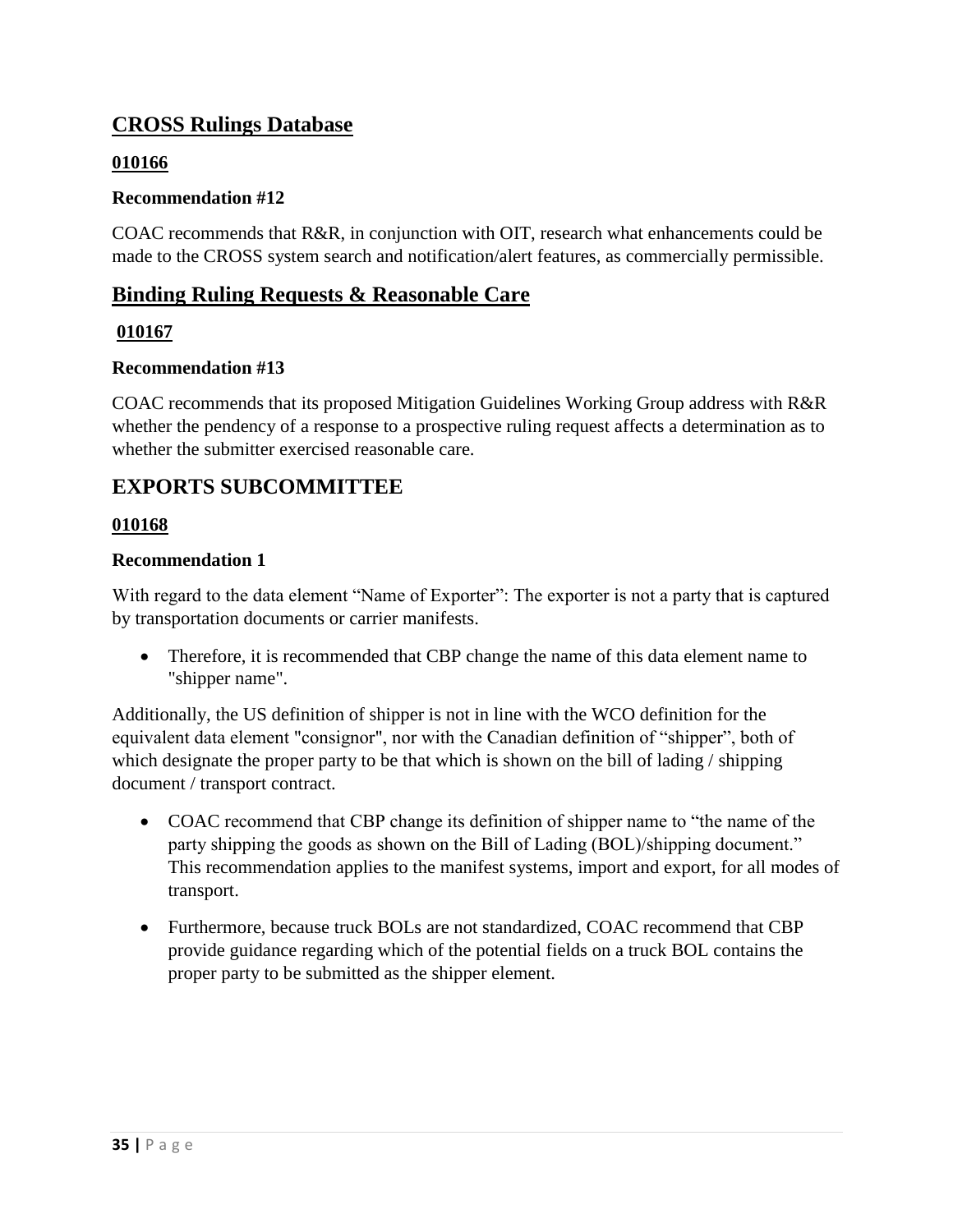### **Recommendation 2**

 As the next step of the process, COAC recommend that CBP clearly delineate and define all truck export manifest data elements such that they are suitable for determining IT requirements, and develop a comprehensive explanatory spreadsheet of the US export manifest data elements that also references them to the import manifest data elements of Canada and Mexico.

### **010170**

### **Recommendation 3**

It is understood that CBP may wish to allow or encourage – and potentially in the future even require – the submission of additional data elements. However, it is problematic when CBP makes provision for such new elements by expanding the definition of an existing data element, instead of creating a new data element with its own clear definition.

One example is the shipper data element, the definition of which has been proposed to include "an identification number that will be a unique number to be assigned by CBP upon the implementation of the Automated Commercial Environment". However, a carrier is unlikely to find this future CBP identification number in the shipper name field of the transport document. Similarly, with the data element "Cargo Description", along with "detailed description of the cargo", CBP has also included in the definition the 6-digit level of the Harmonized Tariff Schedule. But a plain language description of the goods and an HTS classification are two different things.

We believe that this "definition expansion practice" leads to a lack of clarity in data element definitions, is a hindrance to international harmonization, and is impractical with regard to IT programming and cargo documentation practices.

- We therefore recommend that, as a standard future practice, if CBP wishes to provide filers the option of transmitting additional information, that this information be delineated as new, clearly-defined data elements. This recommendation applies to the manifest systems, import and export, for all modes of transport.
- With regard to specific truck manifest data elements, we recommend that CBP remove 1) the identification number item from the definition of shipper and 2) the HTS reference from the definition of cargo description, and instead include them as a separate, new, optional data element to be provided in new, separate fields of a message.

### **010171**

### **Recommendation 4**

With regard to the data element of "consignee", the carrier has information on only one party: that who is listed on a transportation bill as the consignee.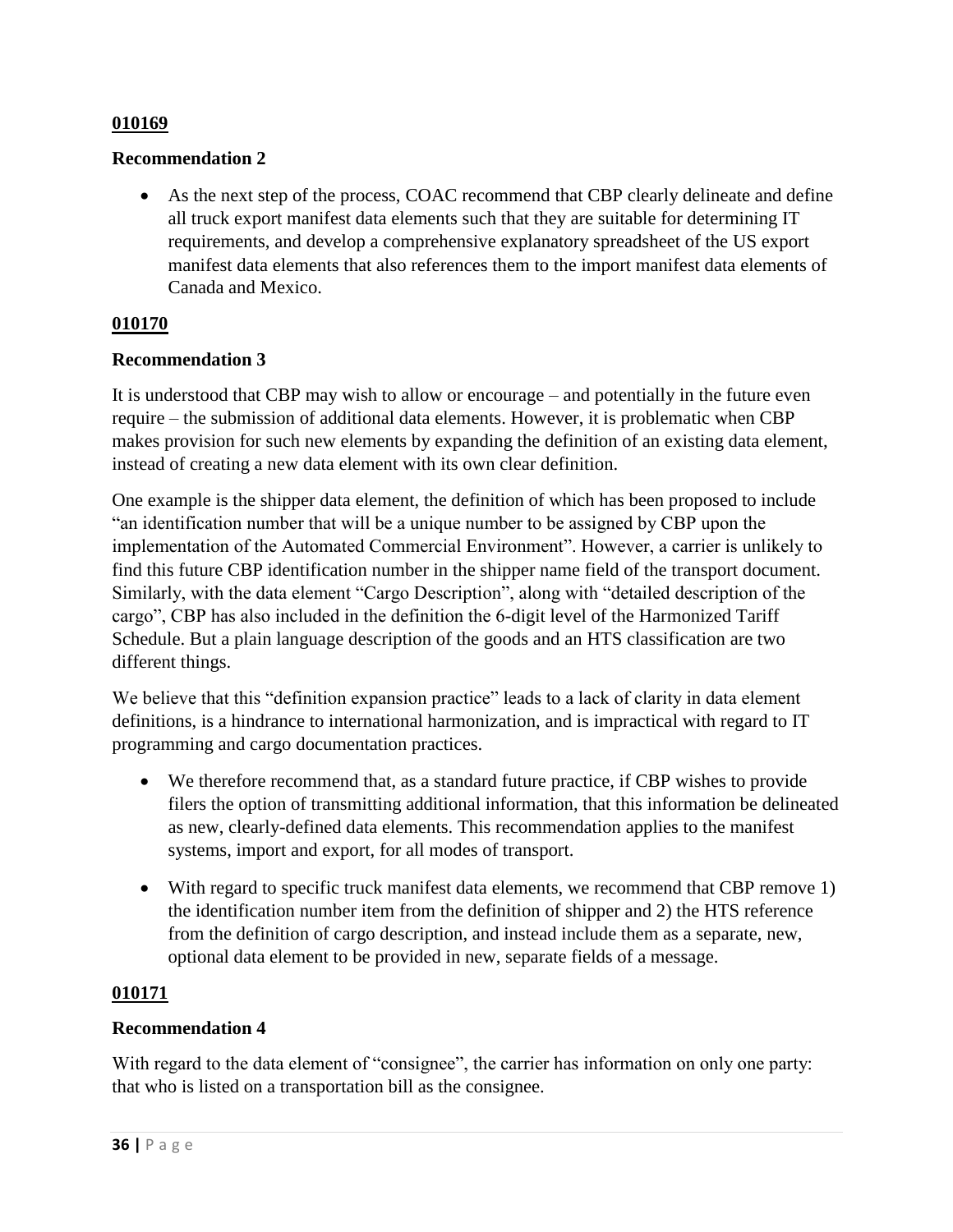- We therefore recommend that CBP delete the truck export data elements "ultimate consignee" and "intermediate consignee", and replace these with a single data element: "consignee".
- We further recommend that this "consignee" data element should be defined in alignment with the WCO SAFE Framework and Canada e-manifest definitions of "consignee" as the name of the party to whom the cargo/goods are being "shipped to" or "consigned" as shown on the Bill of Lading or shipping document. This recommendation applies to the manifest systems, import and export, for all modes of transport.
- Similar to "shipper" above, because truck BOLs are not standardized, we recommend that CBP provide guidance regarding which of the potential fields on a truck BOL contains the proper party to be submitted as the consignee element.

### **Recommendation 5**

With regard to the data element "Name and Address of the Notify Party", CBP has defined this as "the name and address of the party to be notified as specified in the carrier's/freight forwarder's contract of carriage or commercial sales." The carrier, however, does not have access to commercial information.

• COAC therefore recommended that CBP remove any reference to commercial sales documentation from the definition. Furthermore, customers do not always provide a notify party, therefore this data element should be designated as "conditional", with further delineation needed regarding when it is mandatory.

# **010173**

### **Recommendation 6**

 With regard to the data elements "Port or Place of Unloading" and "Place where the cargo was accepted", COAC recommend that CBP define these in alignment with similar Canada CBSA e-manifest data elements, and make them conditional, to be required only when these places differ from the information provided in the consignee field for place of unloading, or the shipper field for place where the cargo was accepted.

### **010174**

### **Recommendation 7**

 With regard to the data element carrier code, we recommend that CBP coordinate closely with CBSA to ensure that a system of "look-up" tables are in place for both manifest systems in order to translate between US and Canadian carrier codes.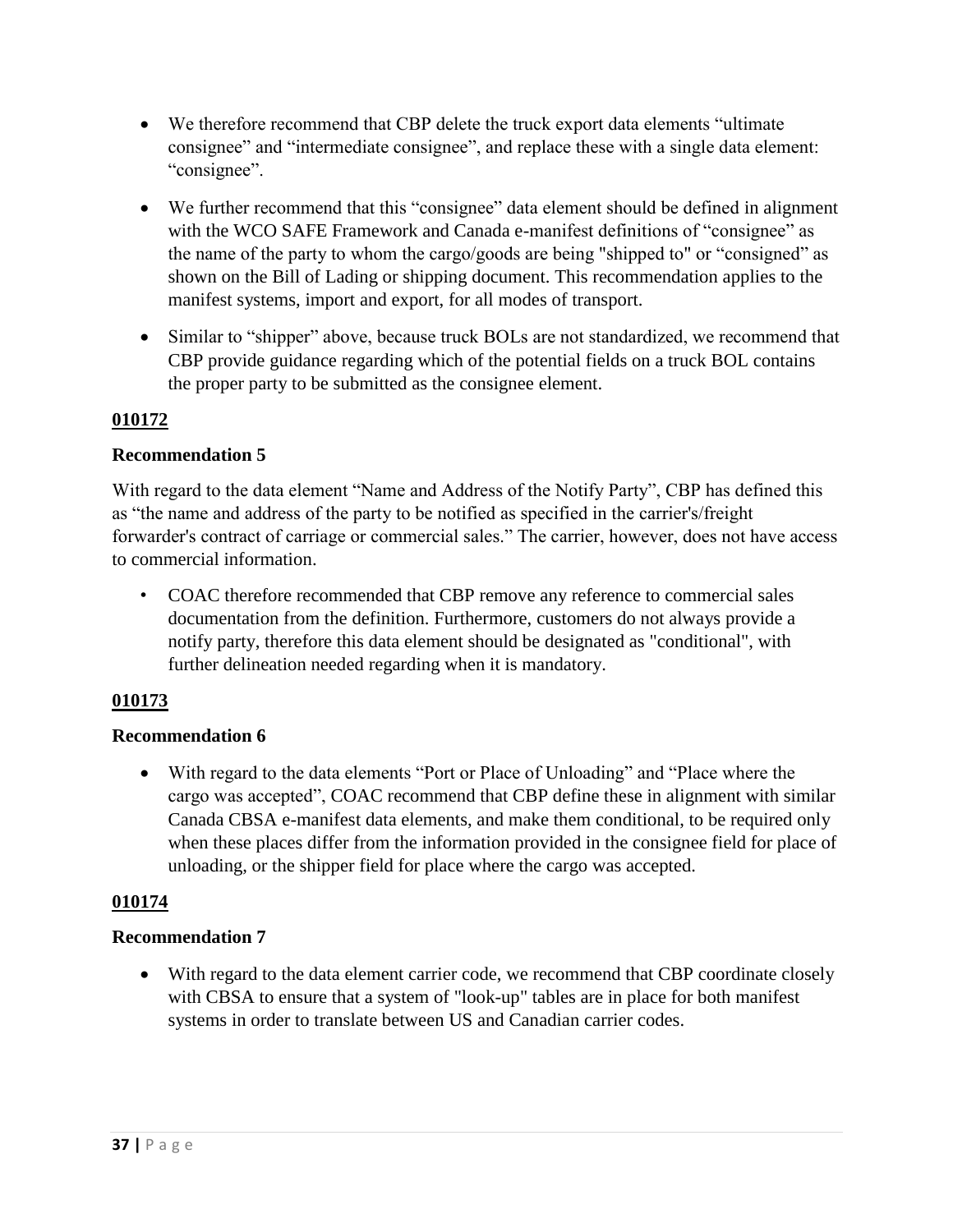### **Recommendation 8**

 With regard to the data element "Trip number or Unique Consignment Number", we recommend that these be listed as two separate data elements, with the definitions aligned to those found in the Canada e-manifest system.

### **010176**

### **Recommendation 9**

With regard to the data element cargo quantity, it is understood that CBP wants the lowest level piece count, and that carriers should employ due diligence to transmit accurate data in this regard. However, it is sometimes impossible for a carrier to determine whether or not the piece count provided to it by a shipper is accurate.

• Therefore we recommend that, as per the Trade Act, CBP ensures that the policy interpretation of this element provides that carriers should be able to reasonably depend upon the information provided to it by shippers, and that CBP direct any enforcement actions toward shippers who are providing inaccurate information to carriers.

### **010177**

### **Recommendation 10**

 With regard to Hazmat, we recommend 1) that CBP align with the Canadian designation of the UN number as the required Dangerous Goods Code element, unless no UN # exists for the commodity involved, and 2) that the data element Chemical Abstract Service ID Number be eliminated or made optional.

### **010178**

### **Recommendation 11**

 With regard to the data element AES ITN or AES Filing Exemption Code, we recommend that all of the possible citations utilizing the expected codes should be provided for review.

### **010179**

### **Recommendation 12**

With regard to the data elements "license code", "export control classification number", and "License or Permit Number", we note that all of these are commodity elements, not related to the transport contract that is the basis of the manifest. We also note that the Automated Export System should already capture all of these data fields attached to an ITN, therefore to also require them on the manifest would be duplicative.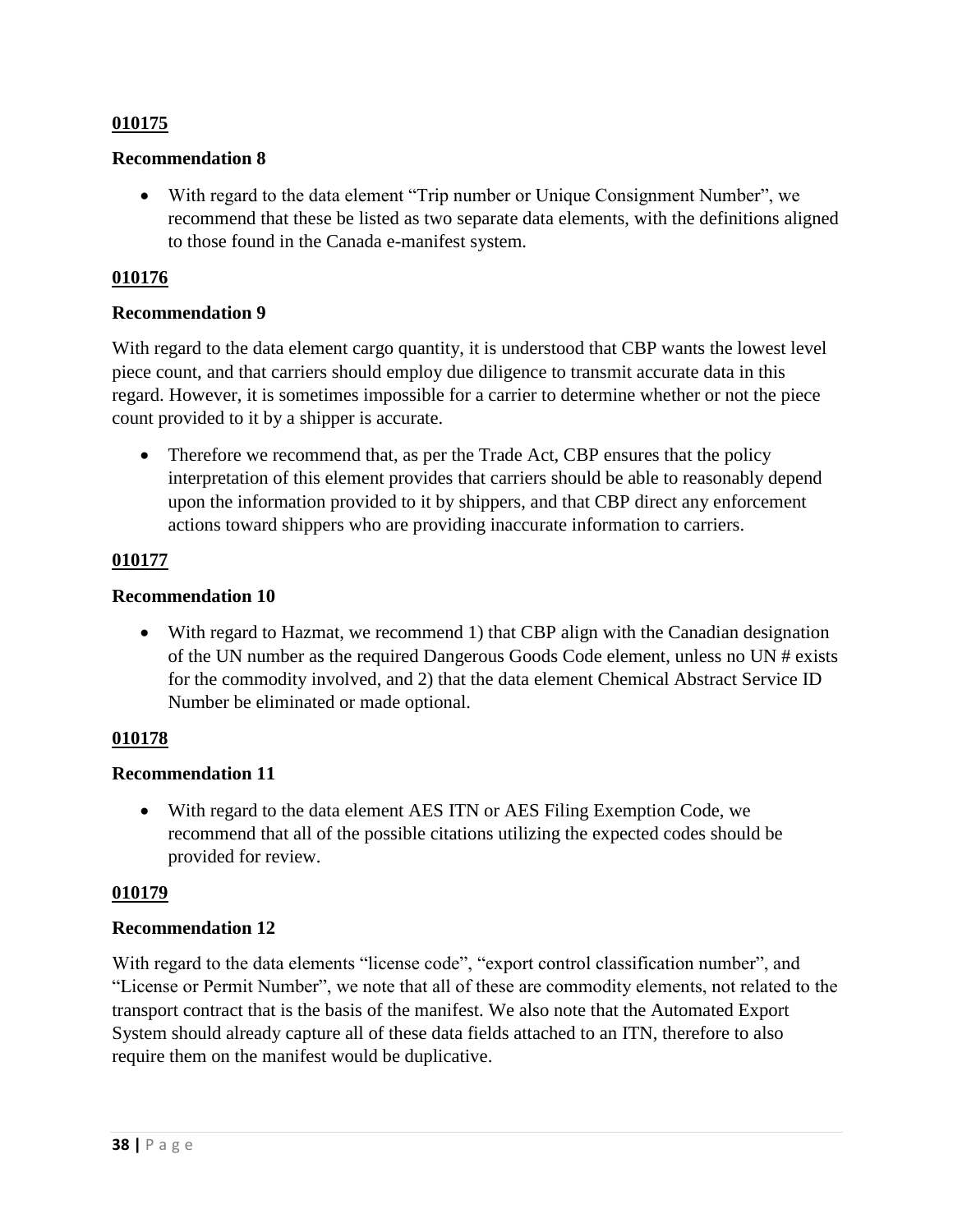COAC therefore recommend that CBP remove these elements from the truck manifest data element list, and that the issuance of an ITN be used as a "one-stop shop" for validation of these and any similar commodity-related data elements. This recommendation applies to the export manifest systems for all modes of transport.

### **010180**

### **Recommendation 13**

 With regard to data elements related to split shipments, COAC recommend that CBP undertake an evaluation to determine whether the government has a compelling interest in carriers providing detailed split information, such as number of pieces on a given conveyance, on the export manifest. This recommendation applies also applies to the rail and air export manifest systems.

### **010181**

### **Recommendation 14**

With regard to promoting seamless intermodal transport, the Canadian highway e-manifest system includes a field in which the filer can provide an ocean bill of lading number. The US truck data element list does not include this field. We also note that ocean-to-truck is not the only possible intermodal transfer; particularly across the northern border, air-to-truck (and vice-versa) transfers are standard practice.

• COAC therefore recommend that CBP include a data field for the provision of a bill of lading identifier from another mode of transport in all of its export manifest systems, including air, ocean, rail and truck, to provide a mechanism to link together information for the same shipment that has been filed in different systems under different bill numbers.

### **010182**

### **Recommendation 15**

The current process by which conventional carrier air shipments exported from the US by truck are reported to customs today is inefficient and burdensome. Known as "flying trucks", these are trucks that operate under air carrier flight numbers and carry shipments travelling under an air waybill, including shipments that have entered the United States by air and are being exported to Canada by truck, and those that originate in the United States and are exported by truck, and are then transferred onto an aircraft in Canada for export to a third country.

 As the automated truck manifest is developed, we recommend that CBP develop an airline/truck dual-filing, dual-manifest approach, in which 1) air carriers – via the Air Export Manifest System – provide CBP with data on the house and master bills departing on an airline flight-number-identified truck, and 2) truckers – via the Truck Export Manifest System – provide CBP with the required truck specific data elements, so that 3) CBP can link the two data submissions together behind the scenes.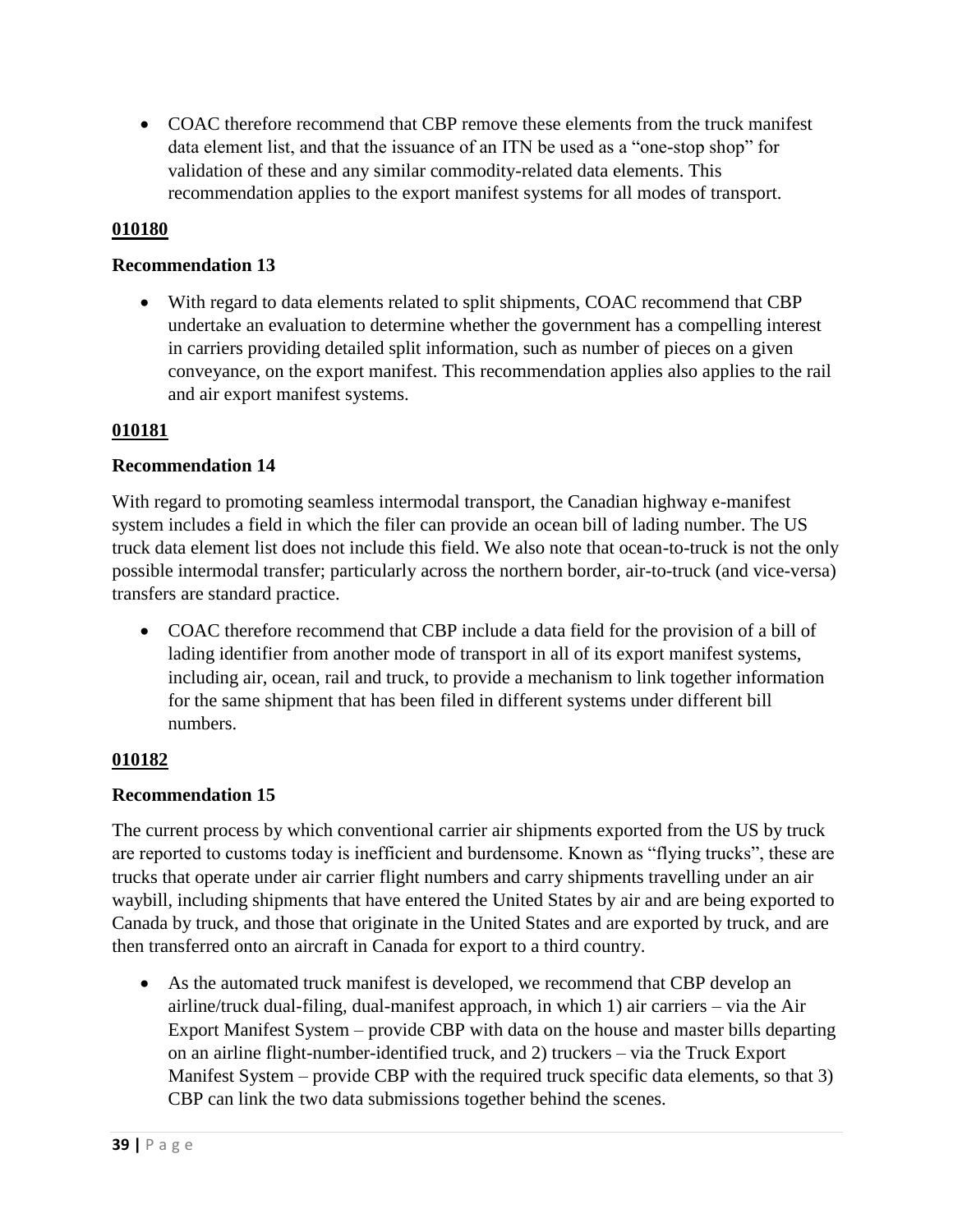### **Recommendation 16**

Express air shipments moving multimodal (ground-to-air and air-to-ground) on trucks across the Northern and Southern Borders, commonly referred to as "Flying Trucks", are still required to stop at the border to present paper in-bond documents. This includes shipments exporting from an FTZ. The current manual processes result in inefficiencies and service delays.

There are a number of disparities/gaps in functionality today, such as

- Air Manifest-originated in-bonds can be closed in QP/WP, but QP-originated in-bonds cannot be closed in Air Manifest, and most carriers and many forwarders use only Air **Manifest**
- For shipments moving entirely by air, Air Manifest can be used to electronically arrive and close all in-bonds, but this electronic capability disappears once a shipment moves to a different mode. The same "full-electronic" capability should exist in all modes of transportation, including inter-modal moves.

To automate in-bond processes, full and robust ACE functionality must be adopted to open, arrive (e.g., transmit an ASN 3 message) and close/export (e.g. ASN 7 message) all transportation in-bonds, including those for shipments moving inter-modally.

 We therefore recommend that functionality be incorporated into in Air (import) Manifest, QP/WP and the new export manifest systems (air and truck) so that all in-bonds, regardless of the modal or functional (e.g., ABI versus manifest) ACE system in which they were originated, can be electronically arrived and exported. The new functionality must include the ability to create - in the manifest system - electronic in-bonds for export shipments originating from an FTZ, and the ability to use both CBP 4-digit port codes or three-letter airport codes in all ACE applications to enable creation and arrival/export of in-bonds.

### **010184**

### **Recommendation 17**

 Keeping in mind CBP's need to conduct adequate pre-departure manifest targeting for export shipments, we recommend that CBP do all possible to preserve existing benefits for trusted traders as the truck export manifest system is developed. In particular, we recommend that account-based programs be leveraged to preserve the exemption for predeparture manifesting for trusted trader participants in the Canadian Customs Self Assessment program, and that similar benefits be provided for participants in the Operadora Economica Autorizada (OEA) program for Mexico's trusted traders across the southern border.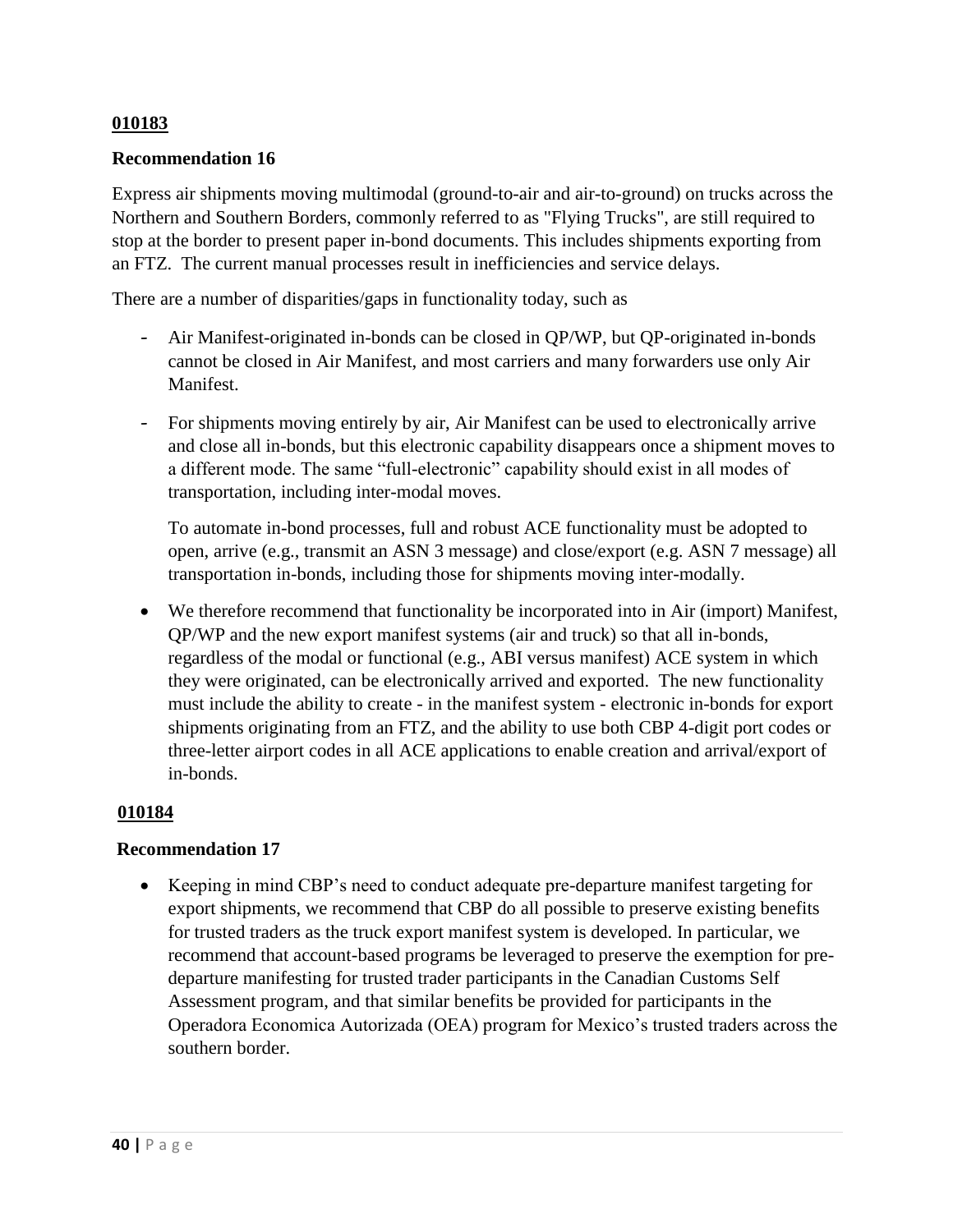# **August 23, 2017**

# **TRADE MODERNIZATION SUBCOMMITTEE**

# **International Engagement & Trade Facilitation**

# **A. Publication and Availability of Information**

### **010185**

### **Recommendation 1**

**1.** COAC recommends that CBP work with customs administrations to implement publication, access, and availability of information to provide transparency and to encourage that such information is available in English to include making the HTS and relevant customs and trade laws and regulations available on-line. While some countries have made significant strides in trade facilitation efforts, there is still a lack of publication of all fees and charges, and information that relates to customs and trade issues remains unavailable.

### **010186**

### **Recommendation 2**

**2.** COAC recommends that customs administrations should readily update the trade community with current laws and regulations by way of public websites and other appropriate social media. This should include appropriate contact information on specific issues related to customs and trade. Such information should be presented in a very practical and easy to understand manner or guide to traders. For instance, CBP's informed compliance publications and cargo systems message service (CSMS) provide critical legal and operational information in a very comprehensive, clear and current manner, which increase the trade community's understanding and compliance.

# **010187**

# **Recommendation 3**

**3**. COAC recommends that in cases where a free trade agreement (FTA) is in place with the U.S., CBP should ensure publication of import, export and transit information consistent with FTA requirements.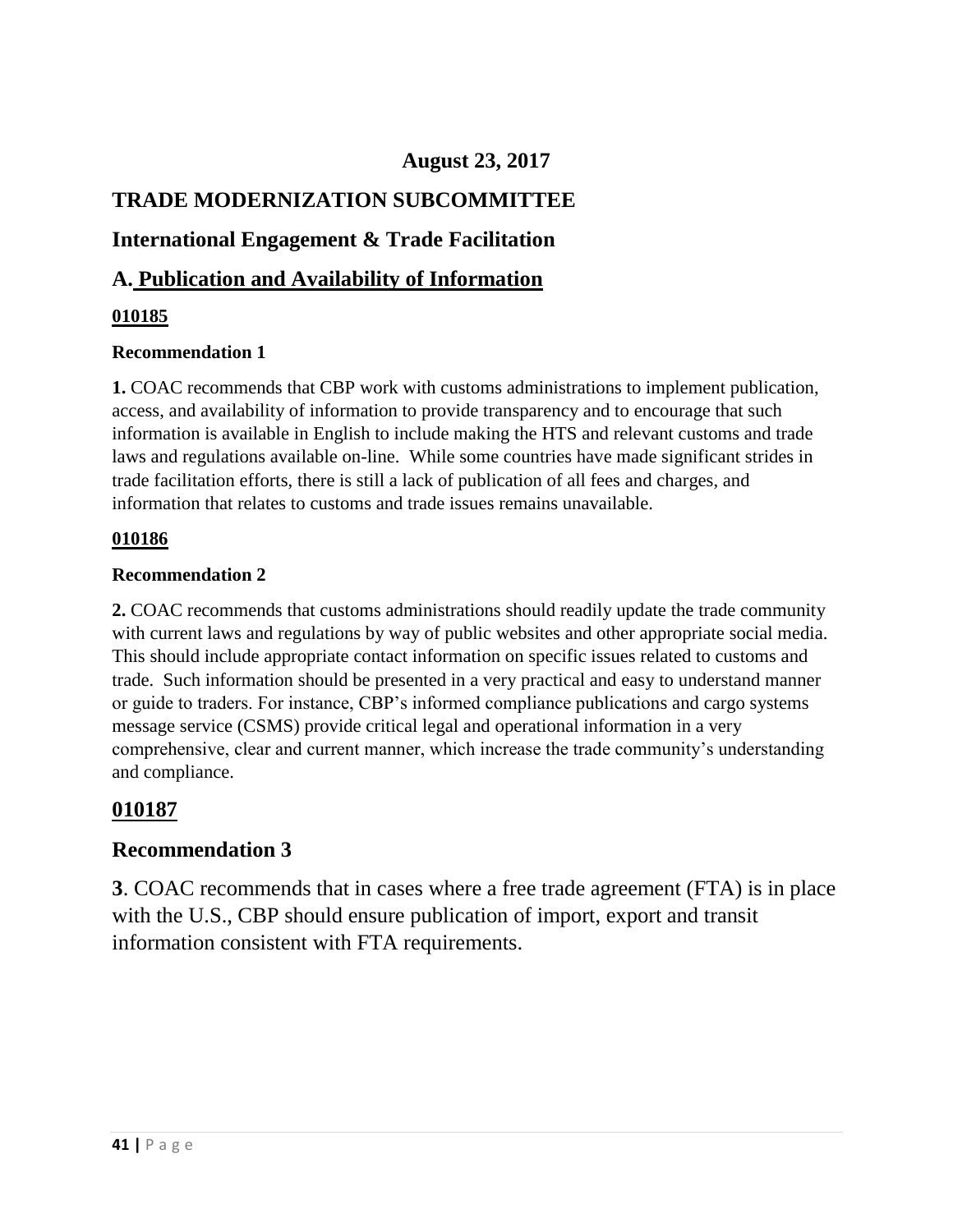### **Recommendation 4**

### **B. Opportunity to Comment**

**4.** COAC recommends that CBP should encourage all customs administrations to adopt a standardized formal process initiated by the government to provide opportunities for the trade to comment on new laws or regulations impacting trade. The proposed introduction or amendment of laws and regulations should be approached as a consultative process accepting input through direct formal comments from companies, individuals, trade associations and most importantly industry advisory committees. Such committees are critical in an international trade environment in which technology and trade cycles continue to accelerate. These types of committees should operate on a continuing basis to ensure that the private sector has an official venue to engage directly with the national government in advocacy efforts, and that the government can count on a trusted group of experts on which to count for input on proposed regulatory changes and other policy initiatives.

### **010189**

### **Recommendation 5**

**5.** COAC recommends that CBP should encourage customs administrations to adopt as a best practice for a comment period, a minimum sixty (60) day comment period with a delayed effective date of sixty (60) days at a minimum, and an additional thirty (30) to sixty (60) days when the intricacy and impact of the change requires additional time. Further, when the changes relate to system and/or automated changes an additional sixty (60) to ninety (90) days should be required to program, test, and implement.

### **010190**

### **Recommendation 6**

**6.** CBP should encourage customs administrations to develop a formal established commercial advisory committee comprised of members of the trade similar to the COAC and WCO Private Sector Consultative Group. Members should represent stakeholders of different sizes, involved with various commodities and playing divergent roles within the supply chain and have an impact on customs or trade matters.

# **C. Advance Rulings**

### **010191**

### **Recommendation 7**

**7.** COAC recommends that CBP should encourage customs administrations to prioritize the implementation of an advanced rulings program, including import classification, valuation, trade preference and entry related issues. As a best practice, CBP should encourage that rulings and decisions are published electronically as is the case with the U.S. CROSS rulings system.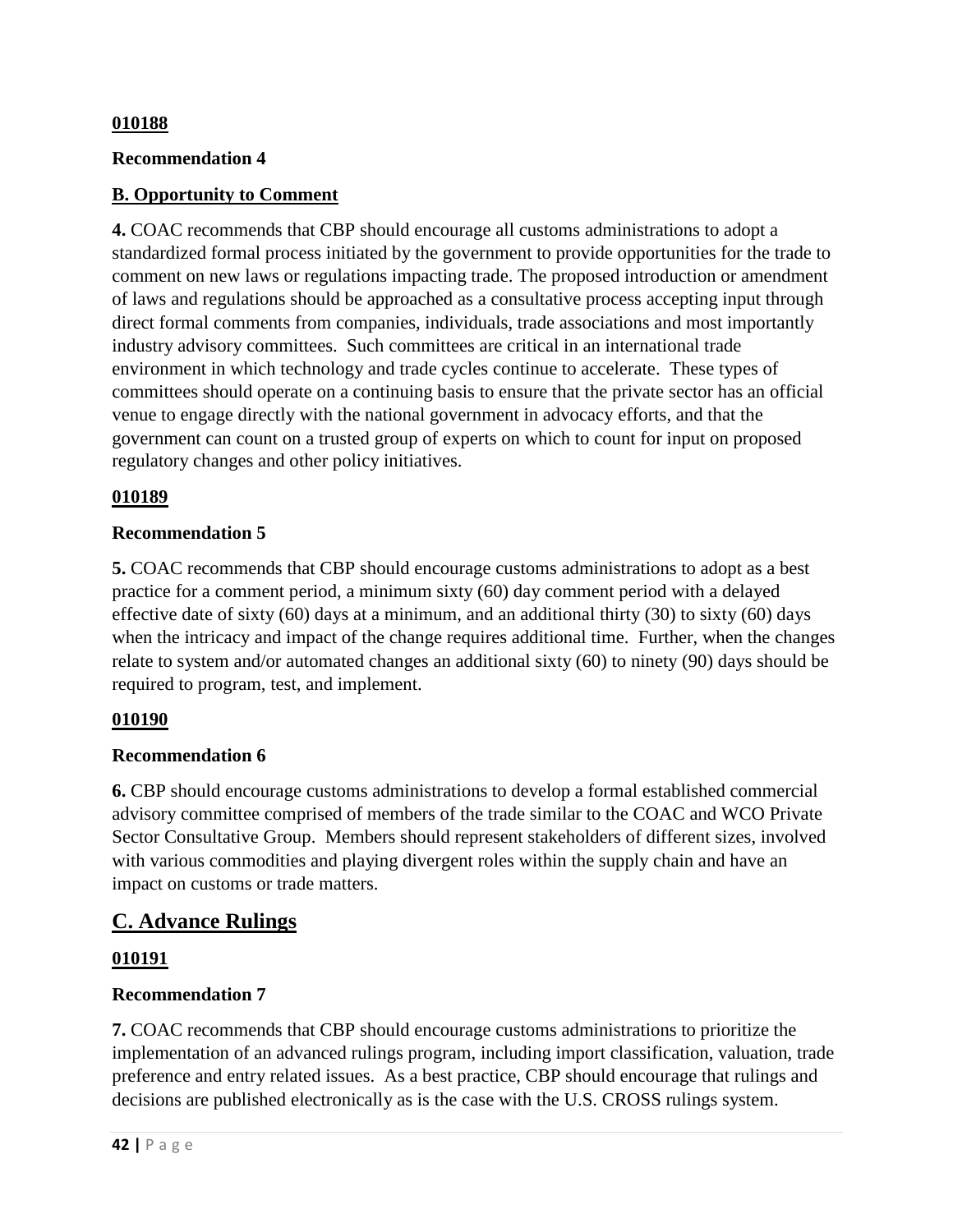Databases such as CROSS are searchable, up to date, and include ruling modifications and/or revocations, providing guidance to the trade community, essential to compliant business decisions

# **010192**

## **Recommendation 8**

**8.** COAC recommends, with regard to obtaining rulings, that the process to obtain such decisions should be transparent and consistent to simplify the process and allow for interested parties to file for a ruling. As a best practice, CBP should point towards the U.S. advance rulings program. Further, the ruling itself should provide enough information about the product and justification or rationale on how the customs administration reached the determination, to allow the interested parties to understand the underlying reasoning. The rulings programs should endeavor to include transparent timeframes for ruling issuance that keep in mind business needs.

# **D. Procedures for Appeal or Review**

### **010193**

### **Recommendation 9**

**9.** COAC recommends that CBP should advocate and share with customs administrations the U.S. best practices of administrative review and judicial appeals that include clear and transparent procedures, stipulated timeframes, etc. in trade and customs matters with uniform implementation throughout a country's territory. Access to appeal and reviews should be adequate to ensure due process. For instance, customs regulations provide for the issuance and publication of internal advice and protest review decisions that provide guidance on current, ongoing and/or past transactions that enable the trade community to receive formal clarification and guidance on critical customs and trade issues.

### **010194**

### **Recommendation 10**

**10.** COAC recommends that CBP share its best practices before the WTO Trade Facilitation Committee regarding advance rulings, internal advice decisions, protests and other appeal processes and procedures with the objective of establishing a global model for obtaining customs decisions that would standardize processes and procedures. It is extraordinarily burdensome and costly for multinational companies to put in place the resources that are necessary to adapt, respond to and generally manage multiple and differing decision-making procedures, including review or appellate processes.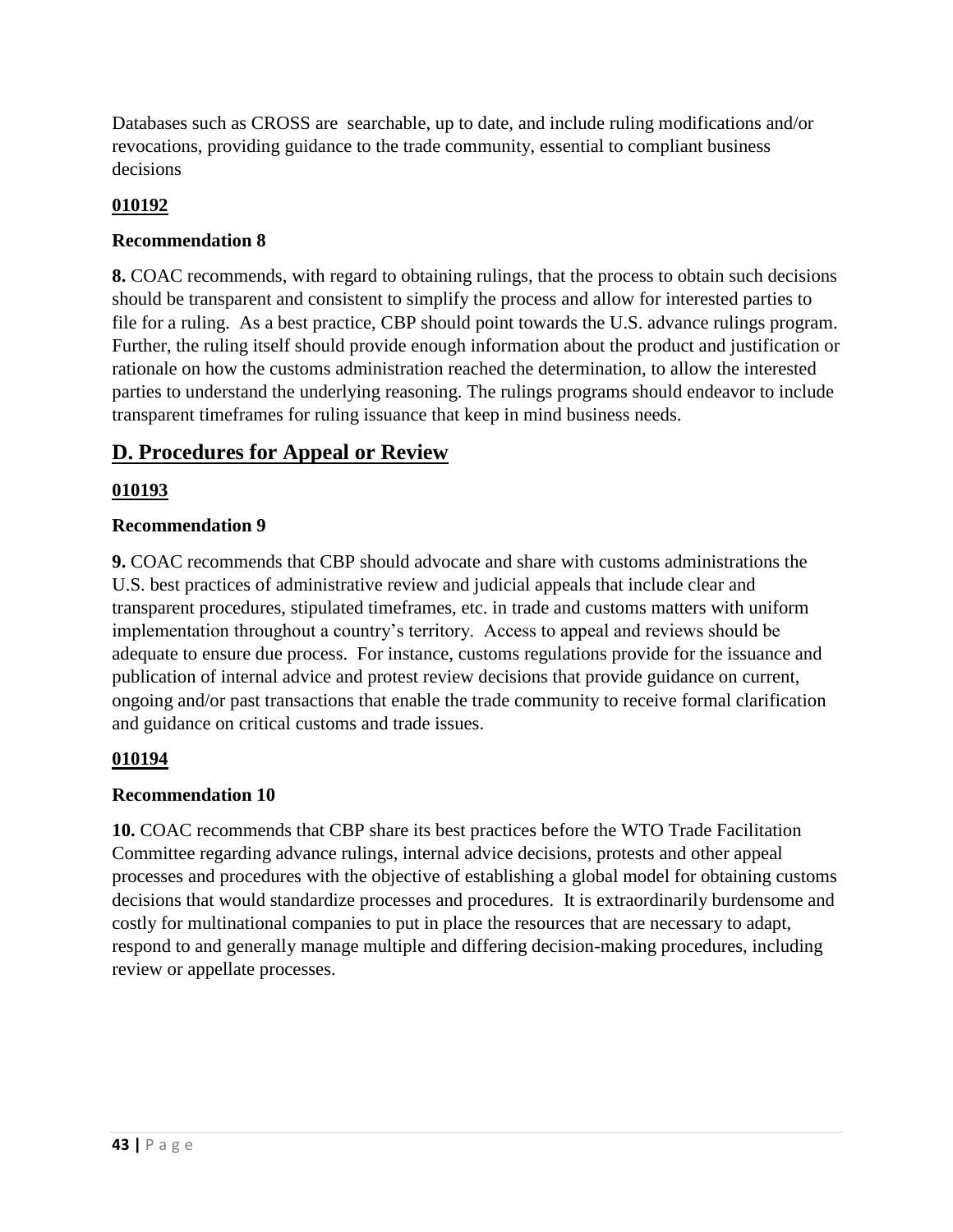# **E. Other Measures to Enhance Impartiality, Non-Discrimination and Transparency**

### **010195**

### **Recommendation 11**

**11.** COAC recommends that CBP encourage customs administrations to develop cohesive measures that would minimize risk and promote transparency in the process for release of detained goods, particularly about perishable goods. As a best practice CBP should encourage the laws, regulations and policy permitting the receipt and review of advance data and alerts on such shipments to facilitate decision-making by customs administrations as well as by the trade prior to and post arrival.

### **010196**

### **Recommendation 12**

**12.** COAC recommends that CBP should encourage customs administrations to consider and weigh the results of private accredited labs, even when the results contradict the ones from government labs.

# **F. Disciplines on Fees and Charges Imposed on or in Connection with Importation and Exportation and Penalties**

### **010197**

Recommendation 13

**13.** COAC recommends that CBP encourage customs administrations to improve transparency and consistency in fees, other customs charges, liquidated damages and penalties, making them easy to find and understand, particularly penalties for more egregious violations that could result in higher monetary amounts.

### **010198**

Recommendation 14

**14.** COAC further recommends that CBP should encourage customs administrations to no longer require the consularization of documents, and certificates establishing articles of free sale or merchantability. Rather, CBP should encourage the use of commercial documents kept in the ordinary course of business, which are necessary for the transaction itself.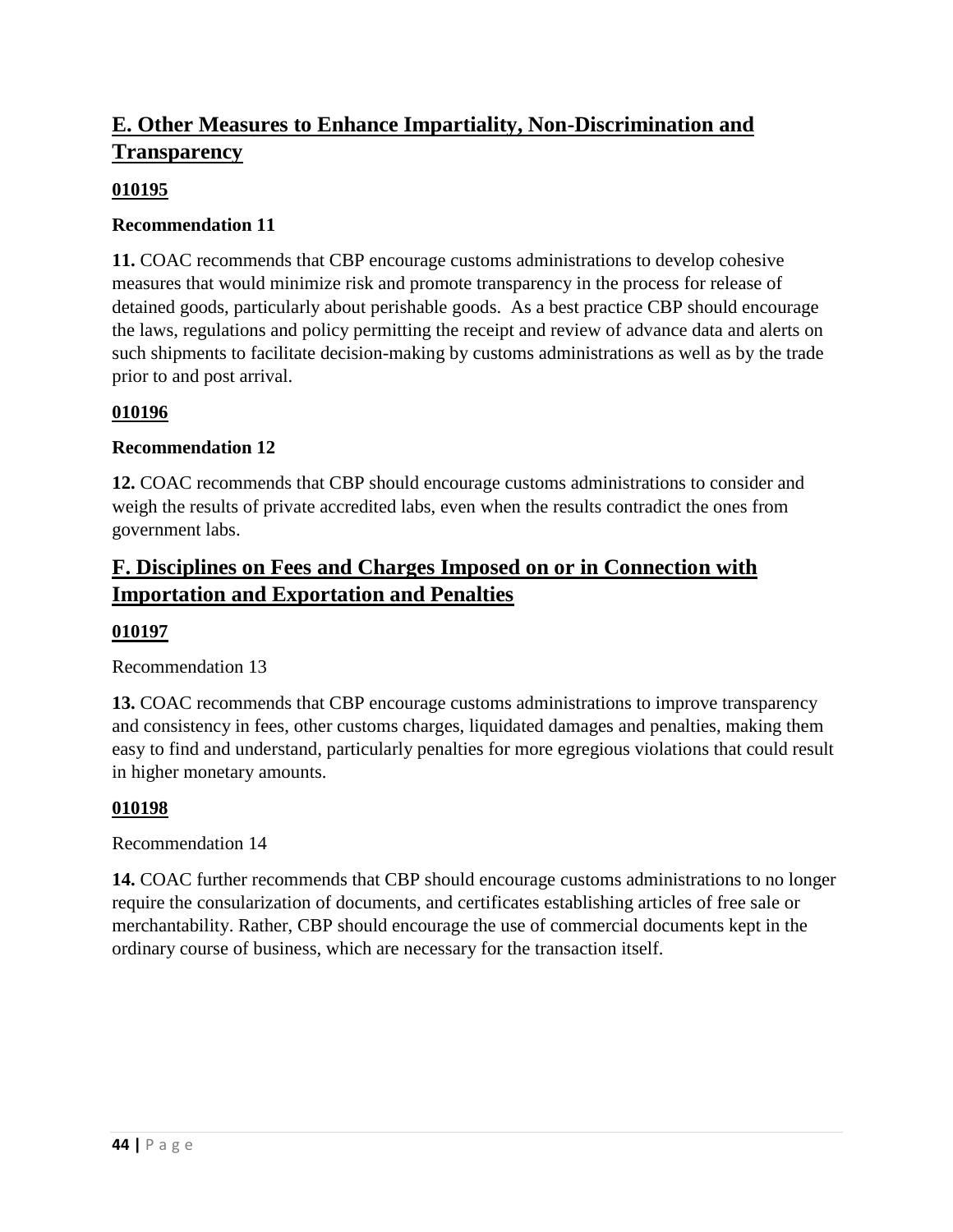Recommendation 15

**15.** COAC recommends that fees should be proportionate to services rendered. For instance, CBP should encourage customs administrations not to assess both a value added tax (VAT) and customs fee on the same transaction.

### **010200**

### Recommendation 16

**16.** COAC recommends that penalty regimes should be clear, understandable and not overly complex and penalties should be proportionate to the violation. Different frameworks should exist for civil versus criminal penalties. Customs administrations should recognize distinct levels of culpability as opposed to merely fraud or strict liability for any infraction especially in cases of minor breaches or clerical error. Mitigation guidelines should be transparent and easily accessible to provide for penalty resolution at amounts lower than the initial assessment. Voluntary prior disclosures should be a mitigating factor to any penalty assessment. Where bonding systems exist, customs administrations should consider issuing liquidated damages claims for breach of bond conditions in lieu of civil monetary penalties for more common entry, inbond or warehouse related violations.

# **G. Release and Clearance of Goods**

### **010201**

Recommendation 17

**17.** COAC recommends that CBP work with customs administrations to:

- a) Simplify procedures to reduce average clearance times;
- b) Publish predictable time frames for cargo release decisions;
- c) Introduce pre-arrival processing of import documentation;
- d) Accept electronic payments for duties, taxes and fees; and
- e) Promote release of goods prior to final determination and payment of customs duties.

### **010202**

Recommendation 18

**18.** COAC recommends that CBP share best practices with customs administrations on prearrival processing, e-payment, clearance and release, simplified procedures, as well as relevant risk management and audit techniques.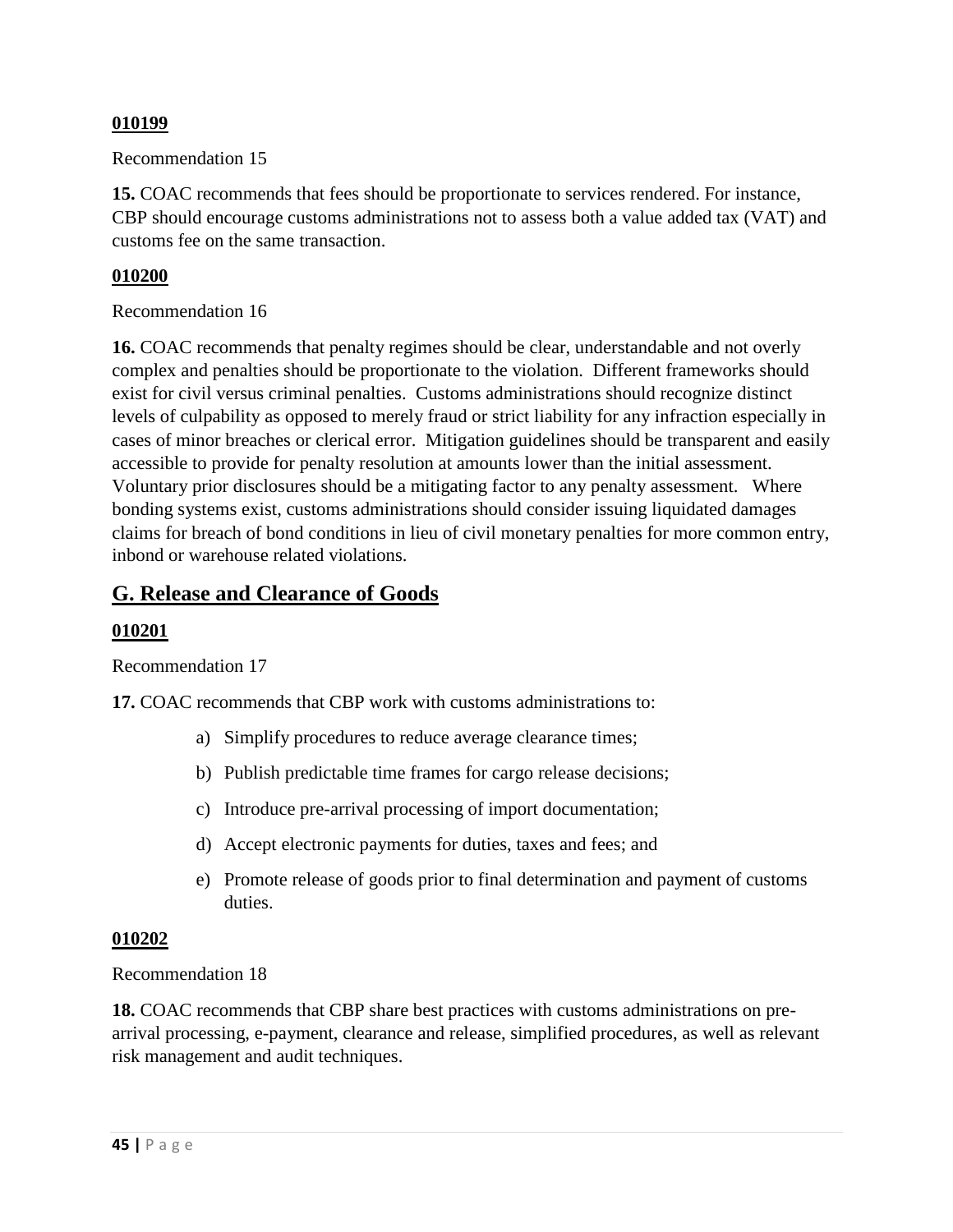Recommendation 19

**19.** COAC recommends that CBP should encourage customs administrations to leverage a risk management methodology to target high-risk shipments for inspection or document requirements, decrease overall inspections to improve border efficiency, and focus postclearance audit procedures on a risk based selective sampling methodology.

### **010204**

### Recommendation 20

20. COAC recommends that CBP encourage customs administrations to establish guarantees (customs bonds) to secure entry, inbond/transit, and warehousing as well as duty payment obligations and to ensure that bond amounts for security are commensurate with duty and tax risk. Furthermore, customs administrations should use bonds to provide for immediate release of cargo prior to final duty payment and other product conformity determinations, as well as to secure other obligations, including redelivery of goods. Most countries require the payment of duties, taxes and fees as well as admissibility decisions and inspection of cargo at the time of entry, which causes delays in the importation of cargo.

### **010205**

Recommendation 21

21. COAC recommends that CBP encourage and share best practices with other customs administrations on developing a customs electronic bond or "ebond" system. In the U.S., customs bonds can be filed electronically in an efficient and timely manner, which assures CBP that the import obligation is secured before an entry is made. While some countries do have a customs bond system, it is paper intensive.

### **010206**

Recommendation 22

22. COAC recommends the CBP should encourage customs administrations to simplify the border process for small and medium sized businesses by achieving a commercially significant de minimis level, which reflects inflation and the modern reality of online commerce.

### **010207**

### Recommendation 23

**23.** COAC recommends that CBP share with customs administrations best practices regarding the creation and implementation of the single-window particularly in the way it facilitates trade and enhances cargo clearance.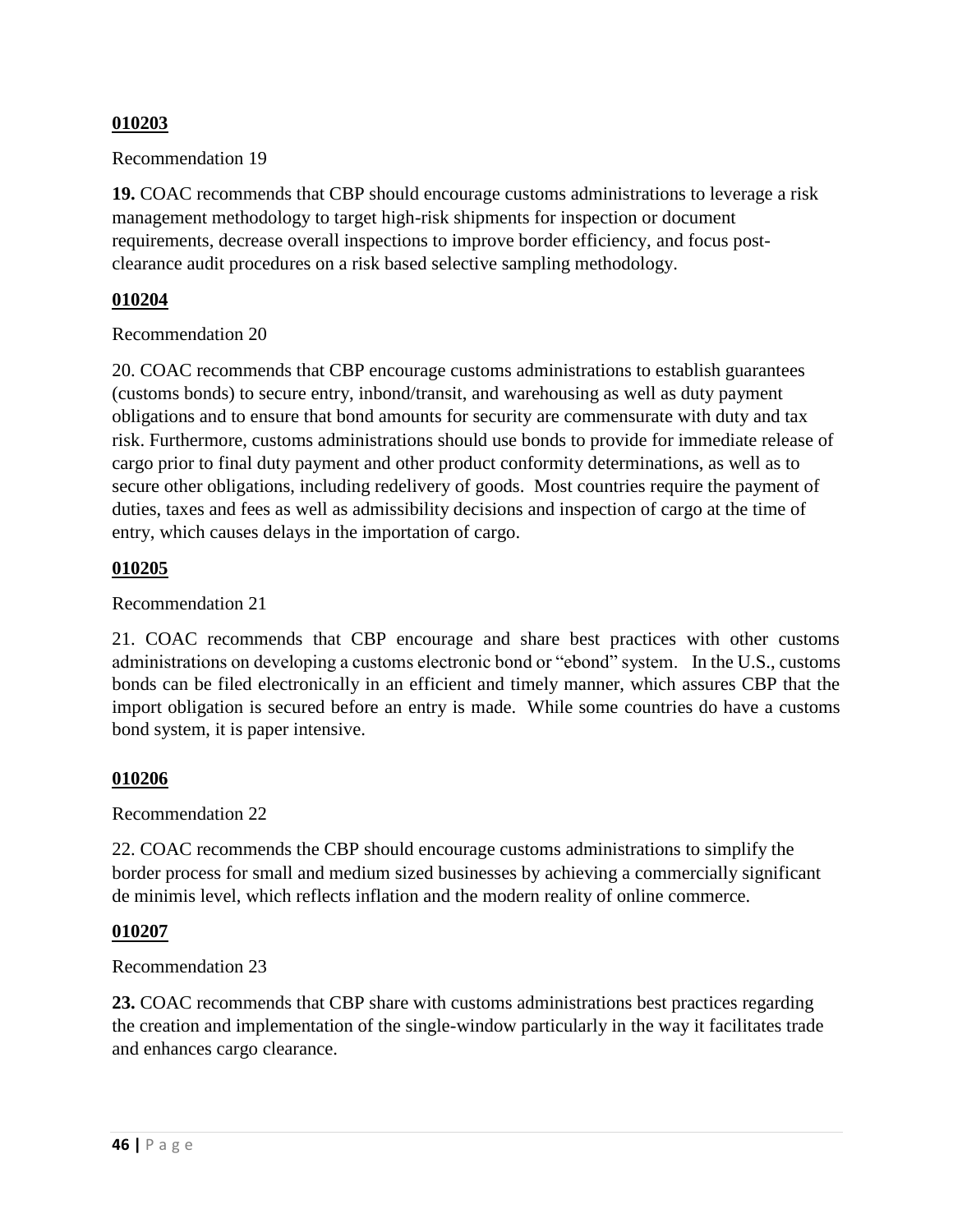Recommendation 24

**24.** COAC recommends that CBP encourage authorized economic operator (AEO) programs that prioritize participation in new programs for traders as opposed to excluding non-participants from participation in certain programs altogether and that AEO should be accessible, functional, and meaningful for companies of all sizes. Further, CBP should work with customs administrations to establish more mutual recognition agreements (MRAs) so that such traders can limit costs and gain benefits from such programs globally in a way that does not hinder, but encourages participation. Further, CBP should hold other customs administrations accountable for such appropriate and consistent implementation COAC recommends continued cooperation among customs administrations as they develop their AEO programs with an aim towards mutual recognition of certifications and benefits.

### **H. Border Agency Cooperation**

### **010209**

Recommendation 25

**25.** COAC recommends that CBP work with other customs administrations to establish within each country a national interagency entity that encourages cooperation and coordination among all government agencies with border cargo clearance responsibilities. As a best practice of interagency border cooperation and coordination CBP should reference the U.S. Border Interagency Executive Council (BIEC) that has enabled partner government agencies (PGAs) administering import and export laws, regulations and policies to collaborate with each other, CBP and the trade community on an ongoing basis.

### **010210**

Recommendation 26

**26.** COAC recommends that CBP work through the WCO to promote a concept of a coordinated border management to be built on partnerships with other government agencies with border control responsibilities as outlined in the WCO Framework of Standards to Secure and Facilitate Global Trade.

### **I. Movement of Goods Intended for Import Under Customs Control**

### **010211**

### Recommendation 27

**27.** COAC recommends that CBP encourages non-U.S. customs administrations to promote the establishment of an in-bond process and to engage industry in the development of a domestic process. Any resulting in-bond program must be multi-modal and applicable to all commodities and to the extent practicable, an automated process.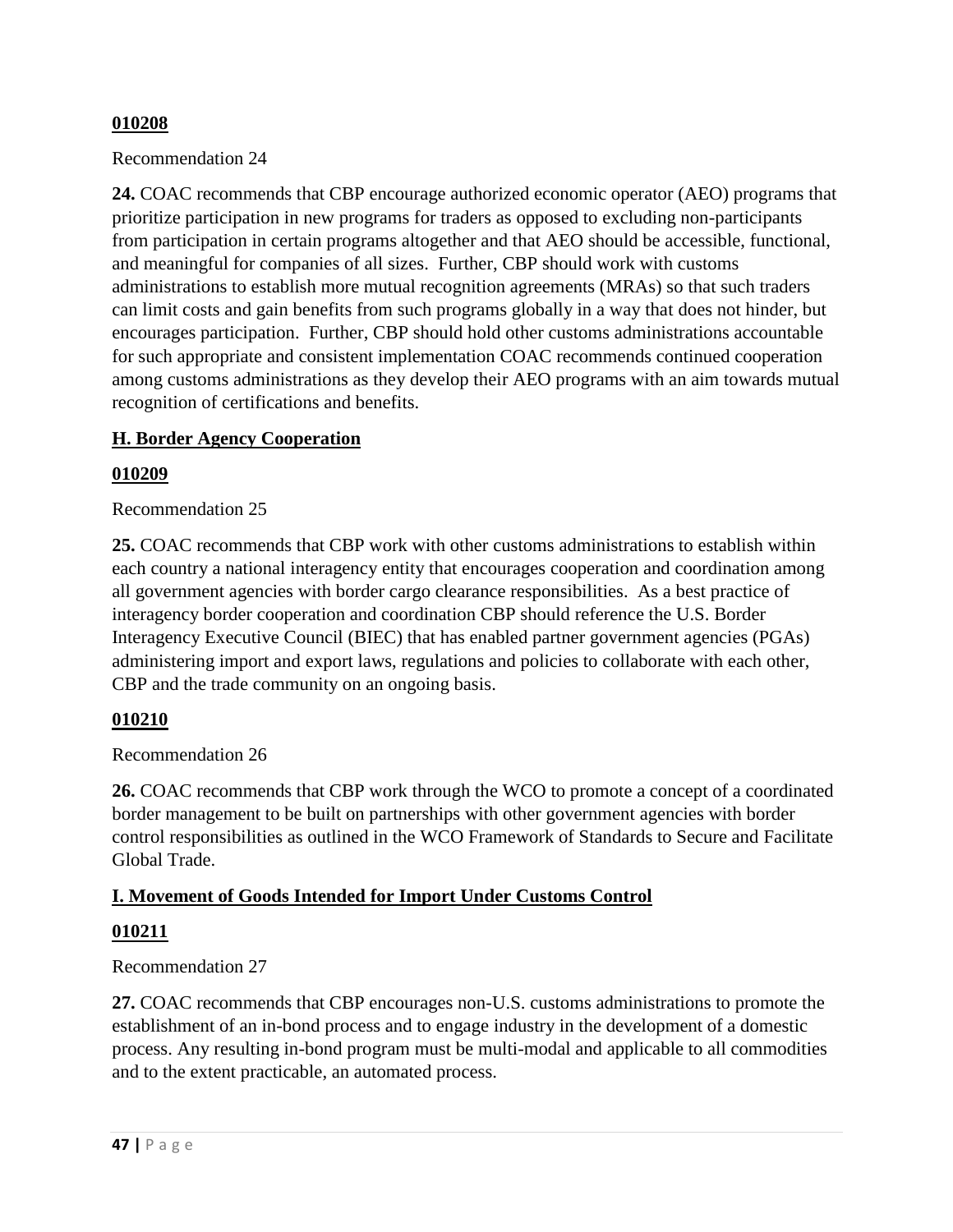# **J. Formalities Connected with Importation, Exportation and Transit**

# **010212**

### Recommendation 28

**28.** COAC recommends that CBP urge customs administrations in countries, which have yet to already do so, to: promote becoming part of the ATA Carnet System; secure broadest scope of coverage possible; and promote prompt action and implementation at respective domestic levels. The COAC encourages all customs administration to support full automation of the ATA Carnet system. The global gold standard for temporary admissions is the international ATA Carnet system, under the auspices of the World Customs Organization. ATA Carnets, commonly known as "Merchandise Passports", are tools of trade facilitation, which simplify customs procedures for the temporary importation (admission) of various types of goods. ATA Carnets are the perfect tool for exporters to move their goods internationally, allowing goods to enter the customs jurisdiction of parties to the system – duty and tax free for a period of one year.

# **010213**

### Recommendation 29

29. COAC recommends that coupled with the development of robust risk-based systems, CBP should work with customs administrations in conjunction with the WCO to reduce, simplify and standardize the number of documents and data elements required for import and export of goods. CBP should work with customs administrations to avoid the current practice of duplication of electronic documents and paper copy requirements. COAC recognizes that some countries have regulatory provisions to accept electronic transmissions, yet have not implemented these practices or they have adopted practices requiring paper documents and signatures of the same document. Further, CBP should work with customs administrations on capacity building, electronic data exchange, and automation of border processes to lessen the burden connected with formalities in import/export operations. Specifically, we encourage CBP to work with customs administrations to achieve a uniform data collection process with the goal of reducing the paper documents and duplication.

# **010214**

### Recommendation 30

30. COAC recommends that CBP work with customs administrations to reduce the incidence of signatures on import, export, and transit documents. When signatures are required, customs administrations should accept copies of the document along with the signature. CBP also should encourage acceptance of electronic signed documents in lieu of paper including for domestic transit. Further, customs administrations should not require documents to follow or travel with the goods upon release and should eliminate such requirements and automate the process. Documentary requirements should not impede lawful transshipment of goods. CBP should encourage customs administrations to avoid increased requests for documentation in addition to commercial invoices as "proof of purchase" for shipments of physical goods.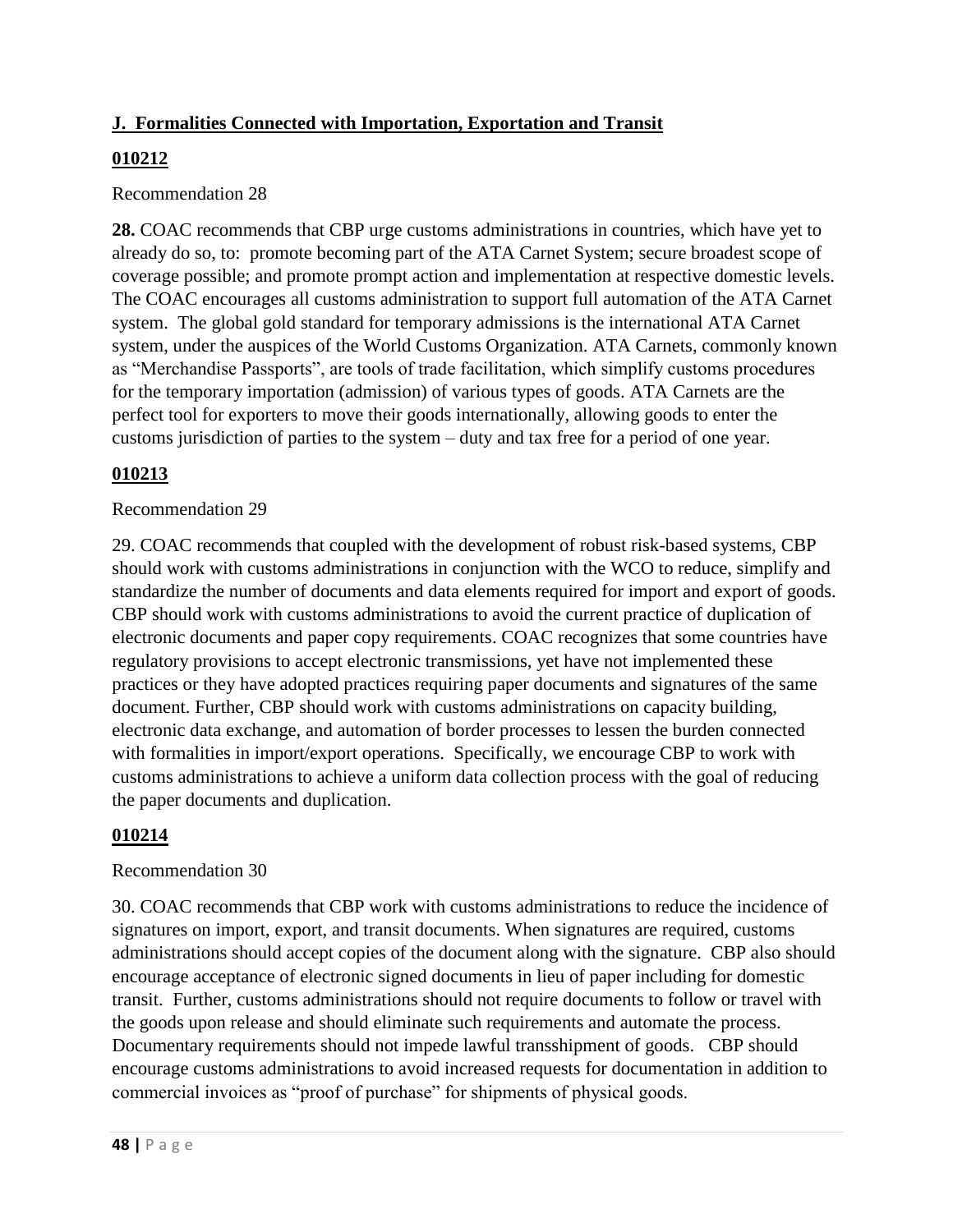Recommendation 31

31. COAC recommends that CBP encourage customs administrations to adopt, in a uniform manner, an informal (consolidated) entry process for lower value shipments. COAC recognizes that in the express environment some countries do not provides for such processes.

### **010216**

Recommendation 32

32. COAC recommends that CBP encourage customs administrations and partner government agencies to develop the necessary internal expertise to diminish and where practicable eliminate reliance on pre-shipment inspection and/or third-party verification practices that cause unnecessary cargo delays and additional costs to traders.

### **010217**

### Recommendation 33

33. COAC recommends that CBP share its best practices for bringing goods into compliance, specifically through a process that allows companies to import merchandise into secure, bonded areas, e.g. bonded warehouses and/or free trade zones, to bring merchandise into conformity with product labeling or other admissibility requirements.

### **010218**

Recommendation 34

34. COAC recommends that CBP encourage customs administrations to administer an international labeling standard. Currently labeling requirements are country specific and some requirements are so specific that they require specialized labeling procedures to occur as a separate process after the initial product manufacture and packaging thereby creating extra cost, time and potential issues in the supply chain.

### **010219**

### Recommendation 35

35. COAC recommends that CBP encourage customs administrations to adopt, as practicable, more uniform and transparent procedures and processes among various ports and districts. In many cases port specific practices exist that hinder the flow and clearance of lawful commerce. Furthermore, internal customs ports and/or administrative offices should utilize consistent versions of customs automated systems to promote transparency and uniformity to traders.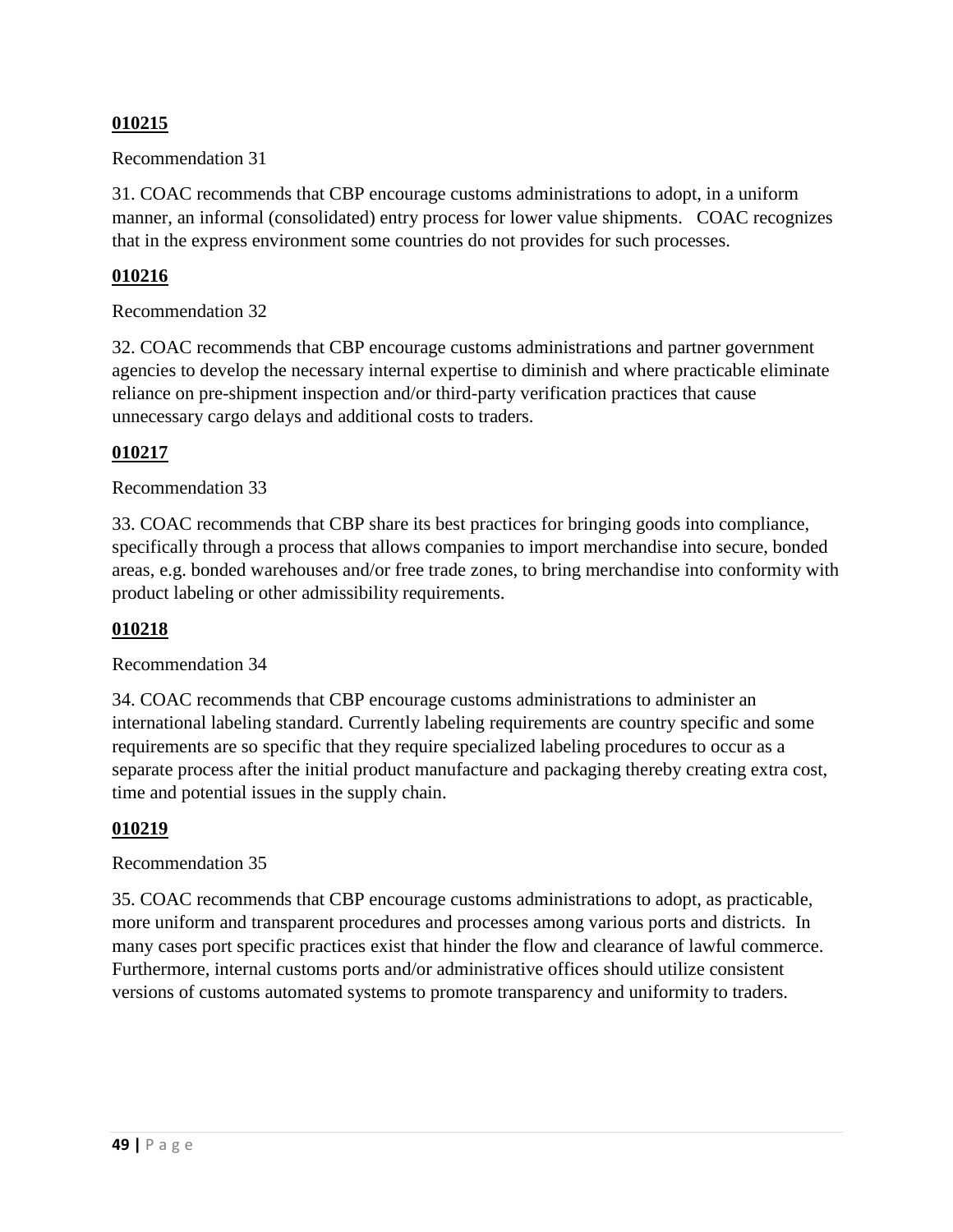### Recommendation 36

36. COAC recommends that to the extent practicable, CBP should encourage customs administrations not to restrict clearance and/or inspection of certain classes of merchandise to specific ports of entry or geographic locations. Further, customs administrations should leverage technology where possible to allow for centralized clearance and inspection capability for all commodities.

### **010221**

### Recommendation 37

37. COAC recommends that CBP encourage customs administrations to evaluate and consider programs that increase uniformity and create further efficiencies to apply common customs procedures at all ports of entry. As a best practice, the U.S. has centralized post-release procedures under CBP's Centers of Excellence and Expertise (CEEs) that have dramatically improved efficiencies and standardized processes for U.S. importers. Further, the Remote Location Filing (RLF) program in the U.S. allows for electronic remote filing for release at all ports of entry, no longer confining transmissions and filings to local or regional ports.

### **K. Freedom of Transit**

### **010222**

### Recommendation 38

38. COAC recommends CBP encourage countries not to impose unnecessary fees for the movement of in-transit goods including those relating specifically to instruments of international trade.

### **L. Customs Cooperation**

### **010223**

Recommendation 39

39. COAC recommends that CBP encourage customs administrations to promote compliance through outreach such as webinars, symposiums and to develop informed compliance publications. Additionally, CBP should encourage customs administrations to share information about organizational structure, including contact information of government officials.

### **010224**

### Recommendation 40

40. COAC recommends that the sharing of import and/or entry information should be consistent with the purposes of ensuring effective customs control and "data discipline" over the exchange of such information, particularly the release of proprietary information.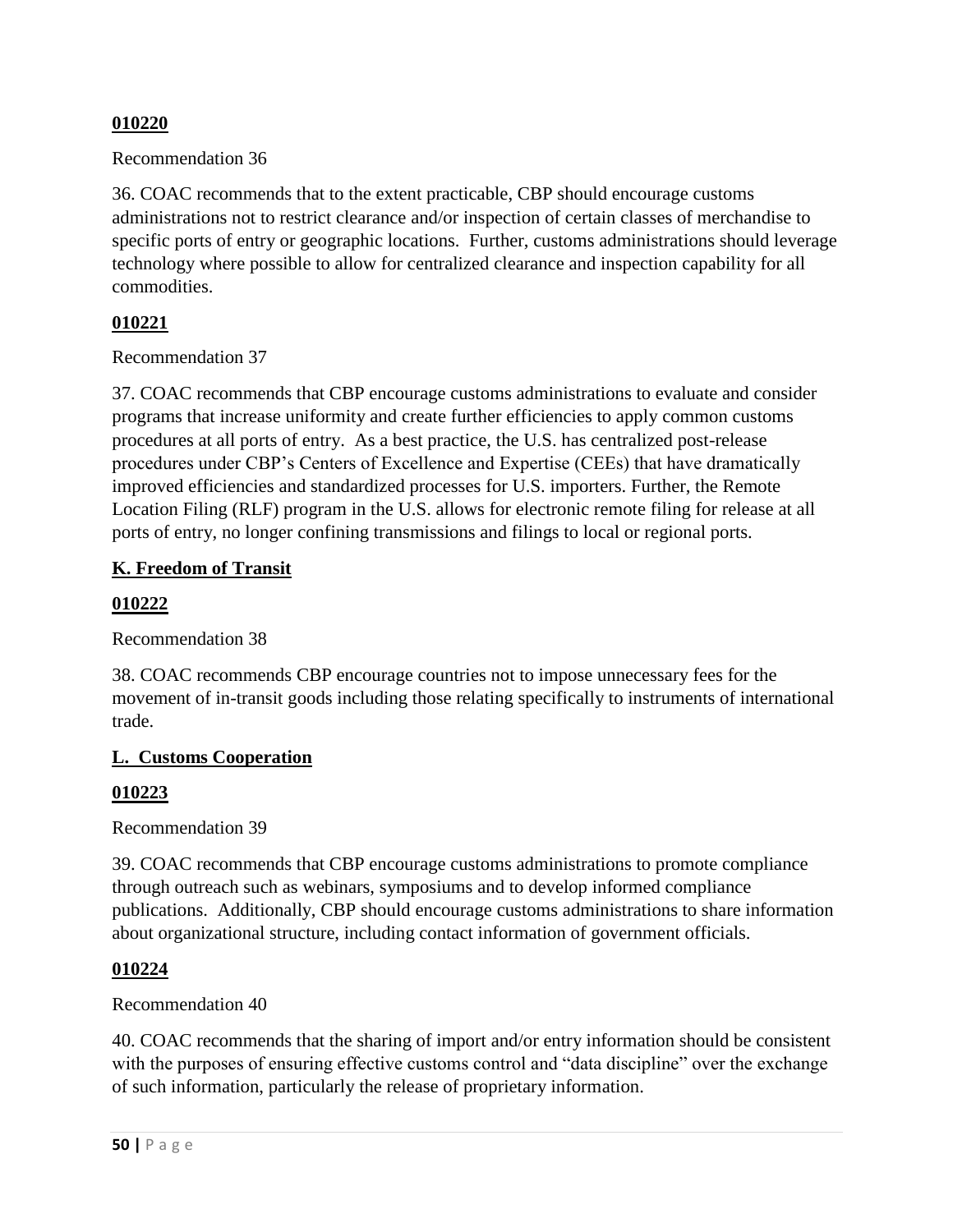# **M. Other Trade Facilitation Recommendations**

# **010225**

Recommendation 41

41. COAC recommends that CBP encourage other customs administrations to expand public private partnerships with national trade facilitation committees including the Global Alliance for Trade Facilitation and others.

# **010226**

# **Recommendation 42**

42. COAC recommends that CBP work with the Asia/APEC region, including China, Indonesia, Vietnam and the Philippines to encourage more transparent and streamlined processes and procedures involving phytosanitary certifications and/or requirements that often unreasonably delay clearance.

# **010227**

# Recommendation 43

43. COAC recommends that CBP encourage other customs administrations to develop processes that enable the free flow of goods, such as standardized customs data and expanded hours of full operation at border crossings, to greatly expand intra-Africa trade. This will help reduce the cost of intra-Africa distribution which is beneficial in attracting new businesses. Customs improvements will also allow companies to better implement business models which are based on reliable delivery networks including guaranteed and time-definite deliveries.

# **010228**

# Recommendation 44

44. COAC recommends that CBP consult with other customs administrations to identify and share best practices on enforcing anti-dumping and countervailing duty (AD/CVD) laws and regulations including the benefits of a worldwide, uniform system for calculating and assessing AD/CVD margins on a prospective basis during all aspects of the investigation including administrative reviews.

# **010229**

# Recommendation 45

45. COAC recommends that CBP share best practices with other customs administrations to operate under a heightened level of IPR enforcement and implement IPR reforms within their legal structures to effectively emphasize deterrents such as civil, administrative and criminal penalties. For instance, as a best practice CBP should share its National IPR Center model that provides a focused resource to strengthen and improve IPR enforcement and prevent illicit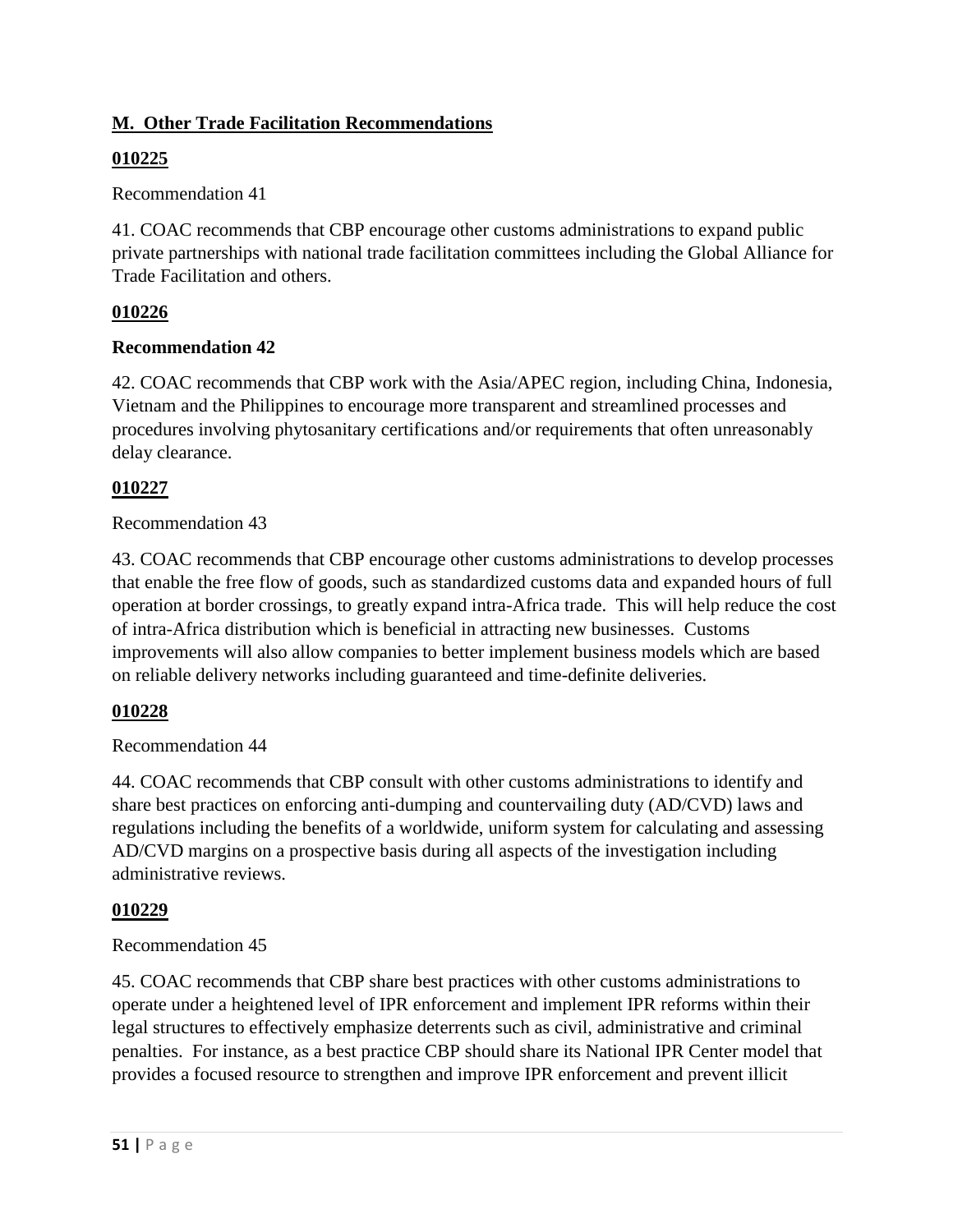activity. The National IPR Center and its Report IP Theft campaign also has encouraged open collaboration to develop intelligence by industry sector leading to increased IPR seizures.

# **N. Trade Policy**

# **010230**

Recommendation 46

46. COAC recommends, in light of the U.S.' withdrawal from the Trans Pacific Partnership, that CBP maintain continued engagement with Asian customs administrations to promote U.S. exports and jobs.

# **TRADE MODERNIZATION SUBCOMMITTEE**

**E-commerce / Section 321:**

# **Filing Partner Government Agency (PGA) data:**

# **010231**

Recommendation 1

1. In order to promote a level playing field and not impair the flow of legitimate commerce, COAC recommends that CBP, in conjunction with the PGAs, should adopt policies or requirements that generally would not limit, encourage or require section 321 filings to a certain class or group of service providers.

# **010232**

2. The COAC recommends CBP provide section 321 filing capability in ACE for ACE filers and that automated solutions, including the ability to file PGA data, should be available in ABI.

# **010233**

3. The COAC recommends CBP provide section 321 filing capability in ACE for ACE filers and that automated solutions, including the ability to file PGA data, should be available in AMS.

# **Data elements:**

# **010234**

4. COAC recommends that CBP should collaborate with the Trade to ensure that shipments released using section 321 subject to PGA review have the necessary data elements/data sets required for CBP and the PGA to release cargo consistent with the risk and targeting standards aligned with the agencies missions, and to safeguard public health and safety of the American consumer.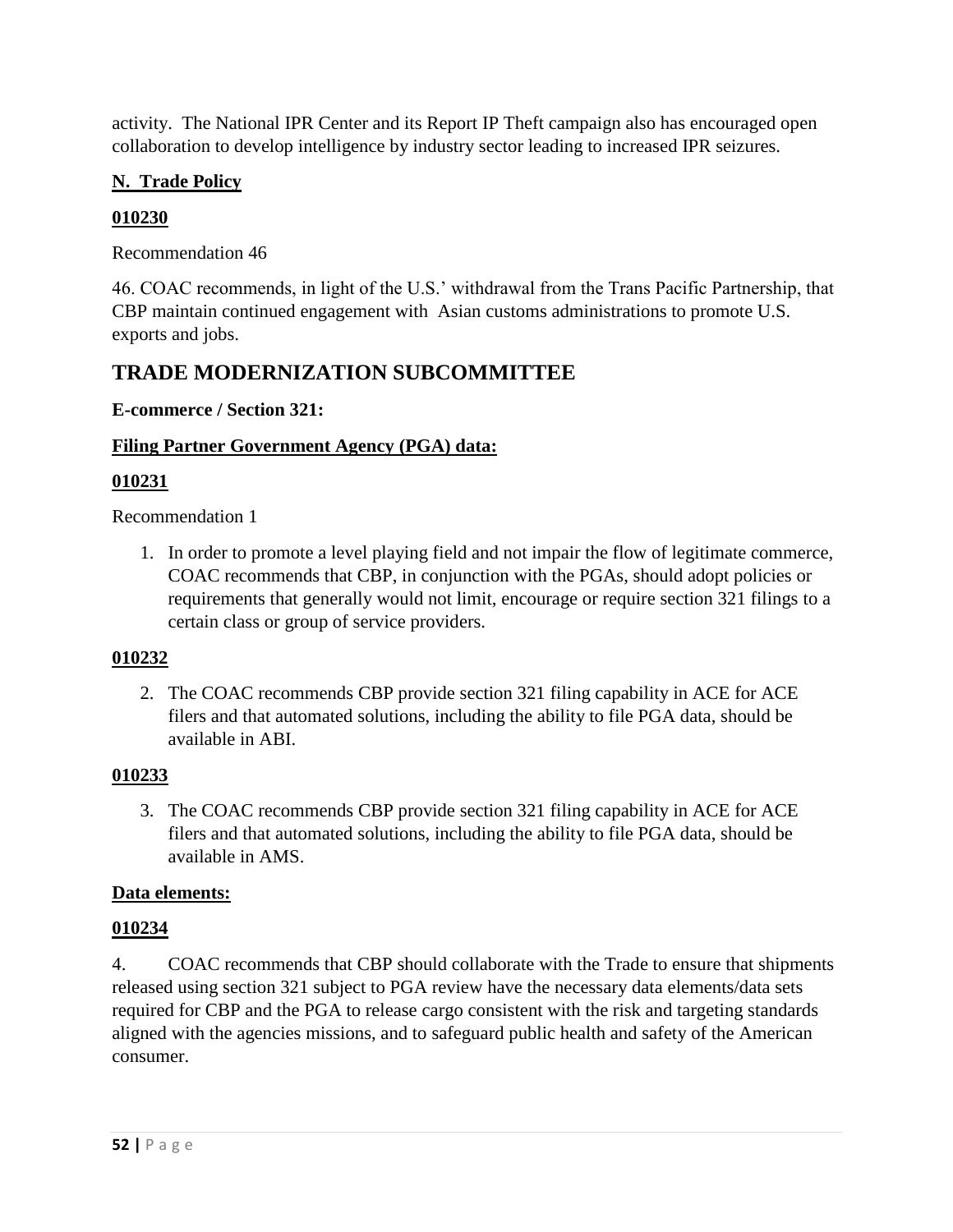5. COAC recommends that CBP in conjunction with the PGAs clarify publicly to the Trade whether a merchandise description only or alternatively an HTSUS number is recommended or required for section 321 importations. Additionally, should CBP and the PGAs recommend or require an HTSUS number it should clarify the circumstances where an HTSUS is recommended or required, e.g., in all cases, in cases of revenue or fees, or when required by PGA's for admissibility determinations, and prior to arriving at this determination consult COAC.

### **Process to determine section 321 eligibility:**

### **010236**

6. COAC recommends that CBP should collaborate with the Trade to ensure they have an adequate process in place, and/or an automated solution to determine if a shipment is subject to PGA admissibility requirements or not, and if it is in fact eligible for section 321 clearance.

### **Guidance and collaboration between Government and Trade:**

### **010237**

7. COAC recommends that CBP work with the partner government agencies (PGAs) to encourage each PGA, who has not yet done so at the time of these recommendations, to clarify publicly to the Trade whether section 321 imports require a data set as they do for entry types 01 or 11 for cargo release. If the PGA will not require the submission of PGA data for such shipments, exempting section 321 importations from PGA review, then the COAC recommends that they state this policy in writing. COAC recommends that CBP engage the BIEC for additional outreach and coordination efforts to obtain such clarification.

### **010238**

8. COAC recommends that CBP and government agencies that currently require the payment of duties or fees, e.g., antidumping and countervailing duties, or fees on entries, clarify publicly to the Trade whether for section 321 imports, they also will require such duties and fees, or consider them exempt on section 321 importations.

### **010239**

9. COAC recommends further, if CBP and/or the PGAs, determine certain data elements for admissibility or revenue/fees are required for section 321 importations CBP should establish filing requirements. In such a case, CBP should arrive at these requirements, including data elements, in collaboration with the Trade, including the COAC and the TSN to ensure minimal effect on costs and efficiencies to process section 321 importations.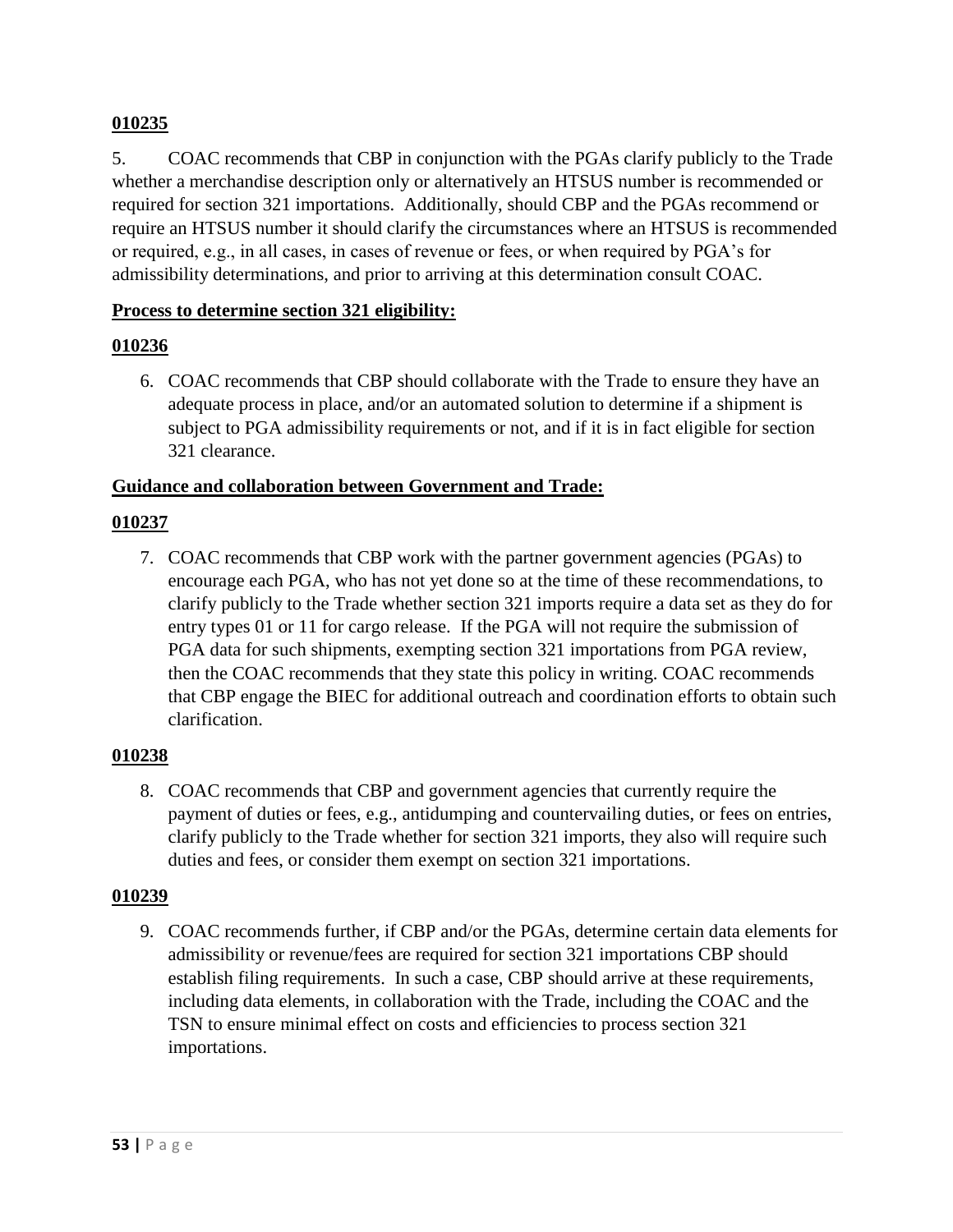10. COAC recommends that CBP and the Trade continue to work on ways to better educate and inform the trade community to improve descriptions of merchandise provided on commercial and shipping documents, including manifests, to filers of Sections 321 transactions.

### **010241**

11. COAC recommends that the work load staffing model that CBP currently utilizes to identify the level of officials needed to facilitate and manage the flow of legitimate cargo, include a review and determination of the additional volume of shipments that are being imported under the Section 321 limit of \$800 currently in the statute. This will ensure that CBP address the new and different flows of commerce enabled under the statute in an efficient and comprehensive manner

### **Responsible party for enforcement and trusted party for facilitation benefits:**

### **010242**

12. Rather than identifying a particular party that categorically should be liable or responsible for the appropriate and accurate filing of Section 321 imports, CBP should clarify publicly to the Trade existing laws and regulations such as those relating to risk-based cargo release, product admissibility, manifesting cargo, intellectual property, commercial negligence/fraud, etc. that provide CBP with the ability to hold various parties responsible for the accuracy of such transactions. The COAC recommends that CBP should also consider those parties who have the primary financial gain due to the sale of the goods and/or knowledge about the nature of manufacture, country of origin, or admissibility of the product or goods. Further the COAC recommends a continued dialogue on this issue with CBP and the Trade including this COAC Working Group.

### **010243**

13. CBP should consider, in conjunction with the PGAs, providing benefits to trusted partners involved with Section 321 importations as already is the case for cargo release/entry. In particular, CBP should consider expedited processing and less targeting due to minimal risk associated with such transactions when there is additional processing or screening performed. CBP should leverage COAC as a resource in future discussions on this topic.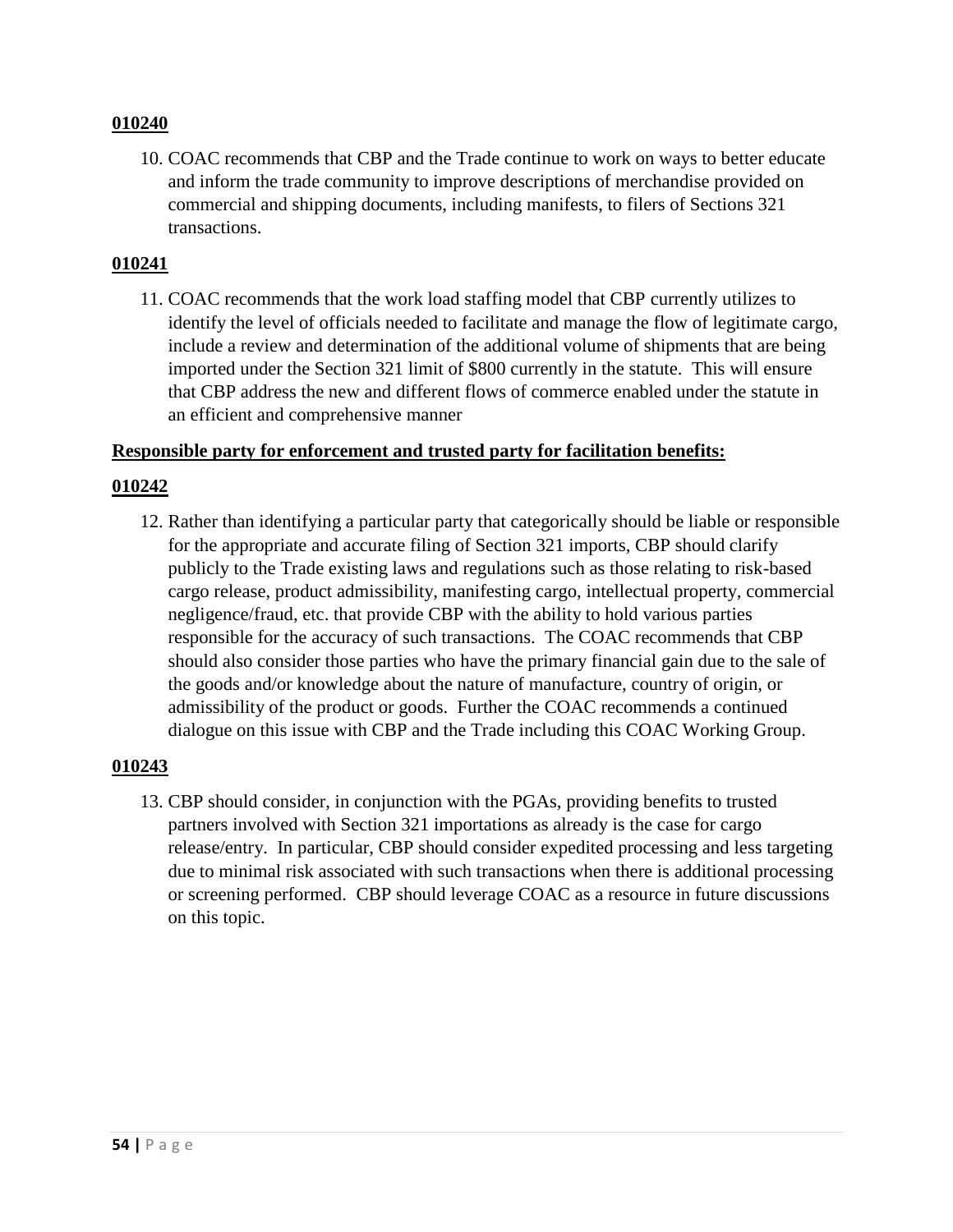# **ONE U.S. GOVERNMENT AT THE BORDER SUBCOMMITTEE**

## **ACE Related:**

### **010244**

Recommendation # 1

COAC recommends expanding reporting capabilities in ACE to accommodate and include the PGA data elements transmitted in the corresponding PGA message set.

### **010245**

Recommendation # 2

COAC recommends modifying the ACE account structure to provide ACE participants with visibility to and reporting on all transactions where they are listed as an "entity" to the transaction, including as Foreign Supplier Verification Programs (FSVP) importer, consignee, etc.

# **010246**

Recommendation # 3

To ensure uniformity and accuracy of foreign currency conversions the COAC recommends that CBP provide currency tables in ACE/ABI, consistent with the objective to transition all legacy ACS functionality into ACE/ABI.

# **010247**

Recommendation #4

COAC recommends that CBP work with the 1USG subcommittee to review, develop, and draft ACE disaster recovery and national downtime procedures.

### **Fish & Wildlife Service Working Group:**

Interim Pilot Recommendations:

# **010248**

Recommendation # 1

Regarding the interim pilot, the COAC recommends that CBP work with Fish and Wildlife to:

- Include small, medium and large importers as part of the pilot.
- Exclude type 06 entries (FTZ –Foreign Trade Zone weekly withdrawals) from the interim pilot.
- Engage the COAC and trade the opportunity to provide recommendations, as needed, in regards to policies and procedures prior to the publication of the revised Implementation Guide.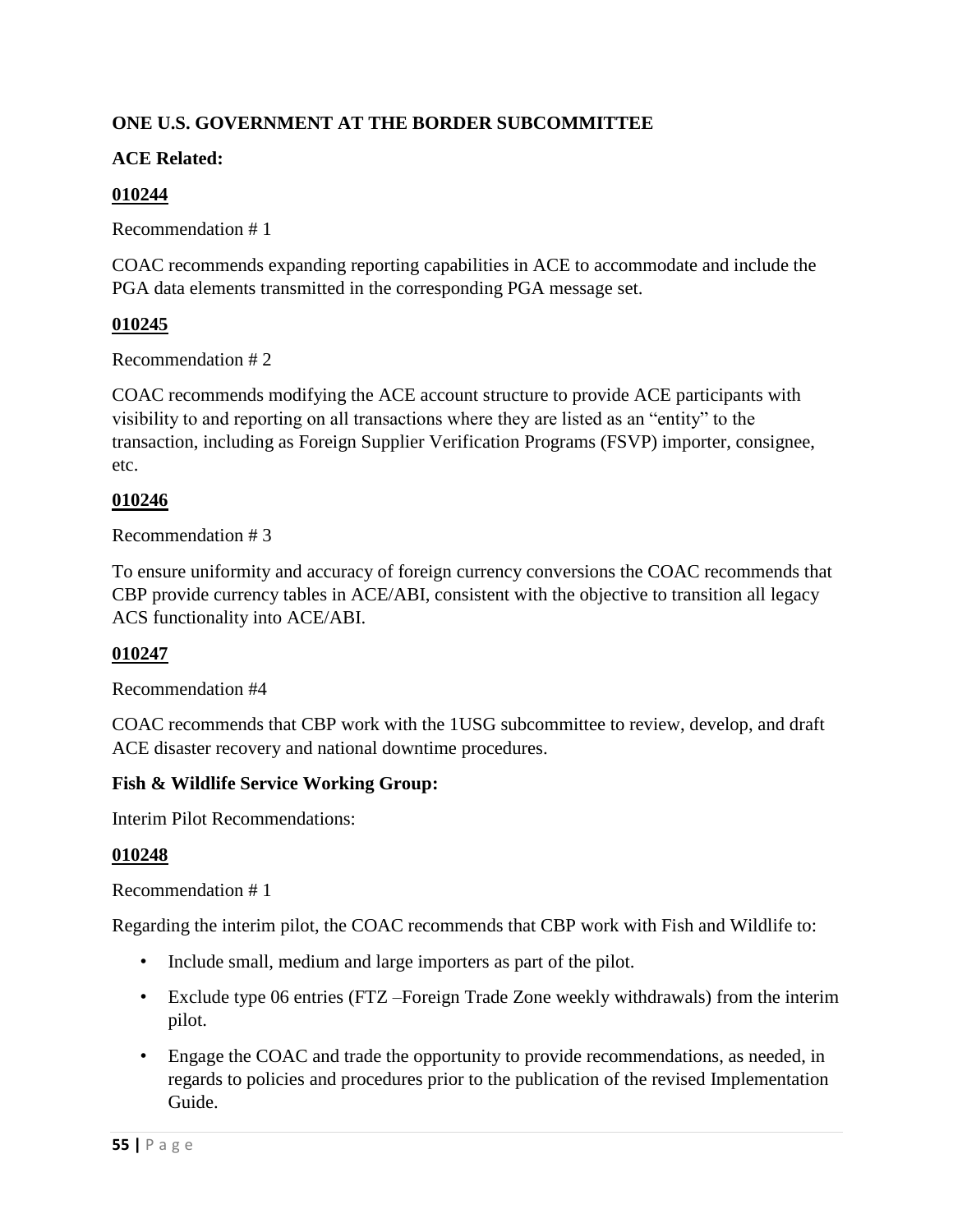• Once the pilot begins, engage the COAC and trade to evaluate the pilot and provide feedback for long term solutions.

### **010249**

### Recommendation # 2

Regarding Outreach and Education, the COAC recommends that CBP partner with Fish and Wildlife to increase its overall outreach and education with the trade by:

- Further integrating FWS into the Centers of Excellence and Expertise. The Centers have much knowledge about the importers that are managed within the CEE. Increased collaboration between the CEEs and FWS could allow better targeting and resolution by FWS.
- Requesting FWS host additional webinars to the trade on the upcoming interim pilot and other information pertinent to the trade.
- Inviting FWS to attend other industry conferences and provide updates as part of the actual sessions at these conferences.
- Inviting FWS to participate in "trade days" at the ports of entry to disseminate information.
- Requesting FWS host webinar and training sessions communicating requirements to overseas companies that export to the United States
- Requesting FWS to further enhance and simplify their website, adding links to provide key information to importers, Customs brokers and any trading partners who bring goods subject to Fish and Wildlife into the United States, e.g. fact sheets and FAQs.
- Requesting FWS work together with the trade to further develop a FWS on-line tool that will enable traders to understand whether a product is subject to FWS.

# Long Term Recommendations:

# **010250**

Recommendation # 3

The COAC recommends CBP work with the Fish and Wildlife Service to adopt the same "Hold Intact" concept used by the Food and Drug Administration (FDA) and as outlined by CBP under 19 CFR 141.113(c),(d). This would allow importers to obtain a conditional release from CBP to move cargo from the port of entry to another location of the importer's choosing and hold the cargo intact until it is fully released by FWS or hold only those items designated by FWS that need to be held.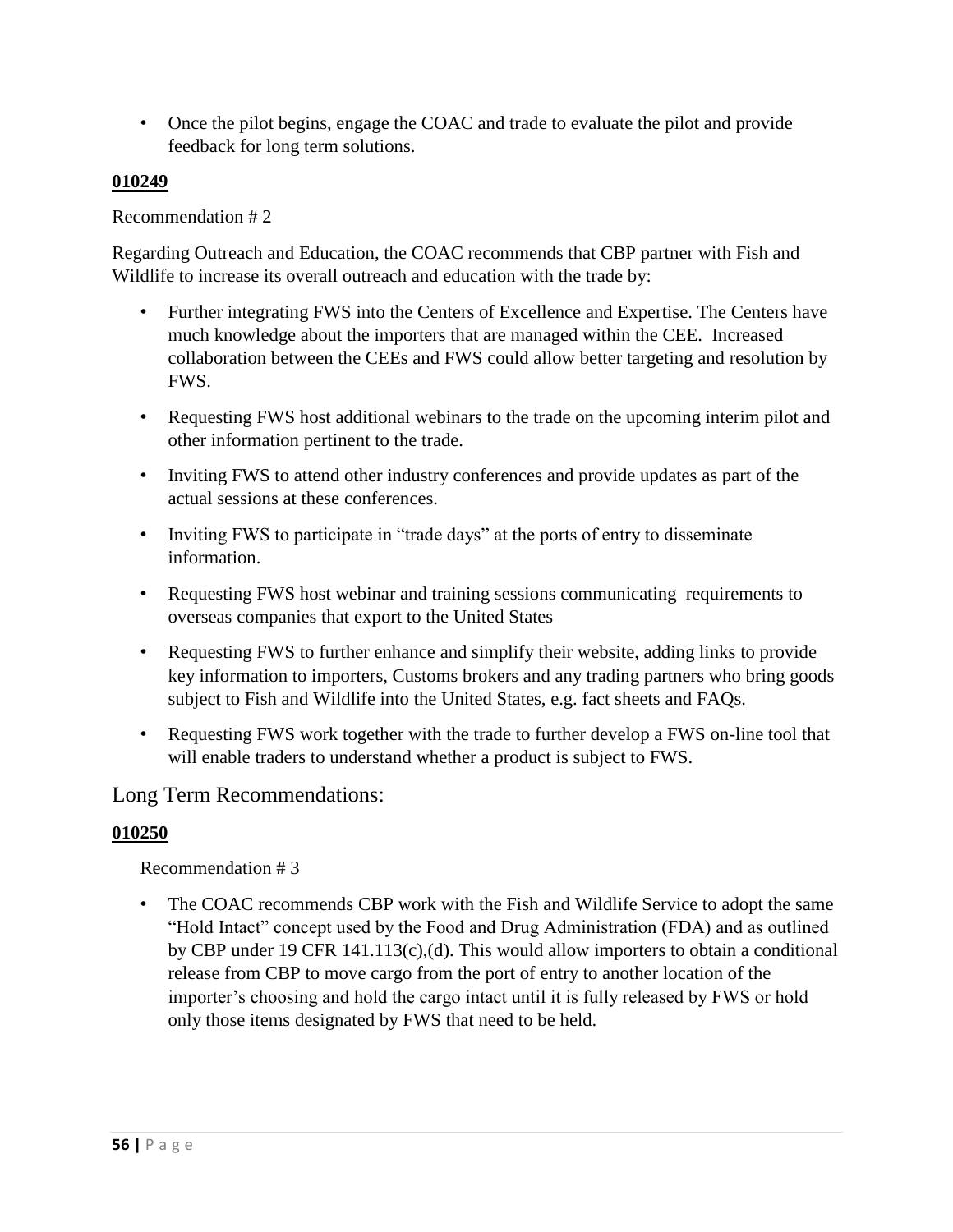Recommendations # 4

The COAC understands that FWS is part of the Convention on International Trade in Endangered Species and Wild Fauna and Flora (CITES) committee. As such the COAC recommends that CBP encourage the FWS to participate in the CITES electronic permitting exchange and requests a report, when able, on its efforts to implement this electronic process in the United States. This would include implementing electronic permit standards and norms in order to issue and receive CITES permits generated through an electronic permit information exchange with participating countries.

### **010252**

Recommendation # 5

- The COAC understands that FWS is currently conducting a port study in relation to the Designated Port Exception Permit process. The COAC recommends that FWS provide updates to the FWS working group, as they are able, on the status, results and next steps of the port study.
- The COAC recommends that CBP work with FWS to continue to look for options to support the current Designated Port Exception Permit Process.

### **010253**

Recommendation # 6

- The current Harmonized Tariff System is not clear enough to determine whether a commodity meets FWS exemptions. Currently a large number of the HTS numbers flag for Fish and Wildlife (FWS). The purpose of this recommendation is to have fewer tariff numbers flagged for FWS and still allow FWS to collect necessary information. The COAC recommends partnering with FWS to request further tariff number break-outs from the appropriate parties at the International Trade Commission and CBP to address the following areas:
	- Separating domesticated specimens from non-domesticated specimens
	- Determining shellfish/fishery product for human or animal consumption
	- Separating animal from non-animal product

The FWS working group has put together a white paper with further recommendations on tariff number break-outs.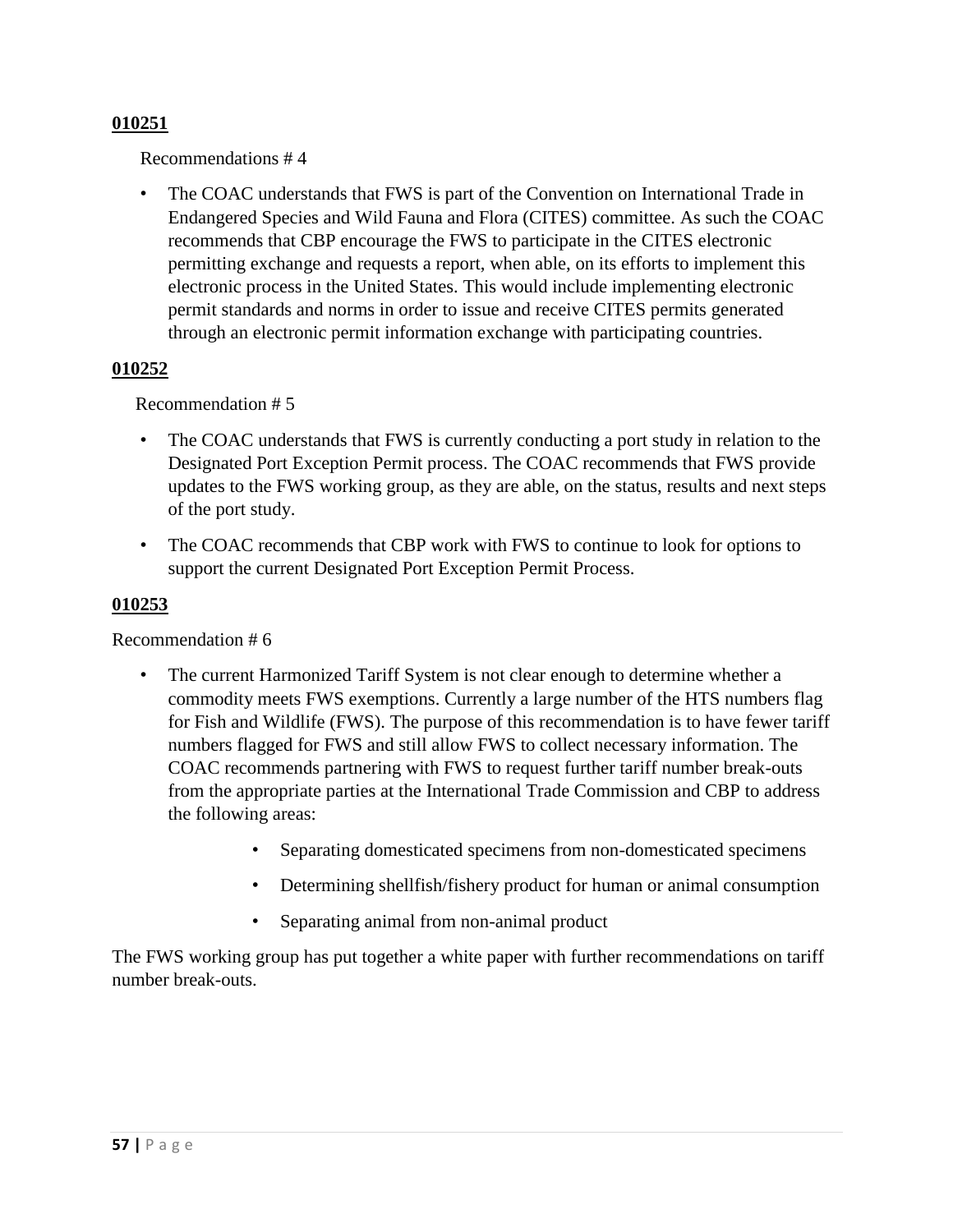### Recommendation # 7

The COAC has a concern surrounding the number of HTS numbers flagged for FWS. The recommendation to further break-out HTS numbers is an effort to partner with FWS to find ways to comply with FWS' requirements, but to also reduce the number of HTS numbers flagged for FWS. The COAC recommends that in the interim, until such time as the previous recommendation is adopted, CBP work with FWS to explore flagging only those HTS numbers which require a response, and are in direct proportion to FWS' high risk HTS numbers.

### **010255**

### Recommendation # 8

The COAC recommends that CBP work with FWS to create a "Compliant Trader" program for importers. FWS, together with the trade, would determine the conditions for entering and remaining in the program. This program would allow FWS to focus on importers and commodities that truly pose a risk versus those parties who have demonstrated they are a "Compliant Traders." One of the reasons for this program would be for the trade to work with FWS on how the trade can provide proof under the Y/N scenarios without providing additional data elements when disclaiming a product from filing Form 3-177.

- Example: Specifically under the "N" scenario where additional data is required to provide proof of claim, if an importer is deemed to be a "Compliant Trader," they would not need to provide the additional data elements as they have already satisfied the proof of claim under entering the "Compliant Trader" program.
- Example: The trade recommends that FWS adopt a registry process similar to the registry process piloted by the Consumer Product Safety Commission (CPSC). This process would be made available to those importers deemed to be a Compliant Trader. This registry would allow the Compliant Importer who imports recurring SKUs into the U.S., subject to FWS and excluded from CITES, to file the information with FWS and receive a "registration" number from FWS that could be applied to subsequent shipments of the exact same SKU filed in ACE subject to FWS. This would mean that FWS has the ability to pull up the original information on file for the SKU and apply it to subsequent SKUs on entries imported with the same SKU. The "registration" number would be provided by the trade on all subsequent FWS filings through ACE when importing that SKU.

The COAC recommends that the current FWS working group scope out this process with FWS during the interim pilot. This process could possibly be utilized by other PGAs.

In addition the COAC recommends that FWS work together with CBP to align the "Compliant Trader" program with other Trusted Trader programs.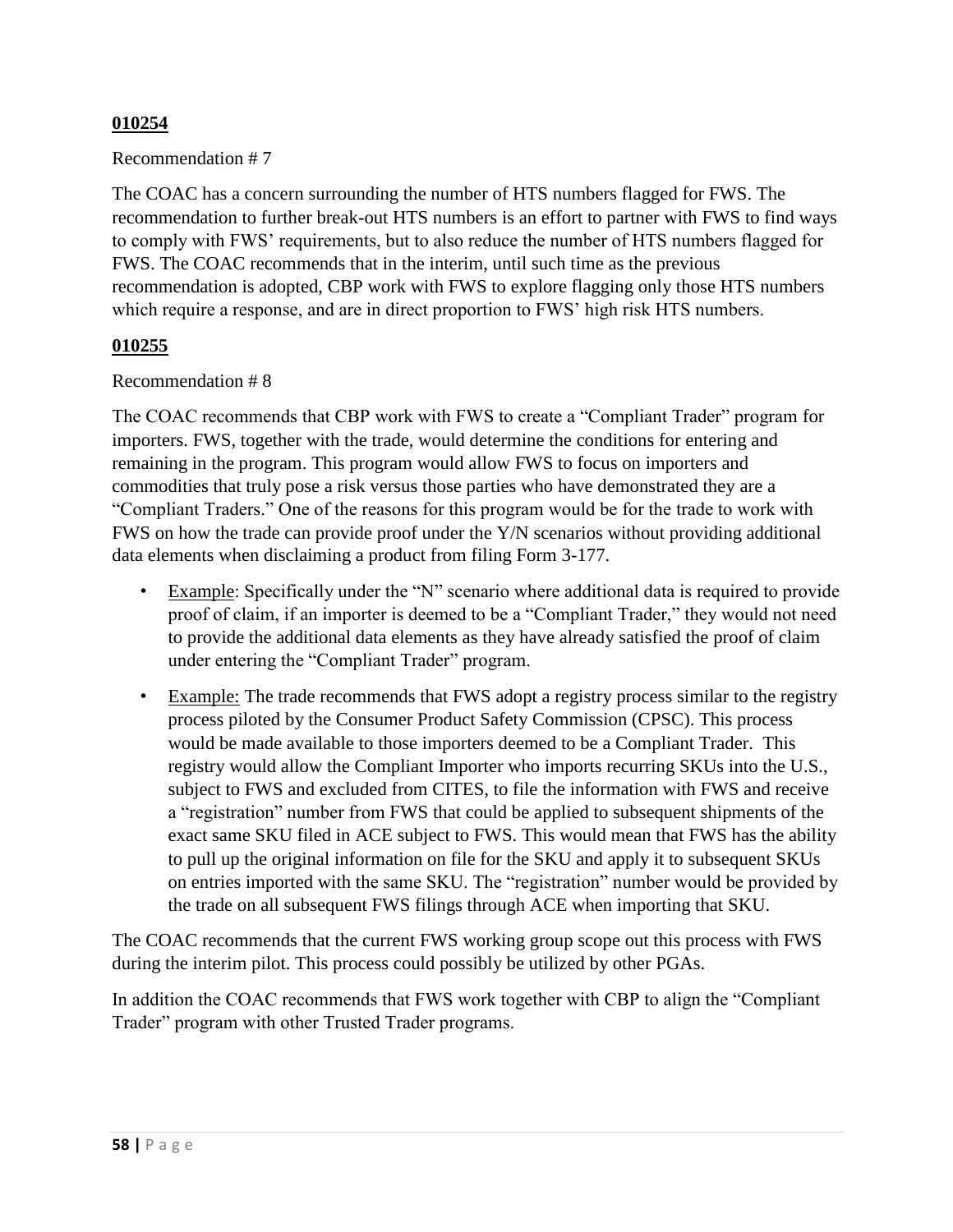Recommendation # 9

- The COAC has a concern surrounding the burden of proof for an exemption, specifically in relation to animal species and the requirement of additional data elements under the 'N' scenarios where the importer claims the product is exempt from the 3-177 form. As a result, the COAC recommends CBP partner with FWS to utilize the one letter disclaimer code that indicates the product contains certain domesticated species, as provided for in 50 CFR 14.4.
	- The COAC encourages FWS to adopt the one letter disclaimer code to be used in the Interim Pilot as part of the final implementation.
	- If FWS determines that the domesticated disclaimer code will not be part of the final implementation, the COAC recommends FWS support its need to obtain the genus and species information on certain domesticated species by issuing a notice of proposed rulemaking to amend 50 CFR.

### **GLOBAL SUPPLY CHAIN SUBCOMMITTEE**

### **Pipeline Working Group**

### **010257**

1. COAC recommends CBP begin a Proof of Concept Pipeline Pilot to allow Pipeline Operators to utilize a Monthly 7512 batch reporting process. CBP to consult with the Pipeline Working Group to develop the parameters of the Pilot and bonding requirements and potential expansion.

### **TRADE ENFORCEMENT AND REVENUE COLLECTION SUBCOMMITTEE**

### **010258**

1. COAC recommends that CBP continue to engage with the TERC Subcommittee and underlying working groups to collaborate prior to implementing any policy and/or statutory changes required by the Presidential Executive Order on Enhanced Collection and Enforcement of AD/CVD and Violation of Trade and Customs Laws, especially in the areas of heightened enforcement and increased bonding that could have a substantial impact on the trade.

### **010259**

**2.** COAC recommends that CBP work with the Department of Commerce to develop educational papers and best practices for handling critical circumstances and AD/CVD entries that have a 0% deposit rate at the time of entry. The AD/CVD Working Group also provided various updates to CBP's FAQ document and recommends incorporating some of these newer educational tools into the FAQ.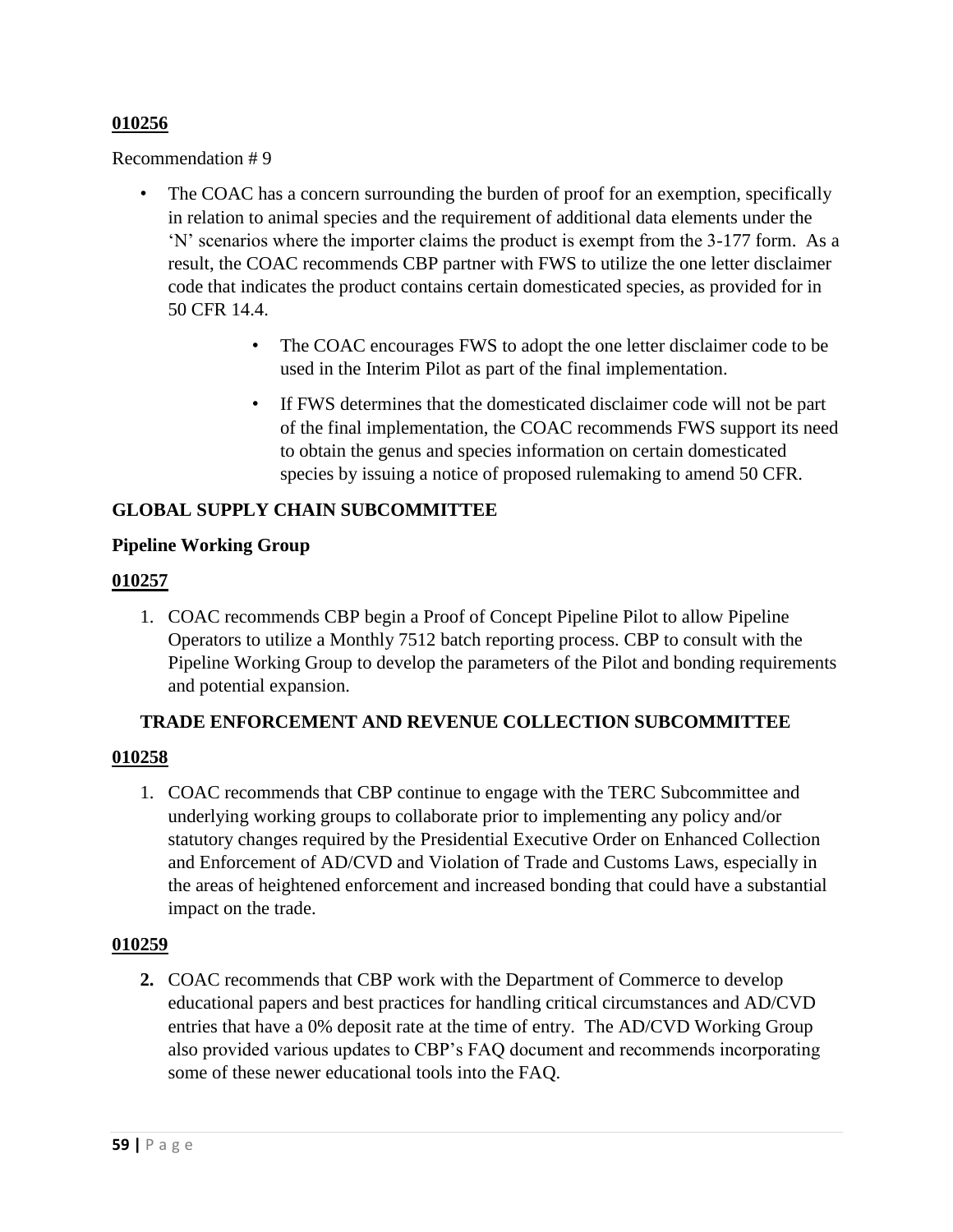# **November 14, 2017**

# **ONE U.S. GOVERNMENT AT THE BORDER SUBCOMMITTEE**

# **Technical and Operational Outages:**

### **010260**

**1)** COAC recommends CBP establish nationally coordinated uniform procedures for system disruptions regardless of port or mode of transportation, documented in writing and publically available to the trade. The procedure should include the specific required data elements for release during a system disruption.

### **010261**

**2)** COAC recommends CBP establish a procedure to allow software vendors and or software self-programmers to contact directly OneNet support rather than going through ACE helpdesk when experiencing VPN connectivity issues.

### **010262**

**3)** COAC recommends CBP create a communication procedure to provide an early warning notification to software vendors and software self-programmers of a potential unplanned system disruption.

### **010263**

**4)** COAC recommends ACE Availability Dashboard be enhanced as follows:

- Provide Real-time, accurate status visibility of the processes including but not limited to trouble with outbound queues
- Provide an alert when a status changes
- Provide visibility to categories not currently available such as: Manifest air, sea, rail, truck, FAST; specific PGAs, e214/FTZ; statements; QPWP/Inbond; ACAS; full ISF process
- Reflect CBPs planned outages and retain historical activity

### **010264**

**5)** COAC recommends when systems are recovered after a filer or CBP system disruption, CBP will not manually amend or back date the release date to the date of arrival.

### **010265**

**6)** COAC recommends CBP create a pro-active review process prior to issuing liquidated damage cases for filings that may have been connected to a system disruption.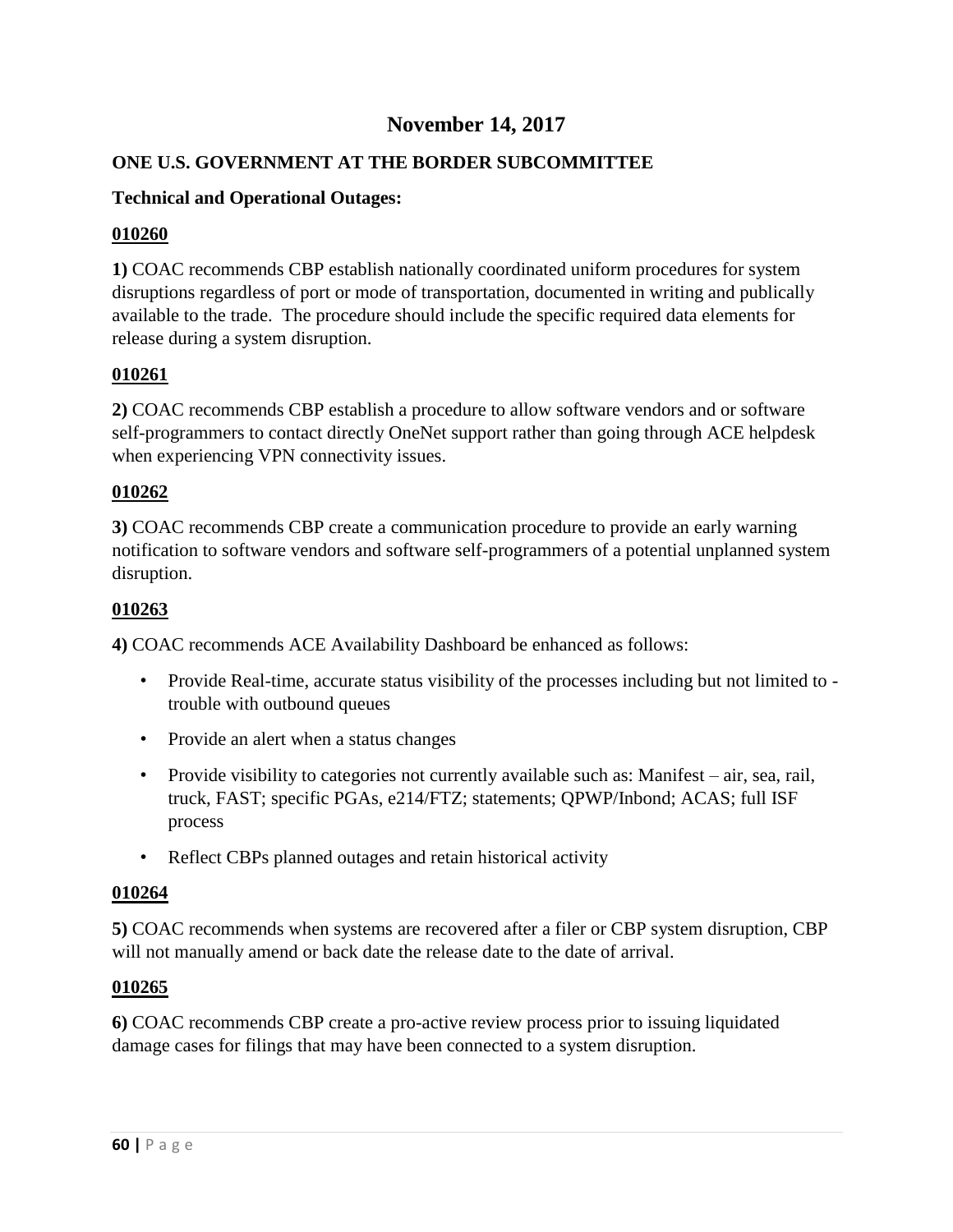# **EXPORTS SUBCOMMITTEE**

# **010266**

**Recommendation 1:** In onboarding new participants into the air, ocean and rail manifest pilots, CBP has chosen to decentralize the connectivity and testing processes to the ACE Client Reps. Unfortunately, this core and dedicated group of professionals has been and remains busy with issues stemming from mandatory ACE implementations, leaving them with insufficient time to dedicate to the voluntary export pilot. We therefore recommend that CBP's Trade Transformation Office identify by December 31, 2017 specific, non-client rep resources to dedicate to the onboarding process for new air, ocean and rail export manifest pilot participants. We further recommend that CBP stand up a dedicated export technical task force to catalog, prioritize and expeditiously resolve technical issues in order to enhance pilot progress no later than Q1/2018 (CY).

# **010267**

**Recommendation 2:** There is a currently lack of business process, policy and technical documentation regarding pilot processes, in particular those which elaborate timelines, set out response expectations and protocols, and explain how pre-departure targeting and hold resolution policies and procedures will impose minimal negative impact on time-sensitive carrier operations. At the present time, potential participants literally do not know "what they are signing up for" when they join the automated export pilot. We therefore recommend that CBP prioritize the development of written pilot policies and procedures that accord with past and present COAC recommendations and the dissemination thereof in early Q1/2018 (CY) to those who have expressed interest in pilot participation.

### **010268**

**Recommendation 3:** In order to confirm mutual understanding and allow productive industrygovernment discussion of any issues requiring resolution, we recommend that CBP promulgate a high-level regulatory "strawman" for each mode of transport that sets forth CBP's vision of how automation will transform the export manifest regulatory regime and the planned structure of the new regulatory approach no later than the end of Q1/2018 (CY).

### **010269**

**Recommendation 4:** We recommend that CBP enable the earliest possible transmission of 1) ocean house-level bills of lading by NVOCCs, and 2) house air waybills by Indirect Air Carriers (IACs) (freight forwarders that tender cargo to an air carrier), to facilitate early CBP risk assessment and shipment interception prior to the consolidation of cargo at inland ports / nongateway airports and/or at ports/airports of export.

### **010270**

**Recommendation 5:** In the ocean mode, in order to align with CBP's ocean import filing deadline and with the import manifest filing deadlines established by the EU and other jurisdictions to which US export cargo is destined, we recommend that the latest submission time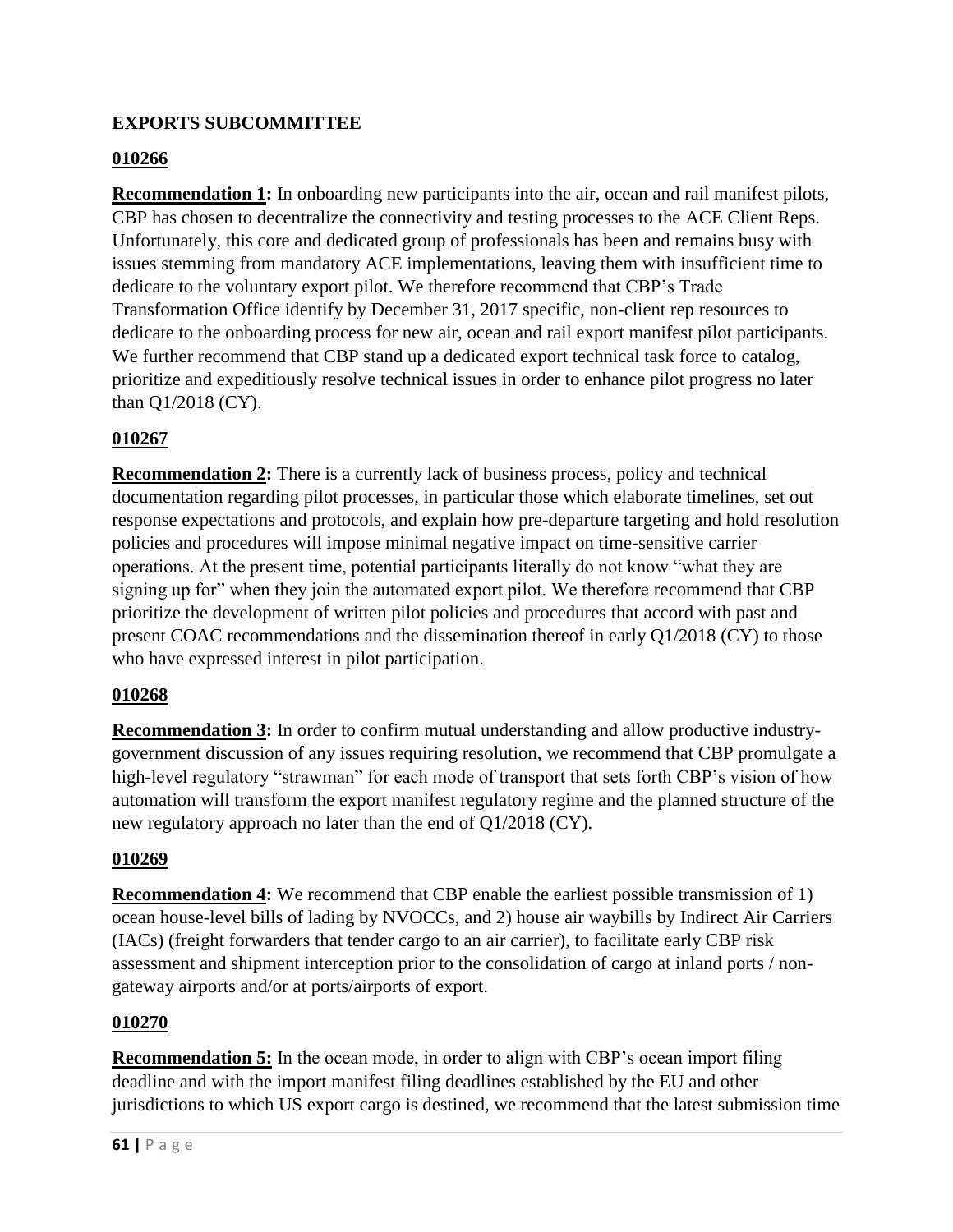for export ocean bills of lading (including straight, master and house bills) be set at 24 hours prior to vessel loading at the port of exportation.

# **010271**

**Recommendation 6:** In the air mode, we recommend that the latest possible submission time for 1) house-level air waybills by the IAC, and/or the IAC's agents, and 2) simple bills by shippers, IACs, carriers and/or their agents be harmonized with U.S. Census requirements for AES submission for air shipments.

# **010272**

**Recommendation 7:** In the air mode, we recommend that CBP facilitate the earliest possible filing of master-level air waybills by IACs and/or air carriers, and that the latest possible submission time for master-level air waybills be established as prior to aircraft departure from the US.

# **010273**

**Recommendation 8:** In the air mode, as all necessary data for shipment risk assessment will be provided via house, simple and master air waybill transmissions prior to departure, we recommend that the flight-level manifest be utilized by CBP only as a tool for reconciliation and confirmation of the date and port of export, and not as an element of export targeting.

# **010274**

**Recommendation 9:** Recognizing the multiple variables impacting flight capacity and the lastminute nature of flight loading and manifesting, and therefore the need for air carriers to complete post-departure reconciliation prior to transmitting flight-level data, we recommend that the submission timeline for the flight-level manifest be set at several hours after flight departure. We further recommend that an additional 3 business days be provided during which carriers may amend the flight-level manifest transmission without penalty.

# **010275**

**Recommendation 10: –** Air – Linking the AES Filing Record to the Export Manifest: For air export shipments that require AES filings, we recommend that CBP and Census link the USPPI's AES filing to the export manifest filing by requiring the USPPI to provide the ITN, AES Downtime citation, or AES Post Departure citation:

- For consolidations, to the Indirect Air Carrier (IAC) (the forwarder that issues the house bill that will be consolidated under an air carrier's master bill), and further that the IAC be required by CBP to include the AES ITN or Downtime / Post Departure citation in its house bill filing to ACE;
- For straight (direct) shipments, to the air carrier, and further that the air carrier be required by CBP to include the AES ITN or Downtime / Post Departure citation in its straight air waybill filing to ACE.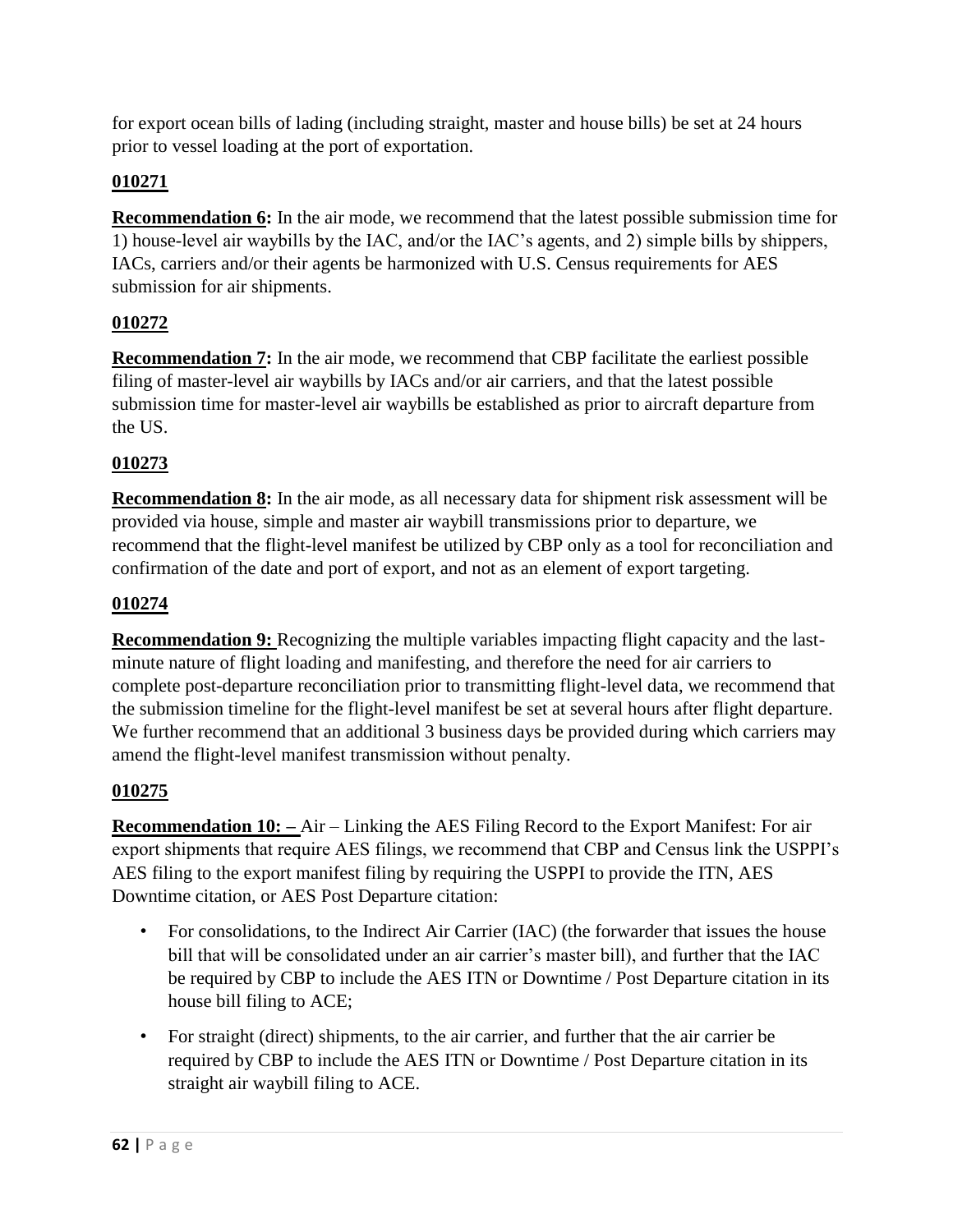**Recommendation 11:** – Ocean – Reporting AES exemption/exclusion citations: For ocean export shipments that are exempted or excluded from AES filing requirements, we recommend that CBP and Census require the USPPI to provide the 3-character alpha-numeric code that corresponds to the correct exemption or exclusion legend (per the CBP/CENSUS exemption/exclusion code table) to the carrier that issues the lowest level bill of lading. Furthermore, we recommend that CBP require the carrier that issued the lowest level bill of lading to include this three-character exemption code in its bill of lading filing to ACE.

### **010277**

**Recommendation 12: –** Air – Reporting AES exemption/exclusion citations: For air export shipments that are exempted or excluded from AES filing requirements, we recommend that CBP and Census require the USPPI to provide the 3-character alpha-numeric code that corresponds to the correct exemption or exclusion legend (per the CBP/CENSUS exemption/exclusion code table):

- For consolidations, to the IAC, and further that the IAC be required by CBP to include the AES exemption/exclusion citation in its house bill filing to ACE;
- For straight (direct) shipments, to the air carrier, and further that the air carrier be required by CBP to include the AES exemption/exclusion citation in its straight air waybill filing to ACE.

### **010278**

**Recommendation 13: –** Air and Ocean – Linking House Bills to Master Bills): In order to link NVOCC-issued house bills to their corresponding VOCC-issued bills of lading, and IAC-issued house air waybills to their corresponding master air waybill, we recommend that CBP require NVOCC and IAC house bill filers to include the master bill of lading / air waybill number in every house bill filing (as is done today in the ACE M-1 Ocean and Air Import Manifest Systems).

### **010279**

**Recommendation 14:** – NVOCC visibility: In order to provide NVOCC master loaders with the necessary visibility to ensure that they have met all filing requirements, we recommend that CBP include a new ocean manifest required (conditional) data element for house bills: the master loader reference number. Specifically, when a co-loading non-master loader transmits its house bill(s) of lading to CBP, it would be required to include the master loader's bill reference number. This will allow the master loader to verify that all house bills under a given master bill have been properly filed.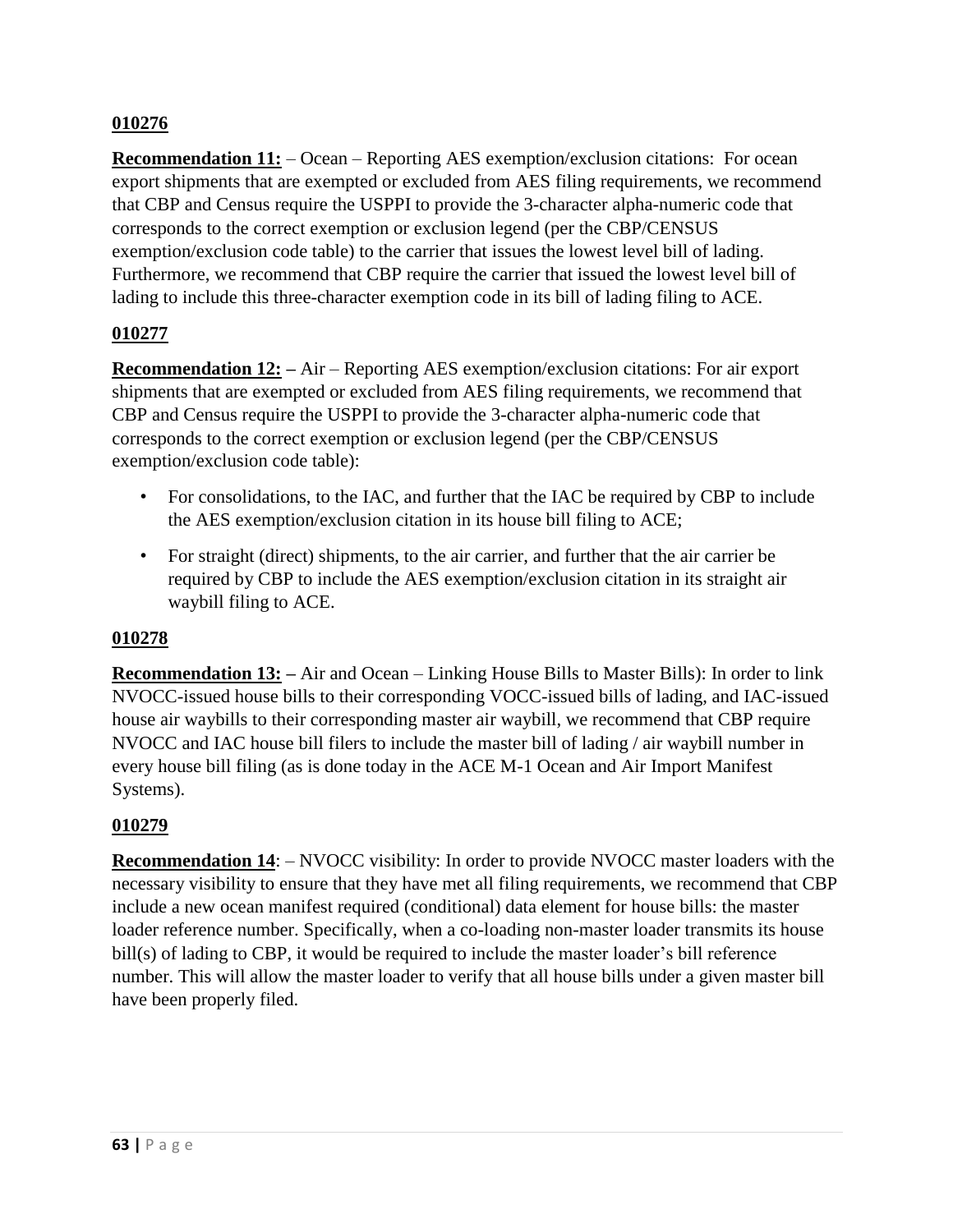**Recommendation 15:** Following significant industry discussion with CBP and Census, and a survey of ACE user preferences, the trade has selected a new nomenclature of 3-character codes for AES exemptions/exclusions that are more-rationally derived from the corresponding paragraph citations found in the Foreign Trade Regulations. We recommend that CBP and Census adopt this mutually-agreed upon new nomenclature system as soon as possible, ensure that the ACE export system is expeditiously updated with the new nomenclature, and provide broad notice to pilot participants and the trade community overall about 1) the future requirement to identify AES exemptions/exclusions via 3-character codes instead of FTR paragraph citations, and 2) the change in the 3-character nomenclature from that currently programmed to the new trade-approved codes.

### **TRADE ENFORECEMENT AND REVENUE COLLECTION (TERC) SUBCOMMITTEE**

### **Anti-Dumping and Countervailing Duty (AD/CVD) and Bond Recommendations**

### **010281**

- 1. To support increased screening, COAC recommends that CBP require live entries for AD/CVD shipments in the following instances:
	- a. An importer with a previous unresolved instance of non-payment of AD/CVD at the time of entry summary.
	- a. An importer does not pay an increased duty bill within 60 days of issuance unless there is a valid protest issue which can be filed within 180 days of issuance.

COAC also recommends that CBP establish and publicize its policy for removing an importer from live entries once they have rectified any payment problems and/or demonstrate the importer was not at fault for any late file or payment (i.e., due to a technical or processing error).

### **010282**

2. To support increased bonding for AD/CVD shipments, COAC recommends that CBP establish a separate supplemental AD/CVD Bond available as a Single Transaction or Continuous Bond. The supplemental bond should have a separate Activity Code and be required to secure the potential shift in AD/CVD rates for active AD/CVD Orders (estimated 420 active AD/CVD Orders). The TERC Subcommittee will be providing CBP with a white paper that provides recommendations on how the supplemental AD/CVD Bond would be calculated and automated as an eBond in ACE.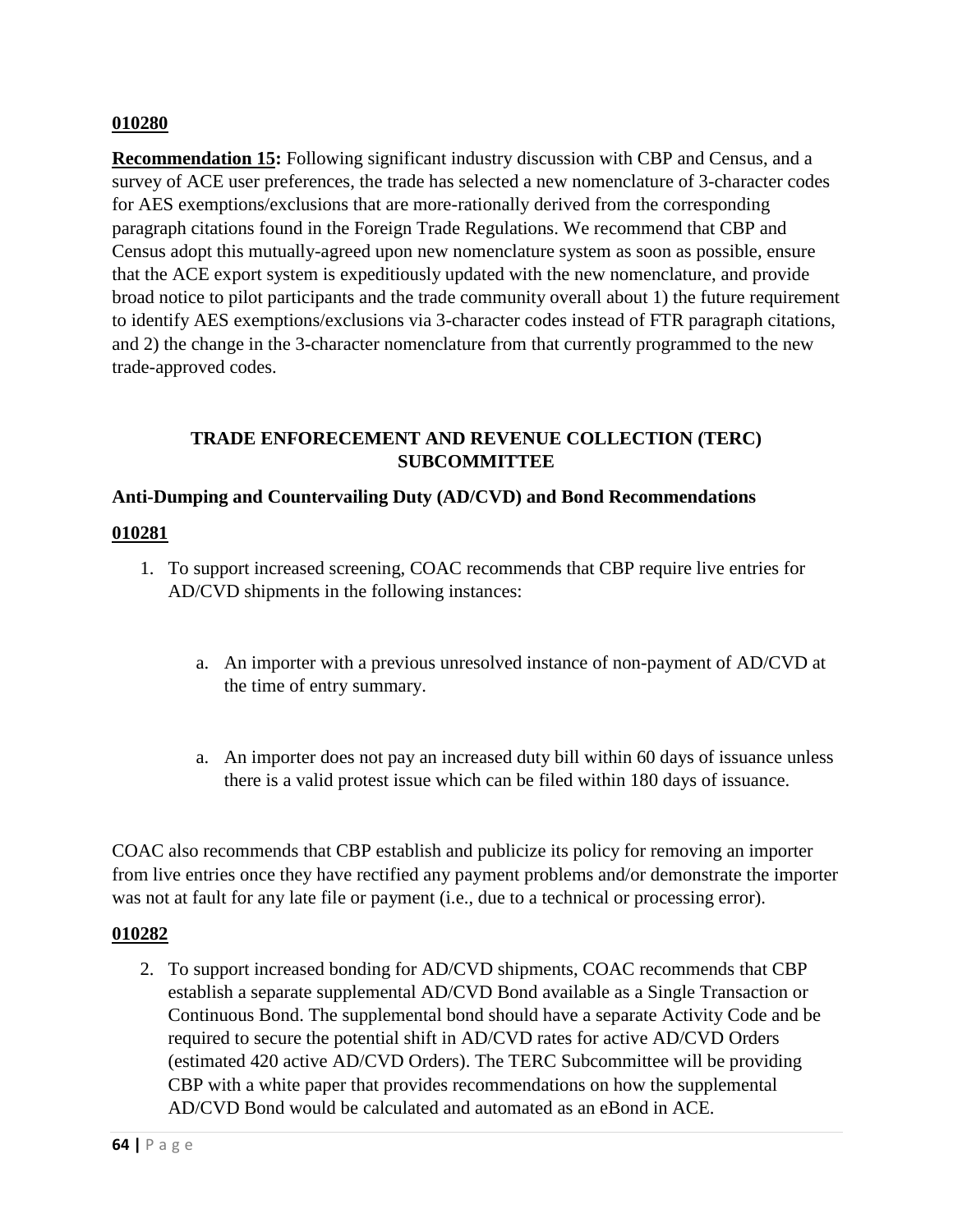- 3. COAC recommends that CBP provide additional data and information to sureties to support more robust underwriting of Customs Bonds for AD/CVD, including:
	- a. Expansion of the Automated Surety Interface (ASI) data to include entry summary line item detail and AD/CVD 10-digit case number so sureties can properly manage and underwrite the risk and help counter AD/CVD evasion.
	- b. Visibility to flagging the AD Reimbursement Statement in ACE as required by 19 CFR 341.402(f), or in the alternative immediate notification if the AD Reimbursement Statement is not filed with the Entry Summary. This could be accomplished through having the surety as a Secondary Notification Party (SNP) and/or updating the Bond Sufficiency Notification with additional flagging.
	- c. Improving the functionality and information available in the ACE surety portal, especially as ACE migrates to a paperless environment sureties will need to rely on visible access to data and information via the surety portal account.

The above automation is possible due to the creation of an eBond module in ACE and should not require additional funding. These changes can be made as part of the ASI conversion to ACE scheduled to deploy on February 2018.

### **010284**

- 4. COAC further recommends that CBP provide the following notifications to sureties to help manage the potential risk of importer default to CBP:
	- a. Importers placed on sanction by CBP and when they are put on live entry
	- b. Importers who immediately default on payment of Periodic Monthly Statement
	- c. Real time notification of Debit Vouchers
	- d. CBP Form 29-Notice of Action
	- e. CBP Form 4647 Notice to Redeliver Merchandise
	- f. Prior Disclosures related to non-payment of ADD/CVD

All of the above information can be provided to sureties in an automated fashion due to the creation of an eBond module in ACE. The eBond module provides CBP with the ability to include additional data elements electronically via real time messaging, SNP or at a minimum paper copy of notices if not currently automated in ACE.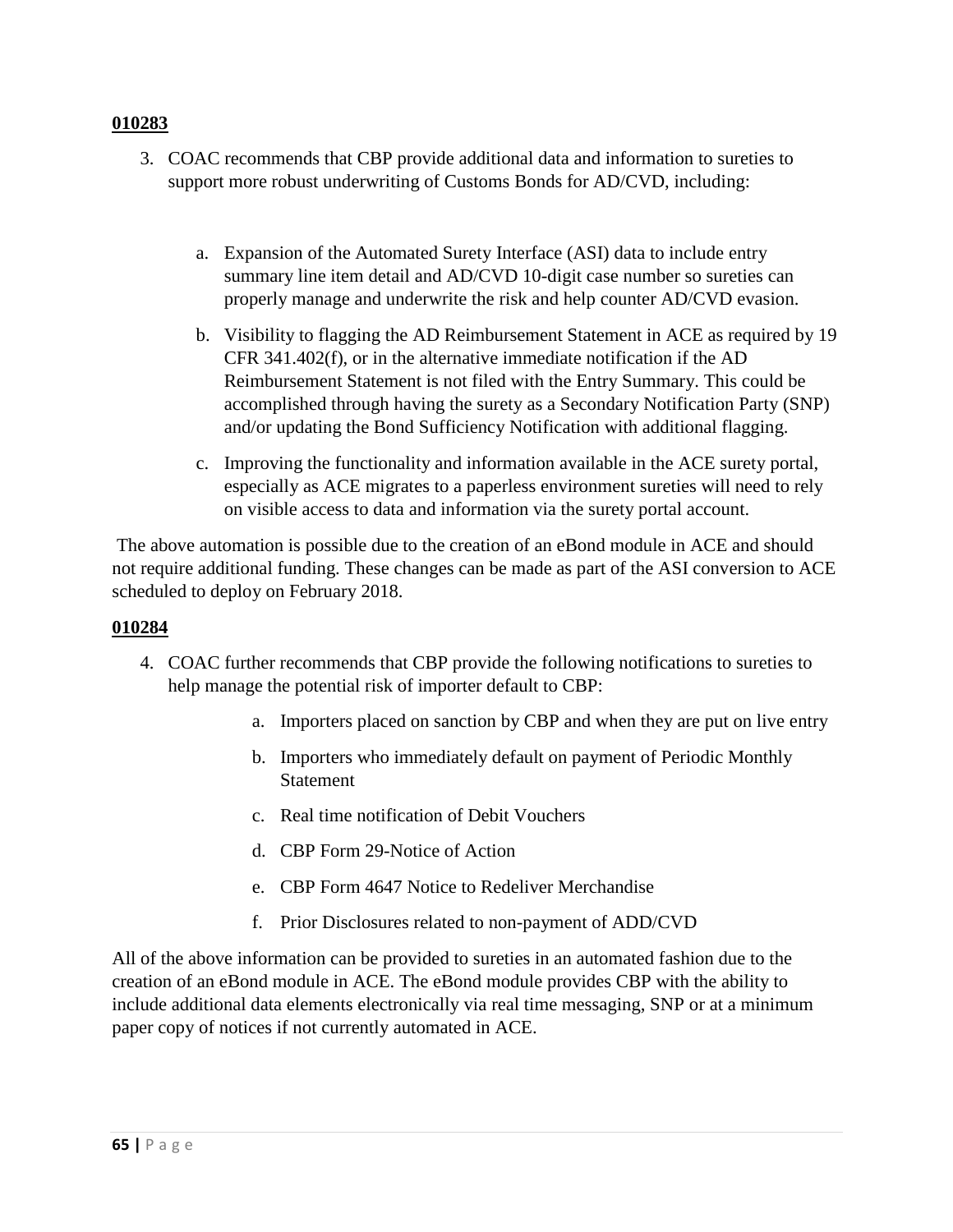5. COAC recommends that CBP provide sureties with the ability to add and maintain current names and addresses of importers, which are often verified through the underwriting process.

### **010286**

6. COAC recommends that CBP monitor accumulation of estimated AD/CVD amounts accruing on unpaid monthly statements against the amount(s) of the bond(s) securing the payment to ensure bond sufficiency.

### **Forced Labor Recommendations**

#### **010287**

1. COAC recommends that CBP continue to actively engage with the DHS Interagency Group as a best practice for cross-agency collaboration to improve forced labor enforcement and facilitation. COAC further recommends that CBP continue to include the COAC Trade Co-Chairs for the Forced Labor Working Group (FLWG) to ensure bidirectional feedback from all government agencies and non-government stakeholders.

#### **010288**

2. COAC recommends that CBP work with the DHS Interagency Group to co-create a "U.S. Goods Forced Labor Accountability Matrix" that will also outline the different government agencies involved with efforts to combat forced labor overseas to better understand each of their roles, responsibilities, and authorities. This Matrix is a high priority for the trade and should be reviewed with the Forced Labor Working Group prior to the next COAC meeting.

#### **010289**

3. COAC appreciates CBPs efforts to implement the Forced Labor Working Group's (FLWG's) prior recommendations, especially the recent issuance of an updated Informed Compliance Publication. As CBP continues to self-initiate and enforce forced labor allegations, COAC recommends that CBP seek additional feedback from the FLWG on how CBP Form 28 Requests for Information (CBPF 28 requests) are being handled uniformly at all centers of excellence and expertise. For example, some requests are more akin to an audit of an importer's entire supply chain and sourcing factors rather than a request for information related to one set of transactions and/or supplier. Instructions must be clear so importers know how to properly and timely respond to CBPF 28 requests.